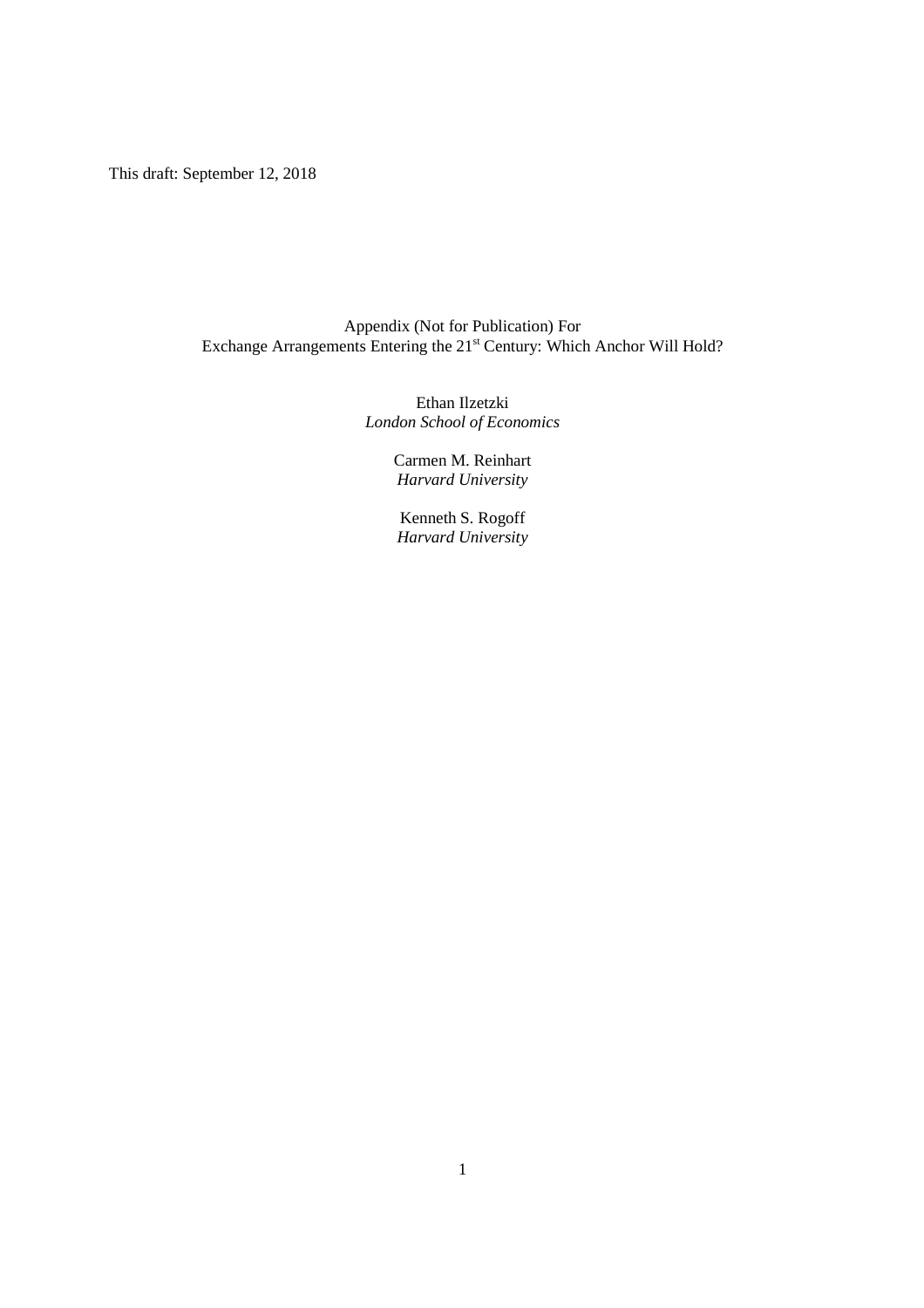# **1. Classifying Floating Currencies (Freely vs. Managed)**

 This appendix provides a narrative classification that separates freely floating currencies from managed floats. The classification is only conducted for country-years where a currency fluctuated outside a 5% band. The narrative account is based on a variety of sources including central bank minutes, reports, and statements; the IMF's Annual Report on Exchange Arrangements and Exchange Restrictions (AREAER); OECD reports (for OECD countries); BIS reports; the US Treasury's biannual Report to Congress on International Economic Exchange Rate Policies (for Brazil, Mexico, and Korea); central bank data on reserve holdings and net FX purchases; press reports; Ghosh et al (2018); and countryspecific research.

 Our classification procedure posits that central bank reserve operations or restrictions on capital mobility that have the clear intent to affect exchange rate's level, path, or volatility are inconsistent with a freely floating currency. We classify country-years where we have found evidence of such interventions as "managed float" and the remainder as "freely floating".

 Our classification is conservative (potentially biased towards classifying countries as "freely floating") for two reasons. First, central banks may manage the exchange rate using other instruments than the two aforementioned. Most notably, central banks may use interest rate policy to target the exchange rate. In addition, there more subtle ways to affect exchange rate volatility. Several of the countries classified as freely floating (e.g. Australia, South Africa) have a de-jure managed floating policy, where the central bank reserves the right to intervene in FX markets to limit "extreme" volatility, as part of its official mandate. Such announcements may affect exchange rates through market expectations, even if the central bank never intervenes in practice. Second, there may be some cases where we are unable to detect intervention due to data limitations. For example, we have limited information about Brazil's FX interventions in the early 2000s and have therefore classified this episode as freely floating.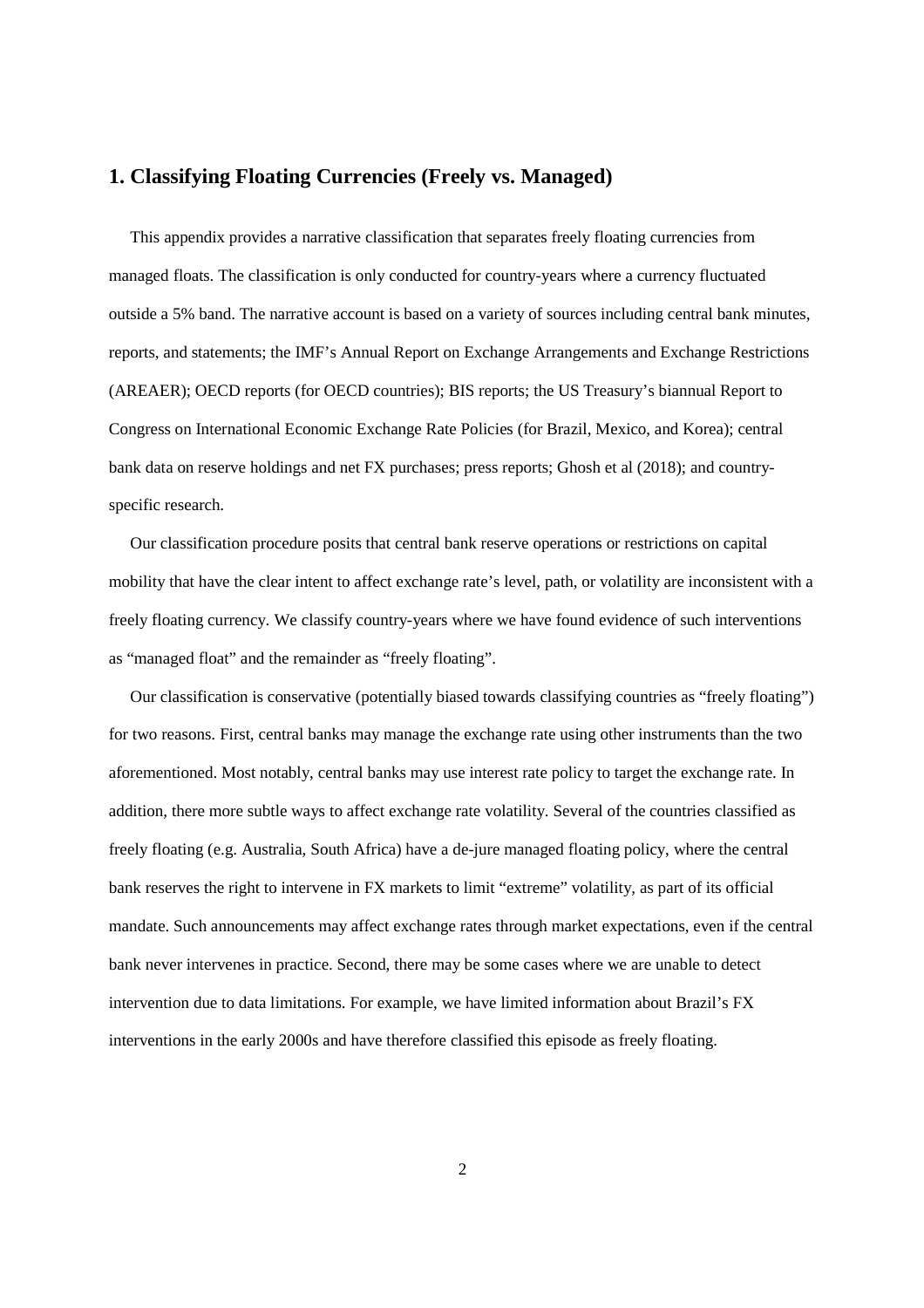#### **Australia**

#### 2000-2016: Freely floating

The Reserve Bank of Australia (RBA) has a de jure managed floating exchange rate regime, as it reserves the right to intervene in FX if the exchange rate deviates extremely from fundamentals.<sup>1</sup> However, in the period in question, the RBA has only intervened twice, both interventions were brief and under extreme circumstances where global financial markets faced severe liquidity shortages. These cases were (i) the days following 9/11, and (ii) late 2008, following the collapse of Lehman Brothers. In both cases, the RBA had no exchange rate objectives. We note that dollar shortages were a global phenomenon in late 2008, leading even the ECB to request swap lines with the Federal Reserve to ease FX market access to European firms.

 Given that the RBA didn't exercise its de jure mandate to limit exchange rate volatility and intervened only in extreme cases with no exchange rate target, we classify Australia as freely floating.

#### **Brazil**

<u>.</u>

# 2000-2002: Managed Floating, Reference Currency: Dollar

## 2003-2007: Freely Floating

Throughout this period, Brazil had a de jure freely floating regime. It is difficult to assess whether central bank reserve operations were intended to affect the level or volatility of the BRL from 2000 to 2007, although the central bank (BCB) was very active in FX markets throughout the period. This is case is borderline, as interest rate policy and some central bank FX transactions may have been intended to limit exchange rate volatility, particularly during the 2002 market scare. Both the US Treasury Report to

<sup>&</sup>lt;sup>1</sup> "Australia has a flexible exchange rate regime, and the RBA is prepared to accept substantial fluctuations in the exchange rate, both day-to-day and over the course of the economic cycle. RBA intervention in the market is infrequent, and is undertaken during periods in which the exchange rate appears to be overshooting (either up or down) and is intended to signal to market participants that the RBA believes that the exchange rate is behaving in a way that does not seem warranted by the underlying economic factors in the market. Any potential impact of intervention on the domestic money market is sterilised." Source: https://www.rba.gov.au/publications/annual-reports/rba/2002/oper-fin-mkts.html.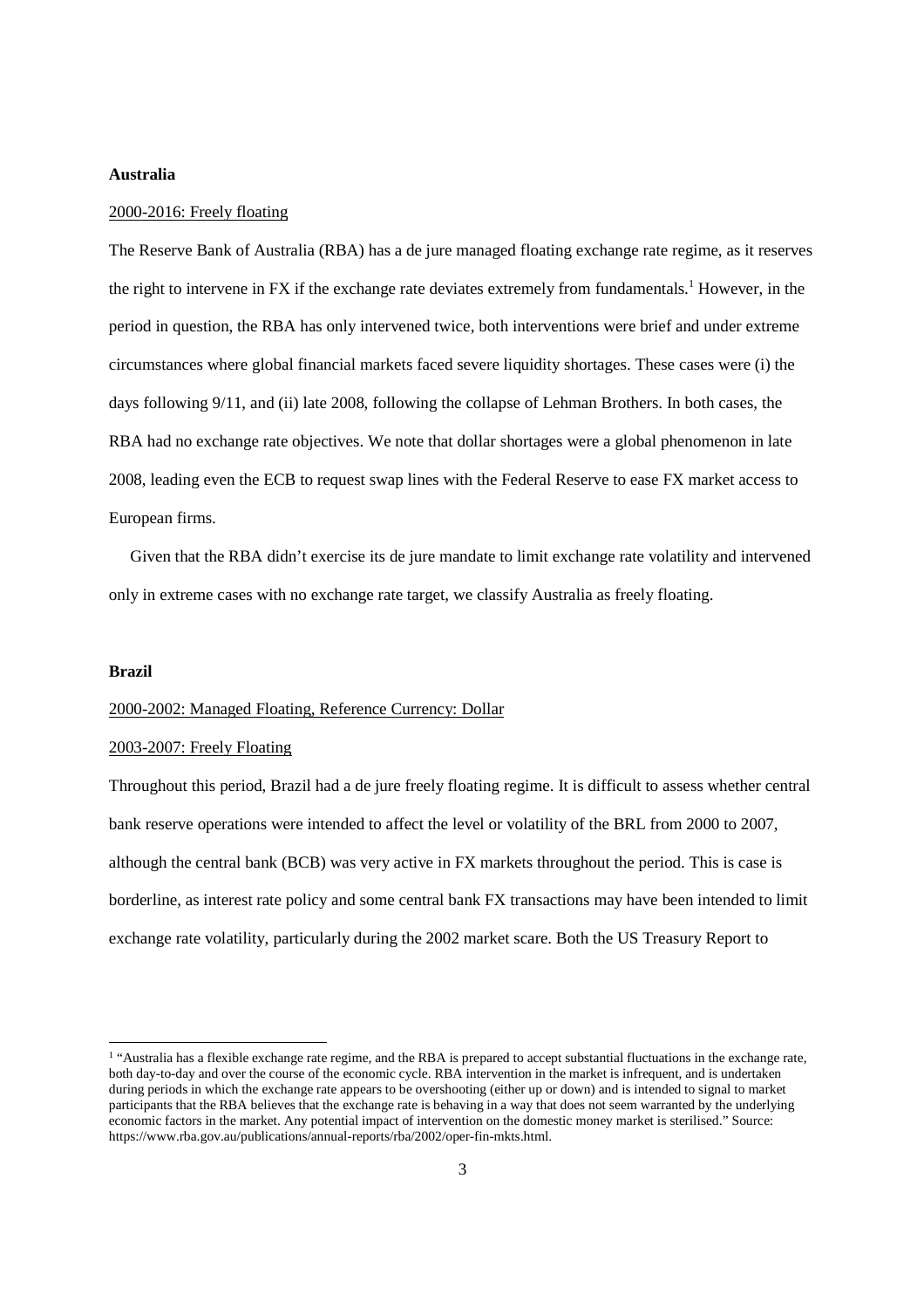Congress<sup>2</sup> and the BIS<sup>3</sup> suggest that FX operations of the central bank were intended to "lean against the wind" of strong exchange rate depreciation (against the dollar) in 2002. Given the strong countercyclical sale of international reserves in 2002, we classify the regime as managed floating.

 In contrast, in the period 2003-2007 there is less evidence that reserve accumulation was intended at limiting exchange rate volatility and the BCB seems to have accepted that a (de jure) freely floating regime entails large exchange rate fluctuations.<sup>4</sup>

 Analyzing the period 2000-2007 is complicated by the fact that this is a brief period of relative market tranquility sandwiched between the *plan real* in the late 1990s and the 2002 market panic (following Lula's election) on one hand and the 2007-2009 global financial crisis on the other.

2008-2016: Managed Floating. Reference Currency: Dollar

1

There is ample evidence that the BCB intervened heavily to lean against the wind during and following the global financial crisis, with some suggestions that this began as early as 2006. These interventions were established in official rues from 2008 to 2014 (Adler et al 2015). Ghosh et al (2018) note that Brazil was (alongside Peru) the most active among Latin American countries in undertaking sterilized reserve accumulation in response to capital inflows. They assess that Brazil absorbed 90% of the capital inflows since 2008 through reserve accumulation. This is the highest among the emerging markets that they study.

 By 2010, Finance Minister Mantega acknowledged that Brazil was in the "midst of an international currency war"<sup>5</sup> and by 2013 the BCB acknowledged official intervention.<sup>6</sup> Chamon et al (2016) use a

<sup>&</sup>lt;sup>2</sup> [Between June and December 2002] "The central bank intervened in the foreign exchange market in support of the real, with a resulting fall in net international reserves from \$26.5 billion at end-June to \$14.2 billion by end-December." Source: US Treasury Report to Congress on International Economic and Exchange Rate Policies (2002) https://www.treasury.gov/resourcecenter/international/exchange-rate-

policies/Documents/Treasury\_ReportToCongressOnInternationalEconomicAndExchangeRatePolicies-2002H1\_2002Nov12.pdf. <sup>3</sup> "During the market turbulence in 2001-02, the Central Bank of Brazil intervened in the foreign exchange market by both directly selling foreign currency in the spot market, and providing foreign currency indexed instruments in the futures markets. Such interventions proved effective. However, they were temporary and were part of a broader strategy that involved other policies, whose objective was not to target the exchange rate level but to provide liquidity to the economy." Source: https://www.bis.org/publ/bppdf/bispap24f.pdf.

<sup>4</sup> The US Treasury Report to Congress on International Economic and Exchange Rate Policies of 2006 noted that "The central bank increased net international reserves to \$62.7 billion by June 2006 compared to \$53.8 billion in December 2005. The central bank has a broad objective of increasing reserves in the medium run to make the economy less vulnerable to shocks, but it does not commit to a specific numerical target." This illustrates the ambiguity of the "freely floating" classification during this period. The reserve accumulation in face of an appreciated real may have been interventions to limit this appreciation or a replenishment of reserves lost during the interventions of 2001-2. In 2007, reserve accumulation accelerated with reserves more than doubling from \$81 billion to \$171 billion, with the backdrop of strong capital inflows and an appreciating real.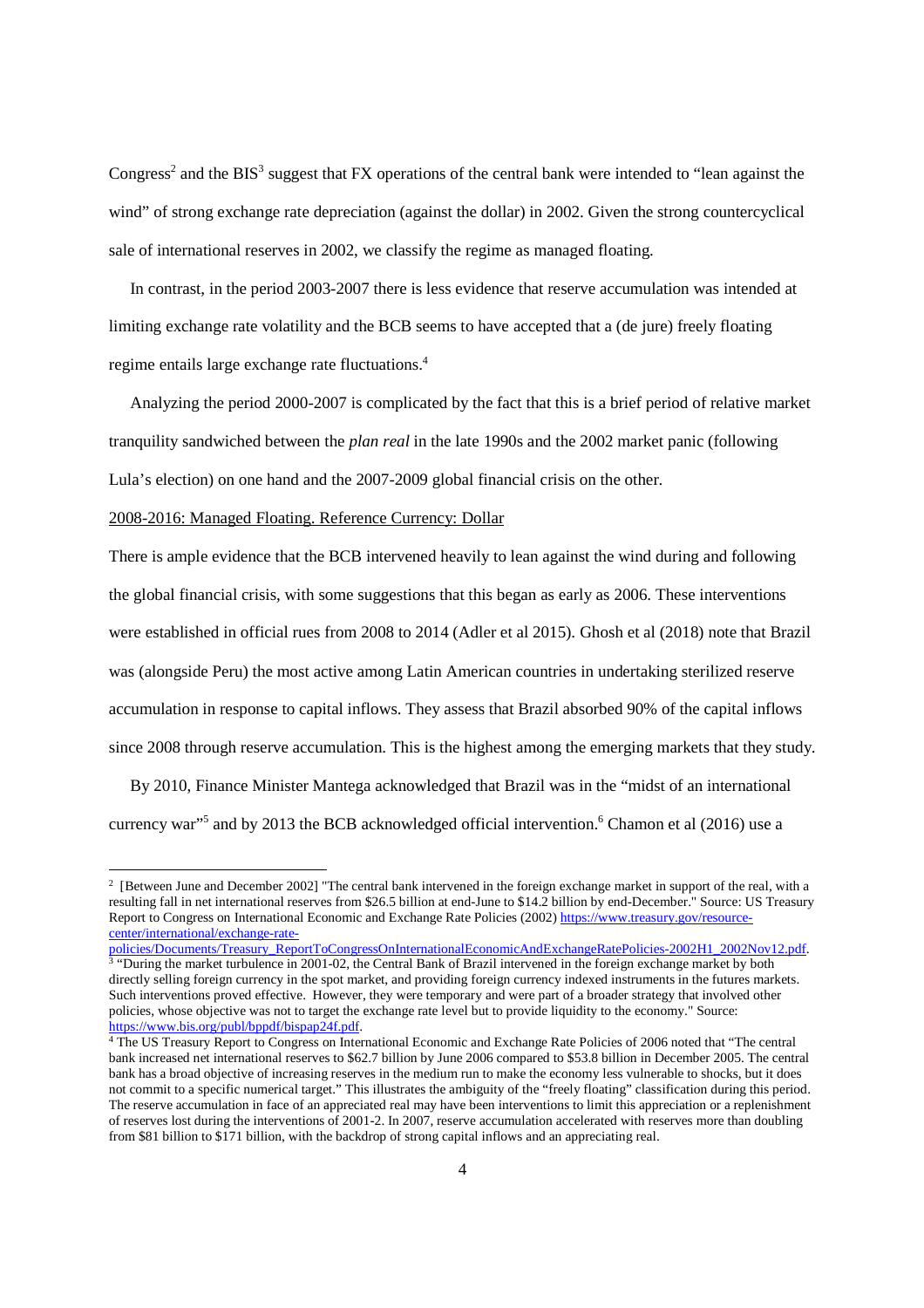synthetic controls approach and estimate that BCB interventions lead to a 10 percent appreciation of the BRL during this period. Intervention policy began unofficially earlier than it was officially acknowledged, with reserves increasing by one-third (nearly \$100 billion) in 2009-2010<sup>7</sup> and a tightening cycle of capital controls beginning in October 2009. While the BCB frequently denied that exchange rate objectives were the purpose of FX intervention,<sup>8</sup> the Bank's official policy guidelines note that limiting (extreme) exchange rate volatility is one of the purposes of its reserve policies.<sup>9</sup> Moreover, the predominant view among market observers and participants was that these policies were aimed at limiting exchange rate volatility.<sup>10</sup>

# **Canada**

<u>.</u>

2000-2002: De facto moving band that is narrower than or equal to  $+/-2\%$ 

Classified algorithmically.

#### 2003-2002: Freely Floating

The Bank of Canada has had a de jure freely floating currency since 1998 and there is no indication that it has intervened to affect the exchange rate.<sup>11</sup> At 3% of GDP, the BoC's FX reserves are an order of magnitude smaller than the typical managed-floating central bank.

http://www.bcb.gov.br/conteudo/home-en/FAQs/FAQ%2011-Central%20Bank%20of%20Brazil%20Functions.pdf. <sup>10</sup> "Brazil has tried a number of measures to stabilize its volatile exchange rate, which strengthened in 2011 to levels that threatened local industry but then weakened too fast in 2012-13, fueling inflation… In one of its most successful initiatives, the central bank… [in] August started daily auctions of currency swaps. The derivatives allow the bank to support the real without selling a single dollar from its \$380 billion in foreign reserves." https://www.reuters.com/article/brazil-cenbank-swaps/brazillikely-to-wind-down-fx-program-as-real-steadies-idUSL1N0OK2AP20140616. "The BCB intervenes to smooth out excessive volatility." Source: IMF AREAER (2017). "The central bank's fight against the real's gain includes the implementation of a reserve requirement for local banks. The real rose about 30% against the greenback in 2010." Source: https://www.marketwatch.com/story/brazil-currency-up-on-rate-hike-possibility-2011-01-26.

<sup>5</sup> https://www.ft.com/content/33ff9624-ca48-11df-a860-00144feab49a

<sup>&</sup>lt;sup>6</sup> "An increasing number of countries are using derivatives as an alternative instrument to intervene in the foreign exchange market. Brazil has reported the use of foreign exchange swaps as an indirect intervention channel." Source: IMF AREAER (2017). See also US Treasury Report to Congress on International Economic and Exchange Rate Policies (2015).

<sup>7</sup> US Treasury Report to Congress on International Economic and Exchange Rate Policies (2011).

<sup>&</sup>lt;sup>8</sup> "Letting the market set the exchange rate does not mean remaining inactive when markets become dysfunctional. Thus, the Central Bank has used its reserves, during the current period of global financial turmoil, to ensure that Brazilian exporters and importers retain access to trade finance, to help Brazilian corporates rollover their debts and to provide liquidity to the spot market." Source: http://www.bcb.gov.br/Pec/ApPron/Apres/10%20years%20of%20floating%20vf.pdf.

<sup>&</sup>lt;sup>9</sup> "The BCB maintains... reserves, in order to contribute to the sustainability of the country's external accounts and to avoid excessive volatility of the currency, as defined by the economic policy guidelines." Source:

 $\frac{11}{11}$  It's official policy states: "Although there is no target for the Canadian dollar and the Bank no longer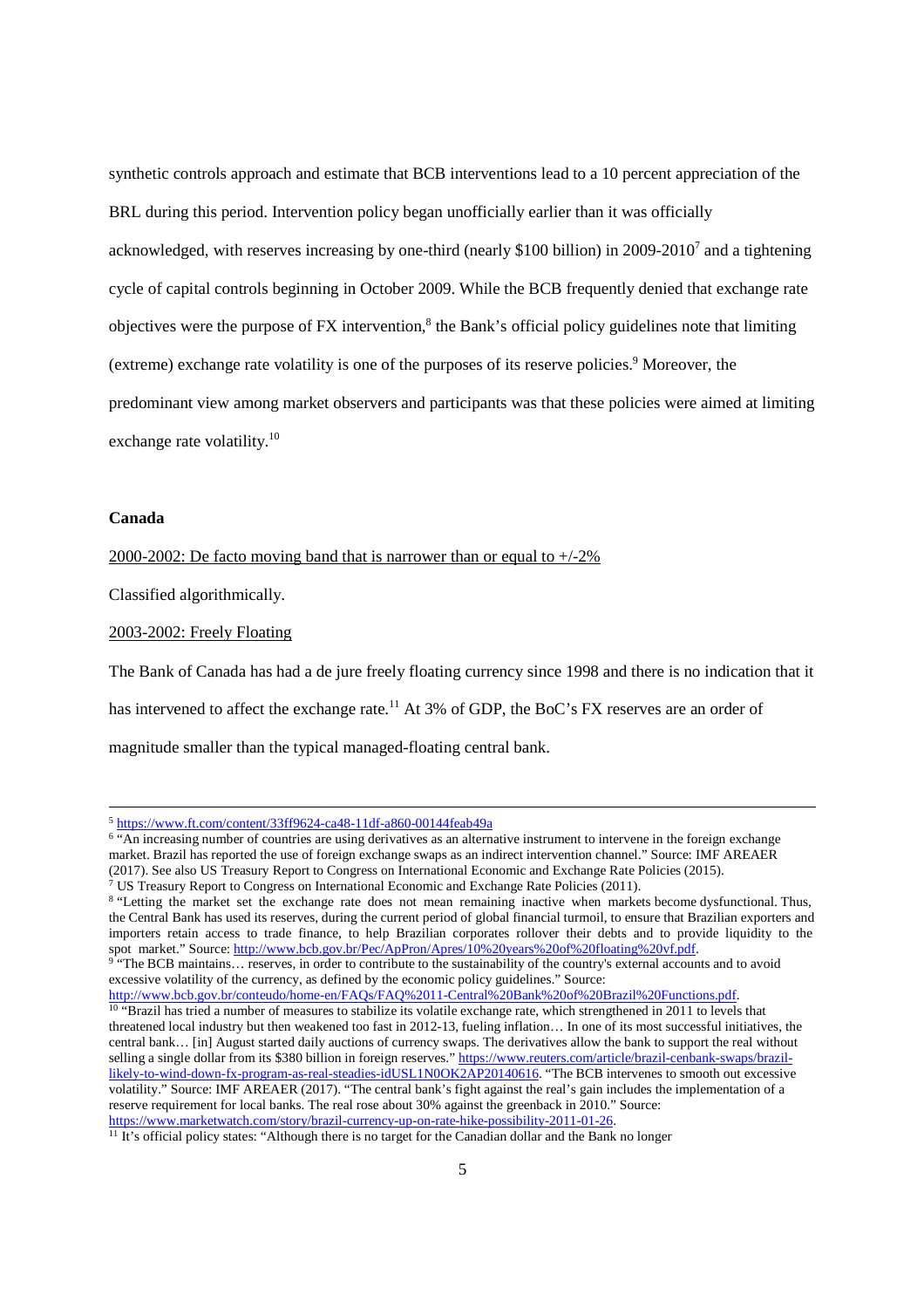#### **Chile**

2000-2007: De facto moving band that is narrower than or equal to +/-5%

Classified algorithmically.

#### 2008-2016: Managed Floating: Reference Currency: Dollar

The Chilean Central Bank (BCC) has a de jure managed floating exchange rate regime and intervenes

sporadically to limit exchange rate volatility. Limiting exchange rate volatility is a stated objective of its

reserve policies.<sup>12</sup> This is a marginal case, however, as intervention was sporadic and the BCC intervened

during only four main episodes since  $2000$ <sup>13</sup>

#### **Colombia**

1

## Managed Floating. Reference Currency: Dollar

The Colombian Central Bank (BRC) has a de jure managed floating exchange rate regime and limiting

exchange rate volatility is a stated objective of its reserve policies.<sup>14</sup> The central bank was highly active in

intervenes in foreign exchange markets except in very exceptional circumstances, the Bank is not indifferent to persistent currency movements, up or down, and takes into account their effect, together with that of other domestic and external factors, on total demand and inflation in Canada. Source: https://www.bankofcanada.ca/wp-content/uploads/2010/11/exchange\_rate.pdf. <sup>12</sup> "Under the floating regime, the Central Bank of Chile reserves the right to intervene in the foreign exchange market -through exchange operations and/or supplying instruments for exchange hedging- in exceptional circumstances of excessive appreciation or depreciation of the exchange rate, that may have negative effects on the economy." Source: Banco Central de Chile (2007), *La Politica Monetaria del Banco Central de Chile en el Marco de Metas de Inflacion.* "Under the current floating exchange rate regime, the primary purpose [of international reserves] is to ensure access to liquidity in foreign exchange, to intervene in the FX market in exceptional and qualified circumstances… A situation of illiquidity in international financial markets that are relevant for Chile, for example, could lead to a depreciation of the peso that does not follow from fundamentals and that would imply real and important costs to our economy. Source:

http://www.bcentral.cl/documents/20133/0/BCCH\_ARCHIVO\_104637\_ES.pdf/91d144fa-154e-bcfe-0d95-99be671964d1  $\frac{13}{13}$  "There have been four episodes of [FX] intervention in Chile since the flexible exchange rate regime was implemented. In 2001 and 2002, the Central Bank intervened providing liquidity in foreign currency due to upward pressures in the exchange rate generated by the crises of some neighbouring countries… During the beginning of 2008, and the beginning of 2011, the Central Bank announced currency purchases to increase its availability of international liquidity." http://www.bcentral.cl/flexibilidadcambiaria. In 2001: "Given the notion that we could be facing turbulences with a high possibility of a transitory overreaction [in the exchange rate], and with the conviction that instead of trying to find a price [for the peso] it is necessary to provide liquidity, the Central Bank announced on August 16th that it would intervene in the FX market, given the exceptional circumstances that our economy experienced. The intervention would be for a limited amount... and also limited in time, given a maximum limit until the end of December." http://www.bcentral.cl/documents/20143/32019/bcch\_archivo\_096530\_es.pdf/7583aa74-142d-d817-3dee-e96811640c49. See also the discussion of the exchange rate objectives of these interventions in Claro and Sotto (2013): the first author was a member of the BCC board at the time of writing. For press reporting see https://www.ft.com/content/3d546e18-182a-11e0-88c9-00144feab49a.

<sup>&</sup>lt;sup>14</sup> "The Bank of the Republic intervenes in the FX market, as a complementary mechanism, to avoid volatility in economic growth and in the real exchange rate. Said intervention is conducted in a discretionary manner, through currency purchase and/or sell auctions whose rules of operation are of public knowledge. The great challenge of exchange rate policy in the present time is to conserve an adequate level of foreign reserves and a currency management that is compatible with the inflation targeting scheme". Source: BRC (2006) http://www.banrep.gov.co/docum/ftp/borra429.pdf. "Intervention in the foreign-exchange market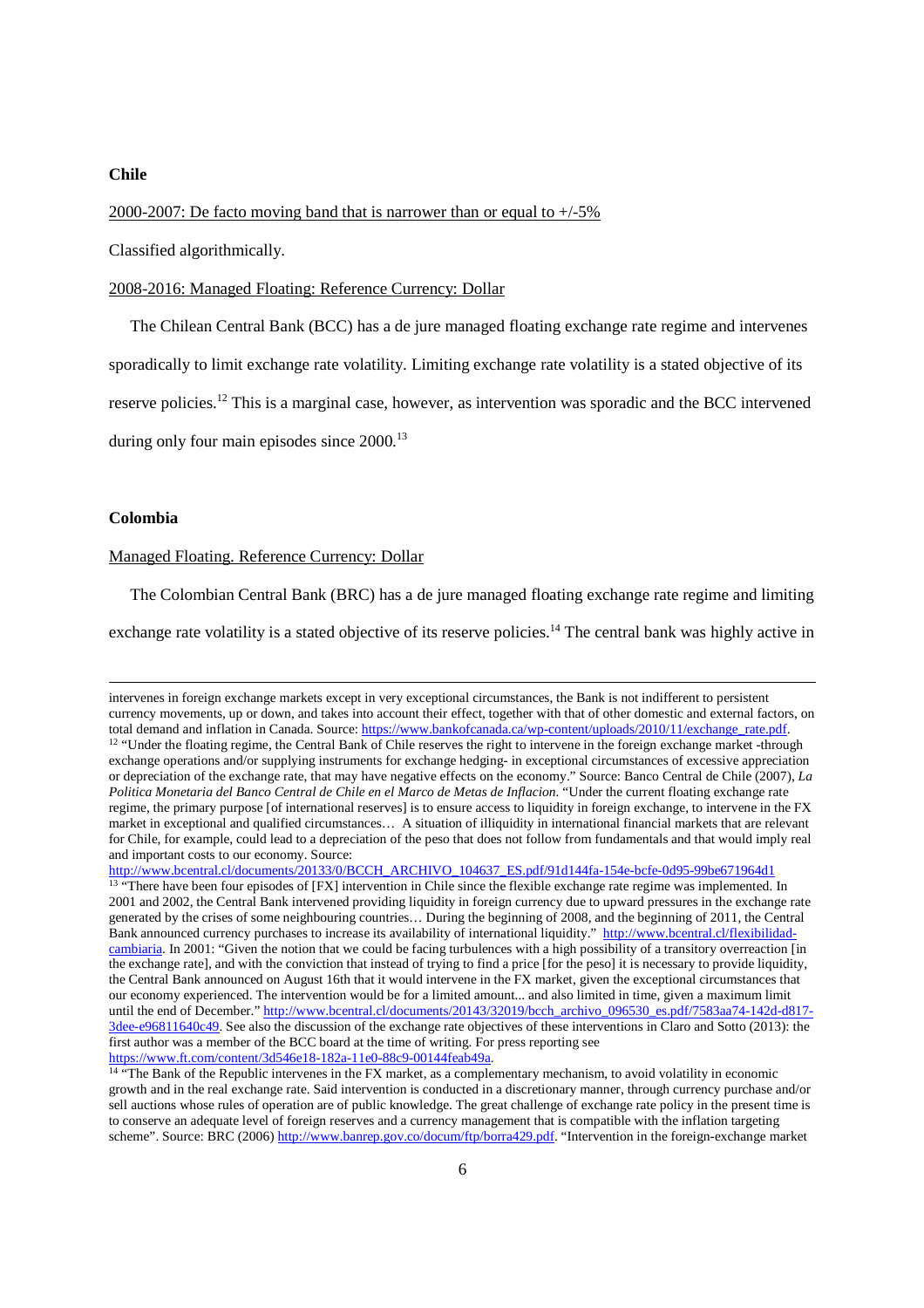FX markets throughout the period. Before 2004 these were largely rule-based interventions (Vargas, 2005), but there is some suggestion of official rules for intervention later (Adler, 2015) and discretionary reserve operations were used with increased frequency in the following decade.

## **Iceland**

#### 2000-2005: De facto moving band that is narrower than or equal to +/-5%

Classified algorithmically.

## 2006-2009: Managed Float. Reference Currency: Dollar-Euro Basket.

During its financial crisis, the Central Bank of Iceland abandoned its de facto band around the euro. FX intervention was a regular occurrence during this period (in fact more aggressive than in the period when we are able to classify the exchange rate arrangement algorithmically) and part of official monetary policy.<sup>15</sup> Assessing Iceland's reference currency during this period is complicated by the fact that Iceland is roughly balanced between the euro and the dollar on the indicators we use to classify reference currency. For example, the CBI held slightly more dollar than euro reserves during this period and its trade is invoiced in dollars and euros in roughly equal measure. Given this relative balance between the euro and the dollar and that this period is a transition from a euro anchor to a euro-dollar basket we classify this period as being a euro-dollar anchor.

2010-2016: De facto crawling band that is narrower than or equal to  $+/-2\%$ 

Classified algorithmically.

<u>.</u>

is one of the instruments available to the Bank for meeting the basic objective of keeping inflation stable within a long-term target range (2% to 4%) and fostering output growth at around its long-term trend. For example, when a rapid depreciation of the peso poses a threat to meeting inflation targets, the Bank may mitigate exchange-rate pressures by selling foreign currency in the market, while avoiding that the burden of the adjustment should fall exclusively on the interest rate." Source: BRC (2009, 2011) www.banrep.gov.co/es/intervencion-banco-republica and http://www.banrep.gov.co/sites/default/files/publicaciones/archivos/frmr\_2011.pdf. "The Bank of the Republic, as the currency authority, has the authority to intervene in the FX market. Said intervention does not limit exchange rate flexibility, does not attempt to fix or reach a certain level of the exchange rate, and follows goals that are compatible with the inflation targeting strategy. Specifically, intervention seeks to: i) increase the level of reserves… ii) mitigate movements in the exchange rate that do not clearly reflect the behavior of fundamentals… and iii) moderate rapid and sustained deviations in the level of the exchange rate with respect to trend. Source: BCC (2016) http://www.banrep.gov.co/sites/default/files/paginas/anexo\_re\_transparencia.pdf.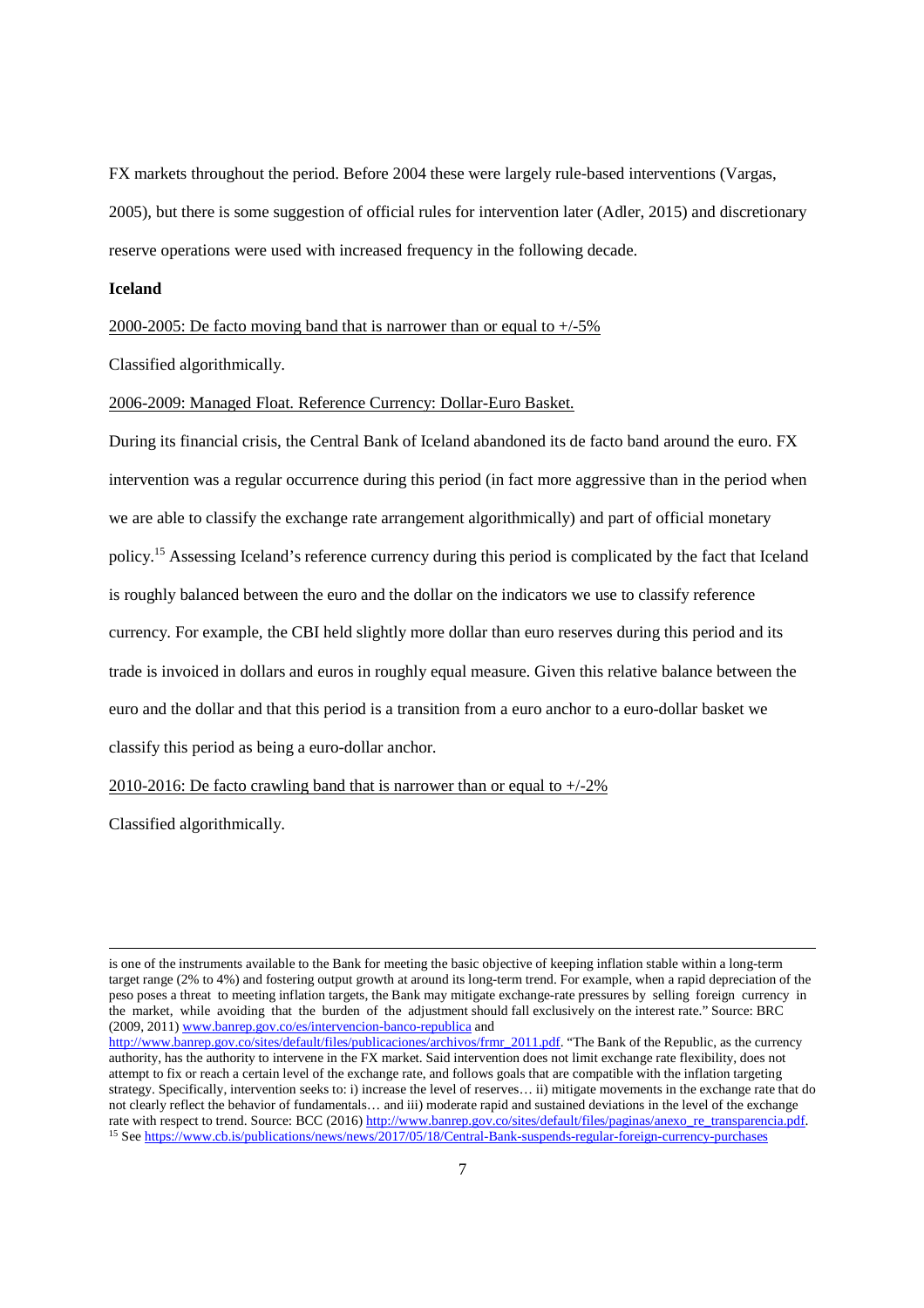#### **Japan**

## 2000-2016: Freely Floating

 The Bank of Japan (BoJ) has an official policy of reserve accumulation for exchange rate stabilization.<sup>16</sup> On rare occasions, the BoJ has intervened to limit yen appreciation, particularly against the dollar. In 2011, this followed the earthquake and Tsunami that hit Japan that year and was coordinated with other major central banks. But in 2012, the BoJ conducted a series of unannounced reserve purchases (primarily dollar), increasing reserves by 10 percent, just as the yen was peaking to historical highs.<sup>17</sup> This is entirely consistent with a managed floating regime, with the BoJ leaning against the wind. However, this was also a period of intensifying quantitative easing policies and the BoJ described its reserve accumulation as being part of this broader strategy. With this ambiguity in mind, we classify Japan as freely floating throughout this period.

 Interestingly, the yen was weakening relative to the Euro, so that insofar as the Yen is managed floating, its reference currency is likely the dollar. This is reinforced by the fact that virtually all of Japan's trade is denominated in dollars.

#### **Korea**

<u>.</u>

#### 2000-2003: De facto moving band that is narrower than or equal to  $+/-5\%$

#### 2004-2009 Managed Floating. Reference Currency: Dollar.

The Won had a brief period of floating outside a 5% moving band in the years prior to the global financial crisis. Throughout this period, the central bank used official instruments whose explicit purpose was to sterilize FX market interventions (Foreign Exchange Stabilization Fund Bonds, FESFBs). During the global financial crisis, Ghosh et al (2018) find that Korea was among the most active emerging markets in both FX intervention and countercyclical capital controls. They estimate that the central bank purchased

<sup>&</sup>lt;sup>16</sup> "[T]he Bank acts on the government's behalf in international financial business. The Bank buys and sells yen for foreign currencies (foreign exchange intervention) to stabilize the exchange rate of Japan's national currency, the yen." Source: Bank of Japan https://www.boj.or.jp/en/about/outline/data/foboj10.pdf.

<sup>&</sup>lt;sup>17</sup> Source: Bank of Japan reserves data. See also https://www.ft.com/content/b91061ce-5168-11e1-a99d-00144feabdc0 and https://www.reuters.com/article/global-forex-boj/chronology-history-of-japanese-fx-intervention-idUSL8N15Q4BY.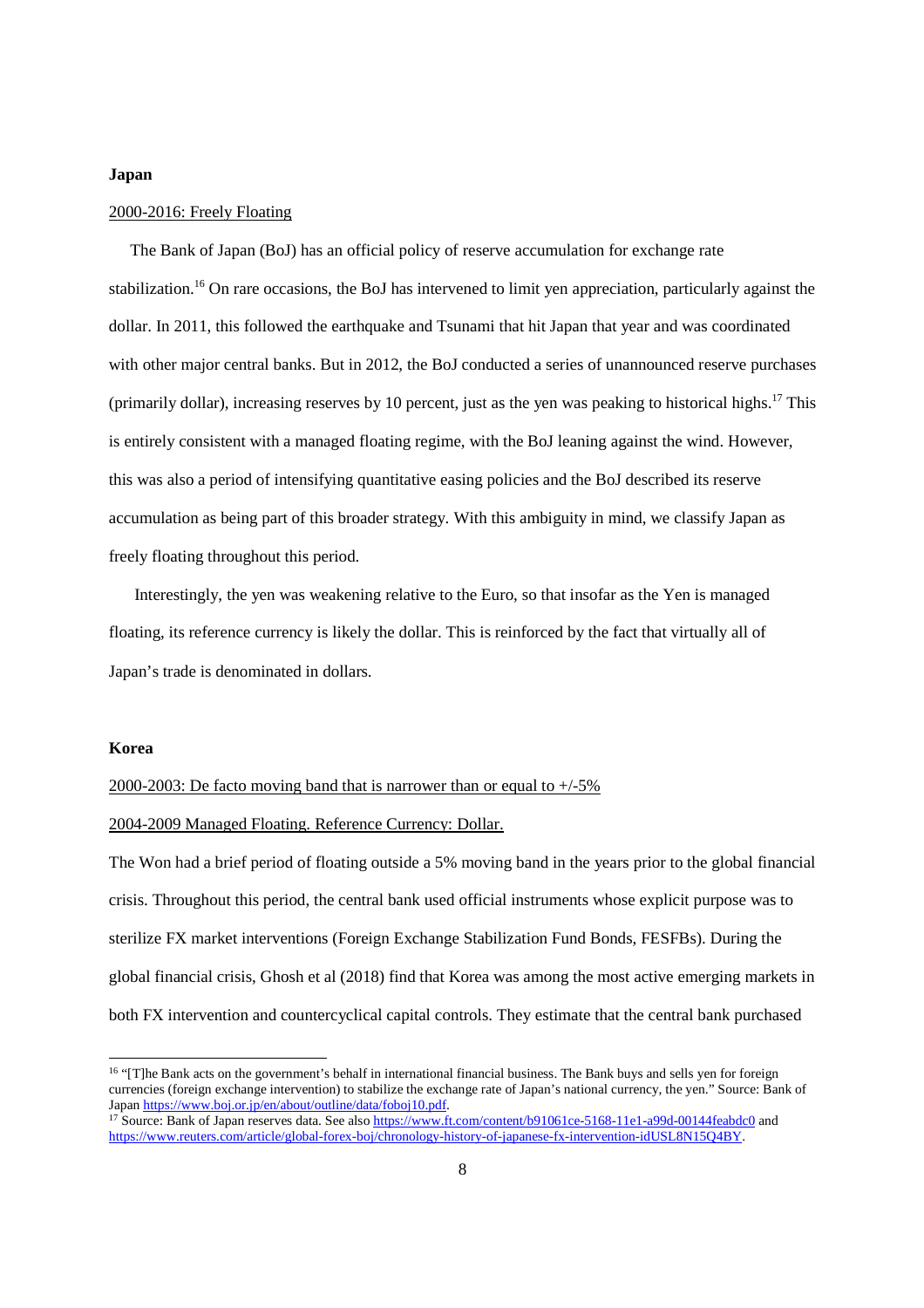up to 70% of the capital inflow in reserves.<sup>18</sup> But Bank of Korea (BoK) interventions were frequent in the period prior to the crisis as well, with the direction and timing of interventions consistent with exchange rate stabilization.<sup>19</sup>

2010-2016: De facto moving band that is narrower than or equal to  $+/-5\%$ Classified algorithmically.

# **Mexico**

2000-2008: De facto moving band that is narrower than or equal to +/-5%

Classified algorithmically.

2009-2016 Managed Floating. Reference Currency: Dollar.

The Central Bank of Mexico (BdM) has a de jure managed floating policy with an Exchange Commission that may instruct the BdM to conduct operations in the foreign exchange market if considered necessary. The BdM has been very active in foreign exchange markets, intervening frequently, often on a one sided basis. For example, prior to the crisis, FX was typically auctioned at the previous day's closing rate, reflecting the BdM's intent to be a price taker in these markets.<sup>20</sup> In contrast, from 2011 to 2013 the BdM began auctioning at prices 2% above the previous day's close and from 2014 to 2016 the BdM auctioned at prices 1.5% above the previous day's *only if* the currency depreciated more than 1.5%. These appear to be attempts to limit excessive exchange rate volatility, sometimes on a one-sided basis.<sup>21</sup>

<sup>20</sup> US Treasury Report to Congress on International Economic and Exchange Rate Policies (2011).

21 IMF AREAER (2017).

<sup>&</sup>lt;sup>18</sup> See also https://www.cfr.org/blog/i-gave-korea-too-much-credit-letting-won-appreciate-december.

<sup>&</sup>lt;sup>19</sup> "The won appreciated by 14.5% relative to the dollar between the first quarter of 2004 and the first quarter of 2005 (Figure 2.5), the largest rise of any Asian currency. In effective terms (relative to Korea's 41 major trading partners), the won increased 12% over the same period. The appreciation occurred despite large-scale intervention in the foreign exchange market aimed at smoothing the currency's upward trend." Source: OECD Economic Surveys, Korea, 2005. "Exchange rate appreciation was accompanied by foreign exchange market intervention intended to smooth the upward trend in the won, while accepting its trend increase. Korea should maintain a flexible exchange rate policy, given the costs and risks of intervention. With foreign reserves of \$247 billion or 27% of GDP, more than double Korea's short-term foreign debt, there is no need for continued reserve accumulation." Source: OECD Economic Surveys, Korea, 2007.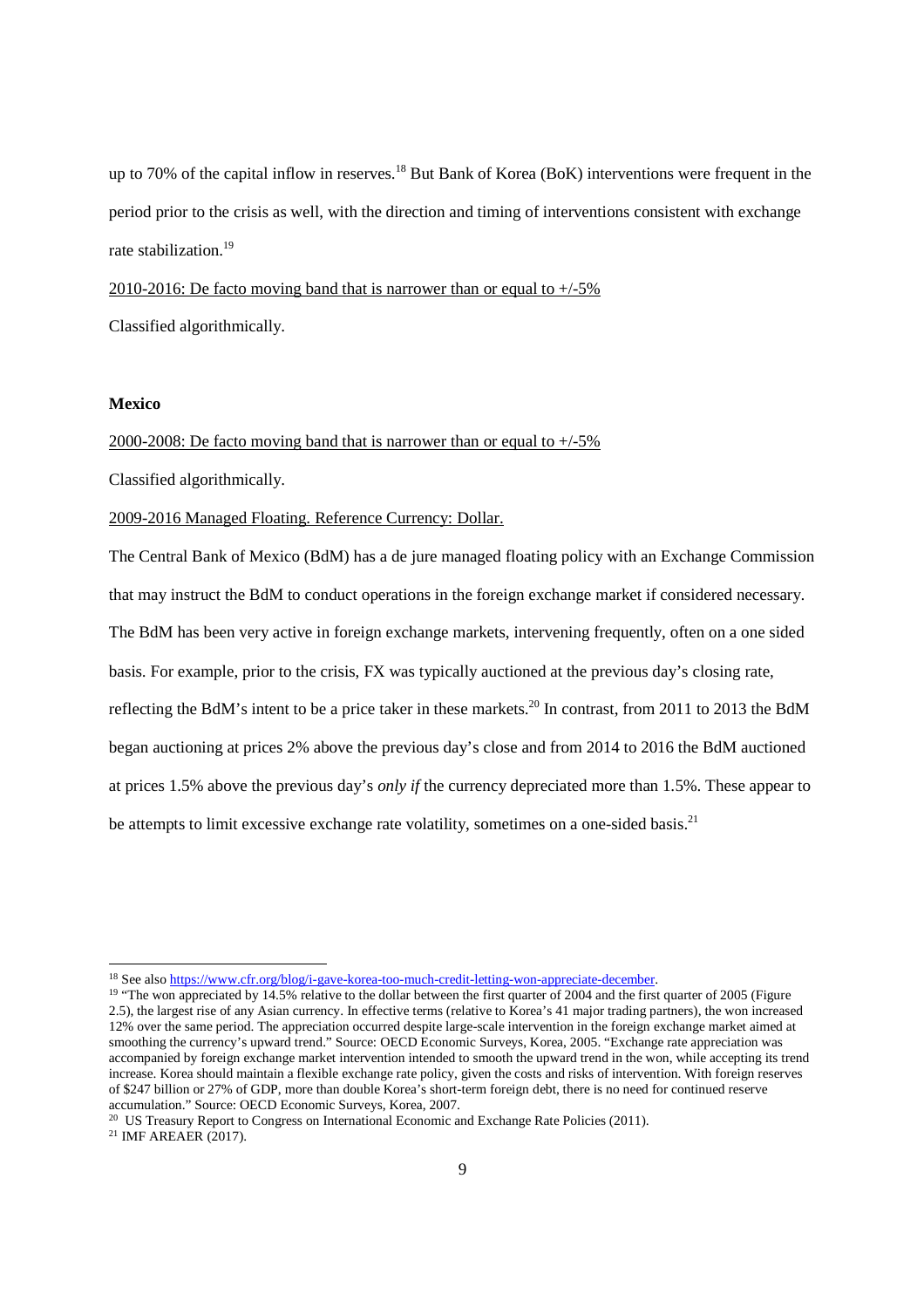# **Paraguay**

2000-2002: Crawling band that is narrower than or equal to +/-5% Classified algorithmically. 2002-2008: Moving band that is narrower than or equal to +/-5% Classified algorithmically. 2011-2013: Managed Floating. Reference Currency: Dollar The Paraguayan Peso had intermittent periods of floating, while typically within a moving band around the dollar. During the brief floating episodes, the Central Bank of Paraguay intervened regularly in FX markets.<sup>22</sup> 2014-2016: Crawling band that is narrower than or equal to  $+/-5\%$ 

Classified algorithmically.

#### **Russia**

## 2000-2008: Crawling peg.

Classified algorithmically. Transitions from dollar to dollar-euro basket peg in 2003.

# 2009-2012: Managed Floating. Reference Currency: Dollar-Euro Basket.

During this period the Bank of Russia (BoR) had a de jure managed floating regime, with an official

policy of FX intervention if the rubble exchange rate against a dollar-euro basket (with weights 55% and

45%, respectively) moved outside of a roughly 20 percent (6, later 7, rubbles) moving band.<sup>23</sup>

2012-2014: Crawling band that is narrower than or equal to  $+/-2\%$ 

2015-2016: Currency Crash.

1

<sup>22</sup> IMF AREAER (2016).

<sup>&</sup>lt;sup>23</sup> Source: https://www.cbr.ru/eng/DKP/exchange\_rate/fx\_policy\_hist/. See also IMF AEREAER (2016).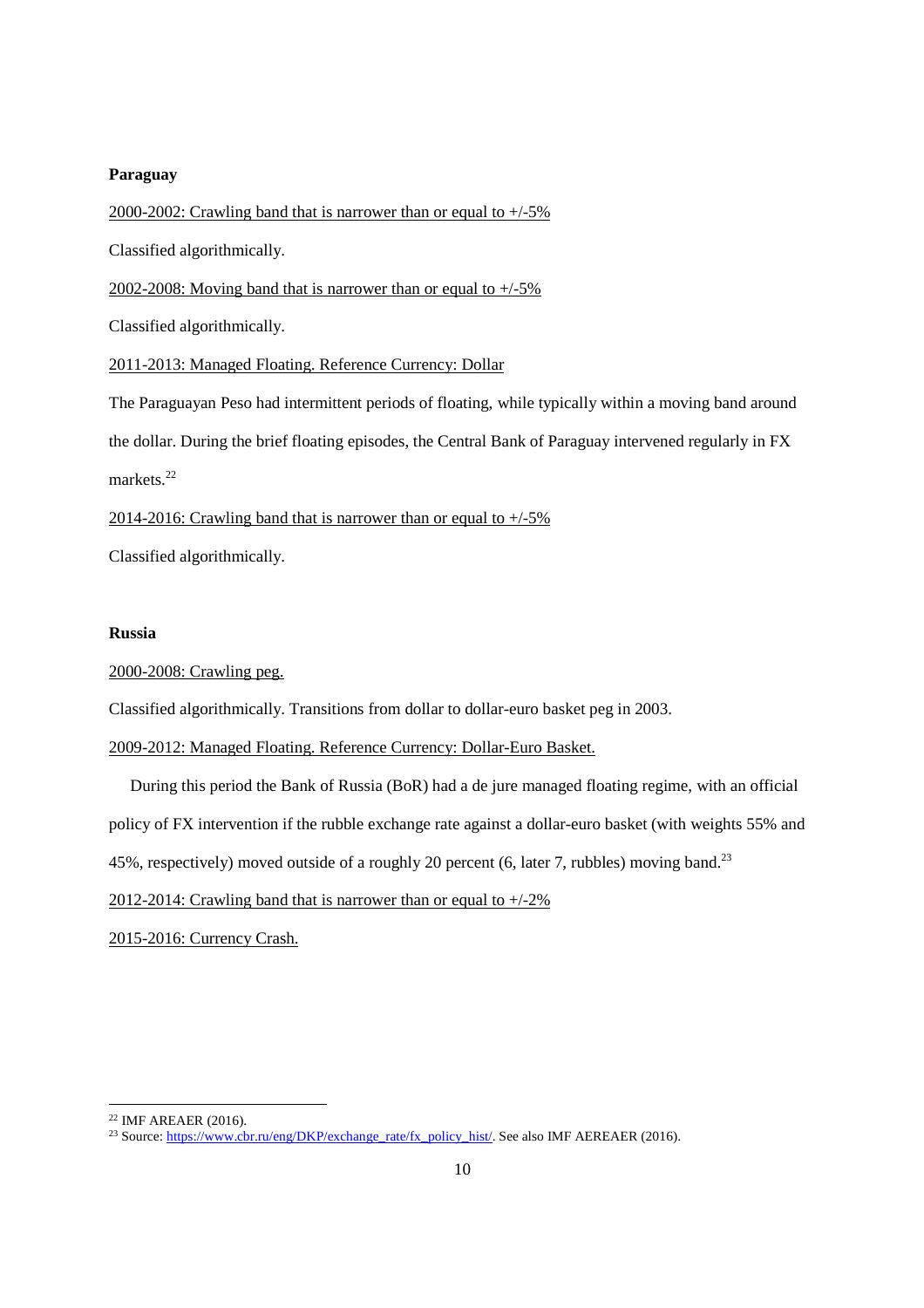#### **South Africa**

#### 2000-2016 Freely floating

The central bank has a de jure managed floating policy, which allows the South African Reserve Bank (SARB) to look at the exchange rate for signs of pass-through, but with no specific target for the exchange rate.<sup>24</sup> The SARB has also accumulated reserves throughout this period going from nearly zero to \$60 billion. South African foreign exchange reserves are now 20% of GDP, similar to Brazil's. However, there is no evidence that the central bank used reserve policy with an exchange rate objective and has accumulated reserves steadily and in a largely a-cyclical way.<sup>25</sup> Ghosh et al (2018) estimate no correlation between the policy rate and capital inflows during the crisis and limited correlation of reserve accumulation with capital inflows. Public and unofficial pronouncements by the SARB have reinforced the view that the Bank has no intention to limit exchange rate volatility.<sup>26</sup> Market participants and Bank staff appear to hold the view that the SARB does not, and is likely unable to, limit exchange rate volatility.<sup>27</sup>

1

https://www.fin24.com/Markets/Currencies/Rand-overvalued-says-minister-20110606.

<sup>&</sup>lt;sup>24</sup> "The South African Reserve Bank may, in line with prevailing monetary and exchange rate policy, intervene in the market from time to time by purchasing or selling dollars. When intervening in the market, the Bank does not attempt to bring about any structural change in the economy or to affect longer-term movements in balance-of-payments transactions; it merely intervenes to smooth out unduly large short-term fluctuations in money-market liquidity or the exchange rate." https://www.resbank.co.za/AboutUs/Documents/Exchange%20Rates%20and%20Exchange%20Control.pdf.

 $25$  Late 2008 was an exception to this regularity.

<sup>&</sup>lt;sup>26</sup> As early as 2001, Governor T.T. Mboweni stated: "The Reserve Bank does not have a target value for the exchange rate of the rand in mind. (....) We are only interested in the exchange rate in so far as its movements may ignite (or counter) a domestic inflation spiral. If strong exchange rate depreciation, for example, leads to higher 'imported' inflation, the second-round effect, which would push CPIX inflation above the 6 per cent threshold, the Reserve Bank would have to raise short-term interest rates in order to brake the inflation spiral. Exchange rate targeting and intervention in the foreign exchange market do not feature in the Reserve Bank's way of conducting monetary policy." Source: https://www.resbank.co.za/Publications/Speeches/Detail-Item-View/Pages/default.aspx?sarbweb=3b6aa07d-92ab-441f-b7bf-bb7dfb1bedb4&sarblist=a01d874c-c3f6-4b93-a9dcc984cf8652cf&sarbitem=200. In 2006, an unofficial report by Reserve Bank staff notes that ""This [macroeconomic balance approach] raises the question whether the authorities (i.e. Reserve Bank) should intervene to make adjustments smoother and quicker (or allow the process to adjust on its own). If the marginal cost of intervening in the foreign-exchange market is smaller than the marginal benefit that would be gained from quicker adjustment, then intervention is encouraged. However, it is highly unlikely that the marginal cost to the country will be less than the benefit gained. Successful foreign-exchange intervention requires large amounts of foreign reserves – much more than South Africa currently has." Source: https://www.resbank.co.za/AnalyticsReports/Abedian.pdf. In 2011, "Finance Minister Pravin Gordhan said today South Africa can't counter currency appreciation on its own, though it would continue to accumulate reserves 'to the extent that affordability allows.' He was responding to comments yesterday by Trade and Industry Minister Rob Davies, who said the rand is overvalued and the government is considering ways of limiting currency strength." Source:

 $27$  "Successful foreign-exchange intervention requires large amounts of foreign reserves – much more than South Africa currently has." Source: https://www.resbank.co.za/AnalyticsReports/Abedian.pdf. "John Cairns and Nema Ramkhelawan, currency strategists at Rand Merchant Bank in Johannesburg, said in a research note: 'The bottom line is that the authorities can't do much about the currency even if they wanted to.'" Source: https://www.bloomberg.com/news/articles/2011-06-07/randweakens-against-dollar-after-bank-s-forex-gold-reserves-fell-in-may. "While India, Brazil and Indonesia commit billions of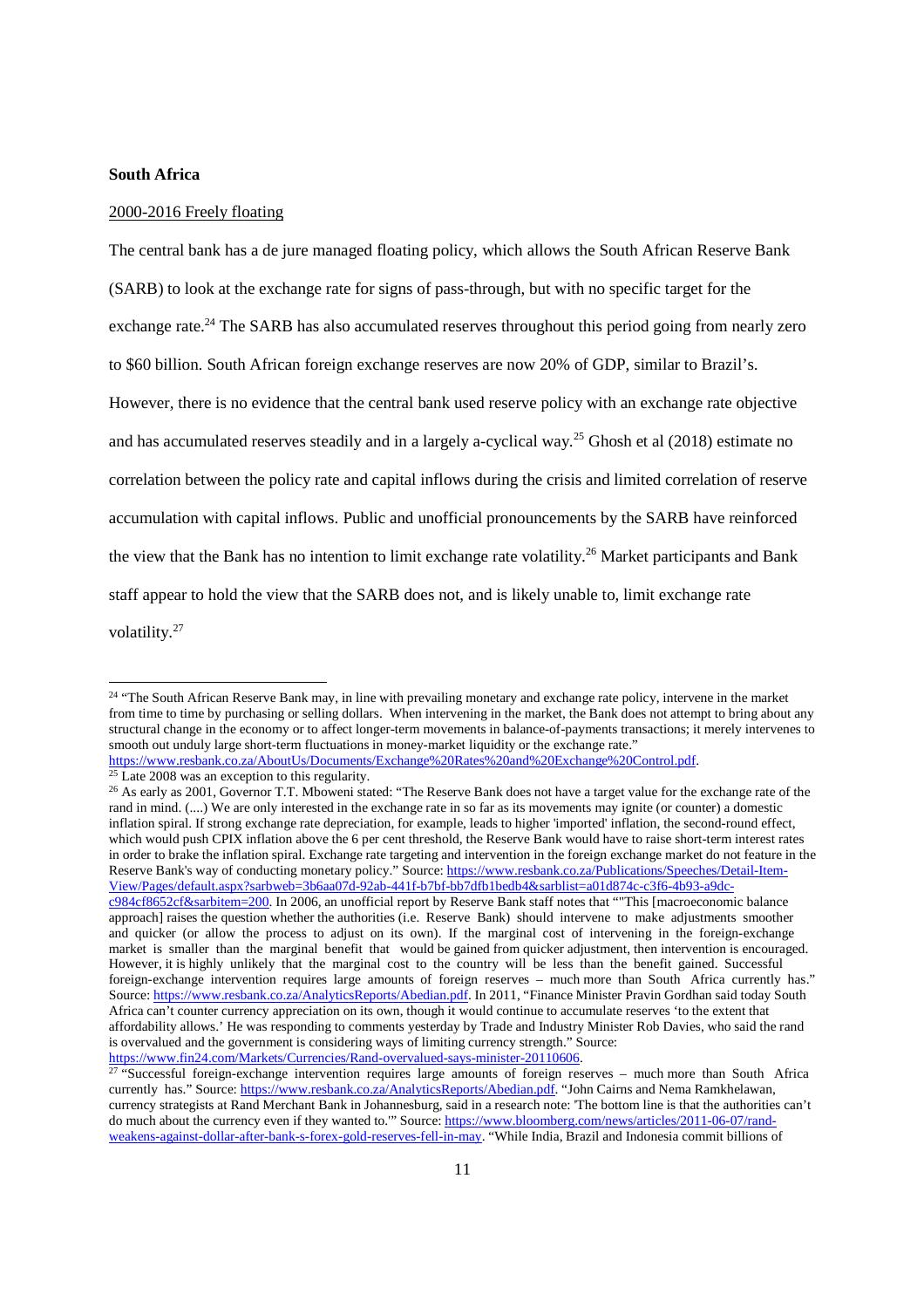#### **Turkey**

<u>.</u>

#### 2000-2002 Currency crash.

## 2003-2010 Freely floating

The Lira was officially allowed to float starting February 2001. The Central Bank of Turkey (CBRT) has a de jure managed floating regime as it reserve the right to intervene to limit exchange rate volatility.<sup>28</sup> While the central bank was accumulating reserves during this period, there is no evidence that the pace of reserve accumulation was affected by the level or volatility of the exchange rate and by 2007 the CBRT was inactive in currency markets.

## 2011-2016 Crawling band that is narrower than or equal to +/-5%. Anchor Currency: US dollar

Classified algorithmically. In addition, the central bank resumed FX operations in 2011 and was leaning against the wind of TRL depreciation. The CBRT changed the rules governing FX auctions almost weekly and was intervening heavily to limit exchange rate volatility in 2012, 2013 (in response to the "taper tantrum"), and 2014 (in face of market turbulence following political protests in the country).<sup>29</sup> In this period (2013-2015) the Lira was briefly within a 2% moving band of the dollar. The CBRT didn't intervene in FX markets in 2015 and 2016.

f838dd183e42-m3fxy0B

dollars to attempts to prop up their fast depreciating currencies, South Africa has no set plans to intervene to support its weak rand." Source: https://www.ft.com/content/105ddf90-0d85-11e3-9fbb-00144feabdc0.

<sup>&</sup>lt;sup>28</sup> "The CBRT takes measures against excessive appreciation or depreciation of the Turkish lira to reduce financial stability risks." Source: http://www.tcmb.gov.tr/wps/wcm/connect/c2396a1b-1896-4220-9400 f838dd183e42/INTERVENTION.pdf?MOD=AJPERES&CACHEID=ROOTWORKSPACE-c2396a1b-1896-4220-9400-

<sup>&</sup>lt;sup>29</sup> "Turkey held foreign exchange selling auctions to support short-term additional monetary tightening. These auctions were used to slow the depreciation of the lira after Turkey's heavy reliance on short-term capital inflows became apparent when global demand for emerging market assets fell markedly when the Federal Reserve signaled it would take steps to normalize monetary policy." Source: IMF AREAER (2016). "Faced with significant volatility against the backdrop of political protests and unwarranted changes in the lira exchange rate, Turkey initiated unsterilized foreign exchange interventions early in 2014, which resulted in a rapid loss of international reserves. In April 2014, the daily foreign exchange selling auction amount decreased from a minimum of US\$50 million to US\$40 million as a result of improvement in the current account deficit." Source IMF AREAER (2017).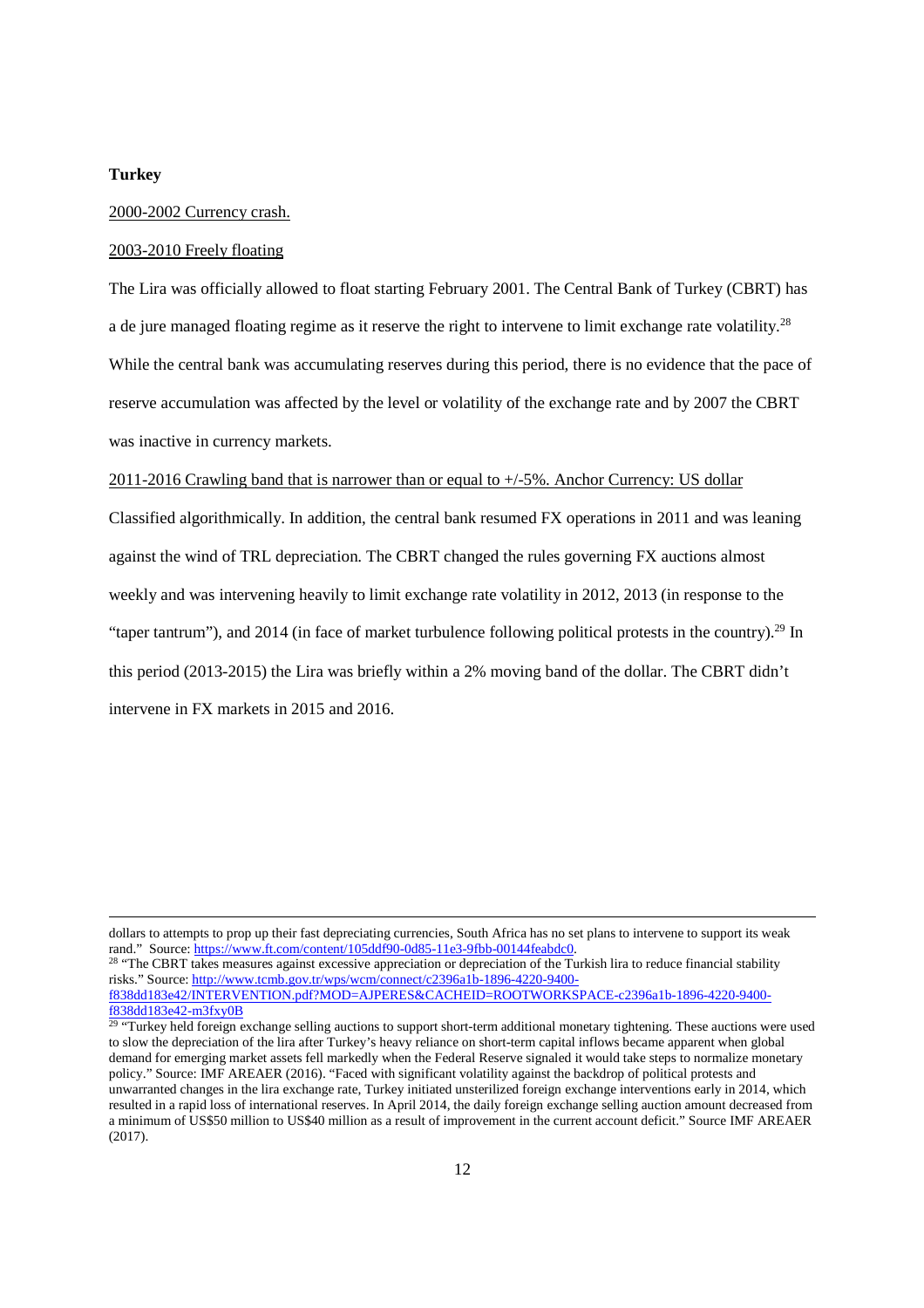2000-2007 De facto moving band that is narrower than or equal to +/-2%. Anchor currency: euro Classified algorithmically.

2008-2016 Freely floating.

The Bank of England has a de jure freely floating policy and doesn't have an official exchange rate policy. It buys reserves on a pre-announced schedule. The vast majority (90%) of FX reserves are held by the UK government, not the BoE. The BoE's reserves are around 1% of GDP—an order of magnitude smaller than typical managed floating central banks. Despite massive quantitative easing policies beginning in 2009, FX intervention was not part of the strategy. Bank of England reserves barely changed during the sharp drops in the value of the pound in 2008 and following the Brexit referendum in 2016.

#### **Uruguay**

#### 2000-2007 De facto crawling band that is narrower than or equal to +/-5%

Classified algorithmically. (Currency crash in 2002.)

## 2009-2012 Managed floating. Reference Currency: dollar

Uruguay adopted an inflation target range in 2004 and gradually allowed the peso to fluctuate more freely against the dollar. During the floating period, the Central Bank of Uruguay (BCU) intervened periodically to smooth excess exchange rate volatility. Interventions intensified in 2012-2015.<sup>30</sup> The objective of limiting exchange rate volatility is official and public.<sup>31</sup> During this period of interventions, the inflation target range was increased, allowing the BCU more freedom to meet multiple policy objectives.

20013-2016 De facto crawling band that is narrower than or equal to +/-5%

Classified algorithmically.

<u>.</u>

#### **UK**

<sup>30</sup> IMF AREAER (2017)

<sup>&</sup>lt;sup>31</sup> "Regarding interventions in the FX market in July to contain the price of the dollar, Central Bank governor Mario Bergara said: "The intervention tries to reduce volatility, assist in graduality, and avoid [exchange rate] jumps that don't have a justification in fundamentals. We cannot put a horizon on that process." Source: https://www.elobservador.com.uy/no-tiene-sentido-seguirbrasil-su-depreciacion-dijo-bergara-n670223.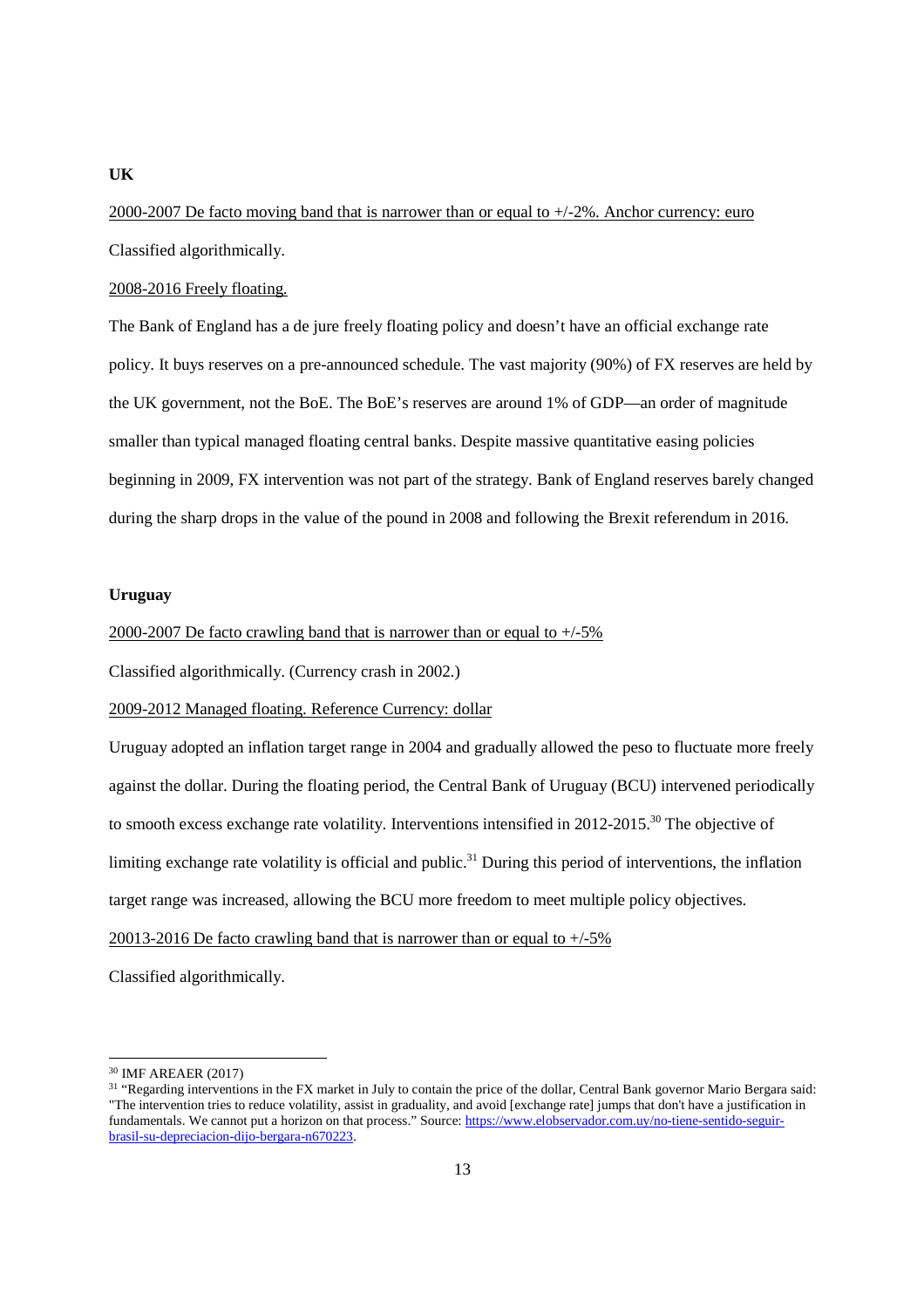#### **References in this appendix**

Adler, Gustavo, M. Belen Sbrancia, and Camilo E. Tovar (2015) "A cross-country database on the modalities of FX intervention," *mimeo*.

Chamon, Marcos, Marcio Garcia and Laura Souza (2016). "FX Interventions in Brazil: a Synthetic Control Approach" *mimeo.* 

Claro, Sebastián and Claudio Soto (2013). "Exchange Rate Policy and Exchange Rate Interventions: the Chilean Experience," *BIS Papers* No. 73.

Ghosh, Atish R., Jonathan D. Ostry and Mahavash S. Qureshi (2018) *Taming the Tide of Capital Flows*. Cambridge MA: MIT Press.

Mminele, Daniel (2013). "Note on the foreign exchange market operations of the South African Reserve Bank," *BIS Papers* No. 73.

Vargas, Hernado (2005). "Exchange Rate Policy and Inflation Targeting in Colombia," *Research Department working paper series*, 539. Inter-American Development Bank.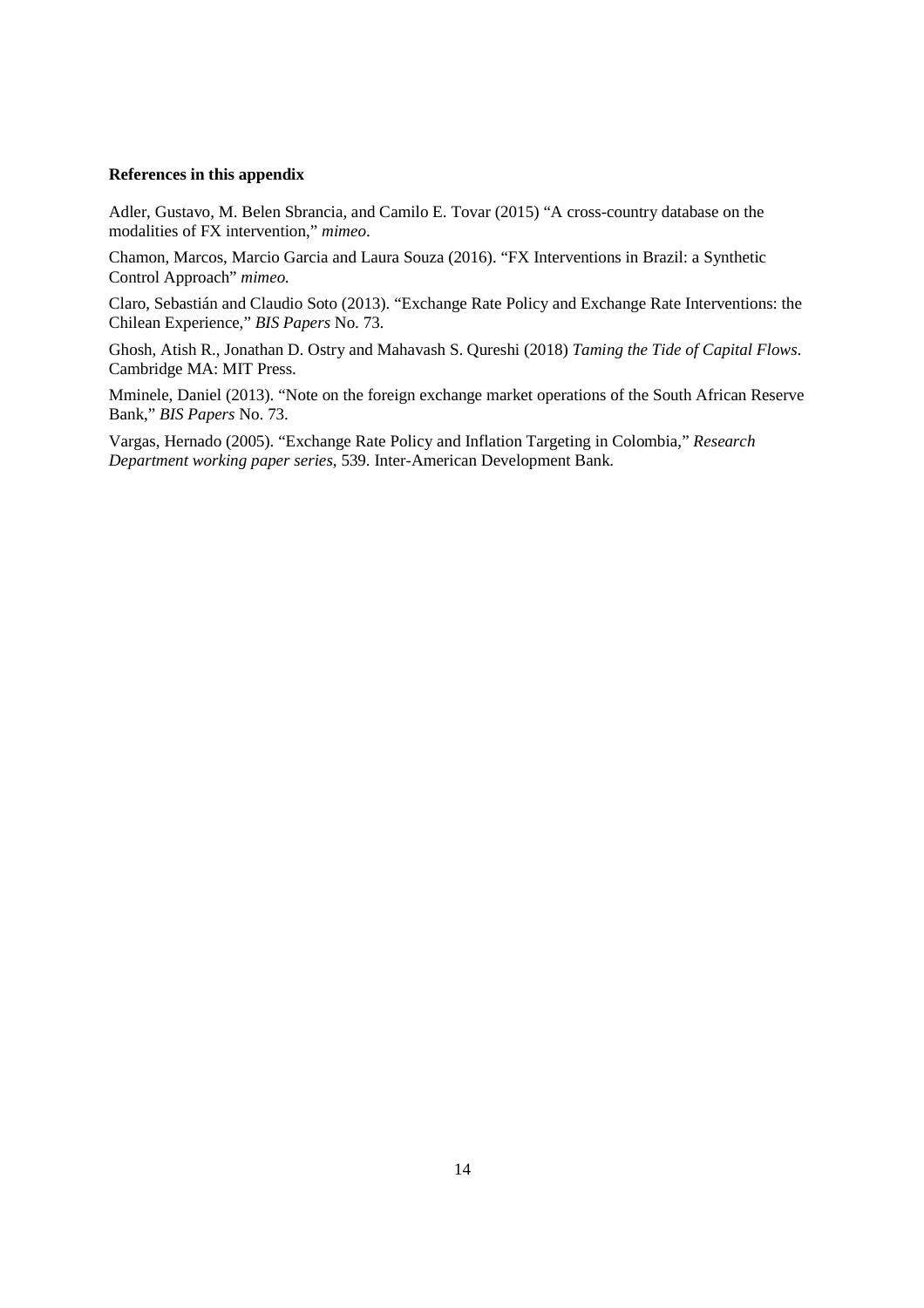# **2. Classifying Reference Currencies**

 We use four separate criteria to assign a reference currency for countries with a managed float. First, in which currency is the majority of foreign trade is invoiced? Second, in which currency is the largest share of external (public and publically guaranteed) debt denominated? Third, which currency comprises the largest share of central bank foreign reserves? And finally, which was the most recent anchor currency? In the current sample, all four indicators conveniently point to the same reference currency in all countries in the table. The exception is Iceland, which is evenly balanced in all indicators, but was most recently anchored to the euro and the dollar dominates in all other measures. Given that the Icelandic krona subsequently anchored to a dollar-euro basket (classified algorithmically), we classify the krona as having a dollar-euro basket as its reference currency while under a managed float as well.

 For completeness and future reference we outline here an index that would allow us to classify the reference currency if these four indicators disagree. The reference currency index is calculated for each currency-anchor pair an arithmetic sum of the following four variables:

1) Percent of trade (with equal weights on imports and exports) invoiced in the anchor currency.

2) Percent of central bank reserves denominated in the anchor currency.

3) Percent of foreign debt denominated in the anchor currency.

4) The reciprocal of the number of years since the currency was anchored to the anchor currency based on exchange rate based criteria described above.

 Table A.2. shows the reference currency index against the dollar and the euro for the year 2016, for six countries requiring classification, and where sufficient data were available. The index is essentially zero for all candidate reference currencies other than the dollar and the euro. The index shows that for most of these countries, the choice of reference currency is classified as the dollar by a large margin.

 To illustrate the construction of the index, consider the case of Iceland, which is the most marginal case. 38% of Iceland's trade is invoiced in dollars (32% in Euros), its debt is denominated in domestic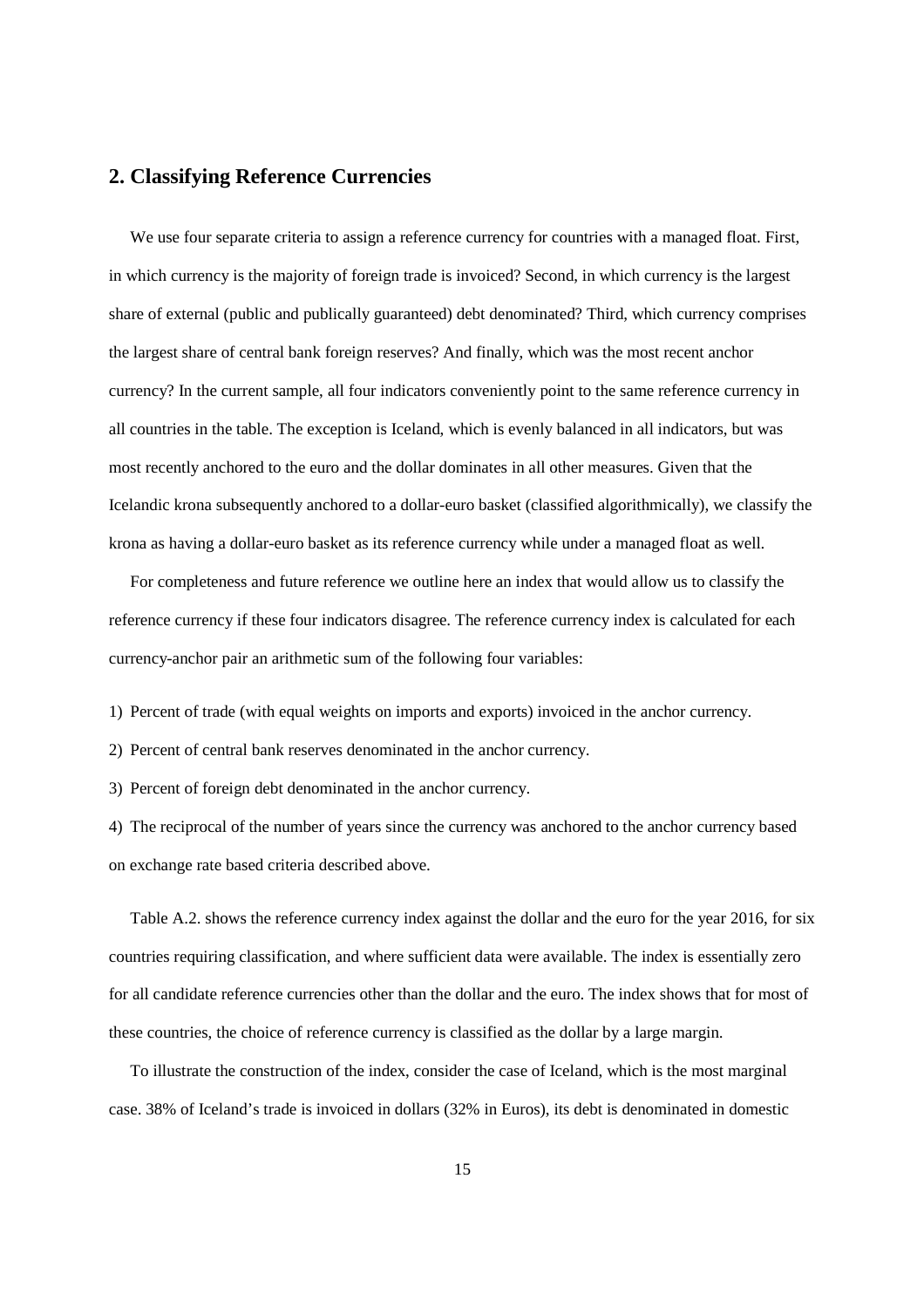currency, and its central bank holds 52% of its reserves in dollar denominated assets (37% in euro assets). The Icelandic Krona hasn't been anchored to the dollar in recent history (giving a 0 score on the recent anchor category) and was anchored to the euro 15 years ago (giving a score of 7%). This gives Iceland a 23% score on the dollar anchor index and 19% score on the euro index.

# **3. Stress testing Anchors**

<u>.</u>

 We assess the robustness of our anchor choice by studying two recent natural experiments. There have been two large recent swings in the bilateral dollar-euro exchange rate. Both movements can be traced back to monetary policy shocks in Europe and the US. First, on July 22, 2012, Mario Draghi, the ECB President, made his now famous speech, in which he stated that the ECB stood ready to do "whatever it takes" to preserve the euro. Second, the minutes of FOMC meeting of June 17-18, 2014 increased market perceptions that the Federal Reserve would initiate its tightening cycle, a perception that gathered momentum throughout the rest of the year. As a result, the dollar appreciated by a cumulative 30 percent relative to the Euro through March of  $2015$ .<sup>32</sup> Figure A.1 highlights these events.

 The large movements of the dollar-euro bilateral exchange rate allow "stress-testing" of our anchor currency classification, at least between the critical choice of the dollar or the euro. Specifically, we would expect currencies anchored to the dollar to move more closely with the dollar during these episodes, while currencies with other anchors (most commonly the euro) might move more freely relative to the dollar. These two episodes have the advantage that they are primarily due to the monetary policies of the ECB and the Federal Reserve, not idiosyncratic shocks facing other economies. In one case the dollar depreciated while it appreciated in the other.

 Figure A.2 shows the median percent depreciation of countries with either +/-5 percent exchange rate bands; the results would naturally be far sharper if we included all countries. The red (dashed) line shows

<sup>&</sup>lt;sup>32</sup> This differs from the proverbial "taper tantrum" of the preceding year, when the Federal Reserve indicated plans to slow down and eventually reverse asset purchases as part of its quantitative easing policies. While this announcement did create some volatility in emerging market currencies, it had a relatively muted effect on the bilateral Euro-Dollar exchange rate.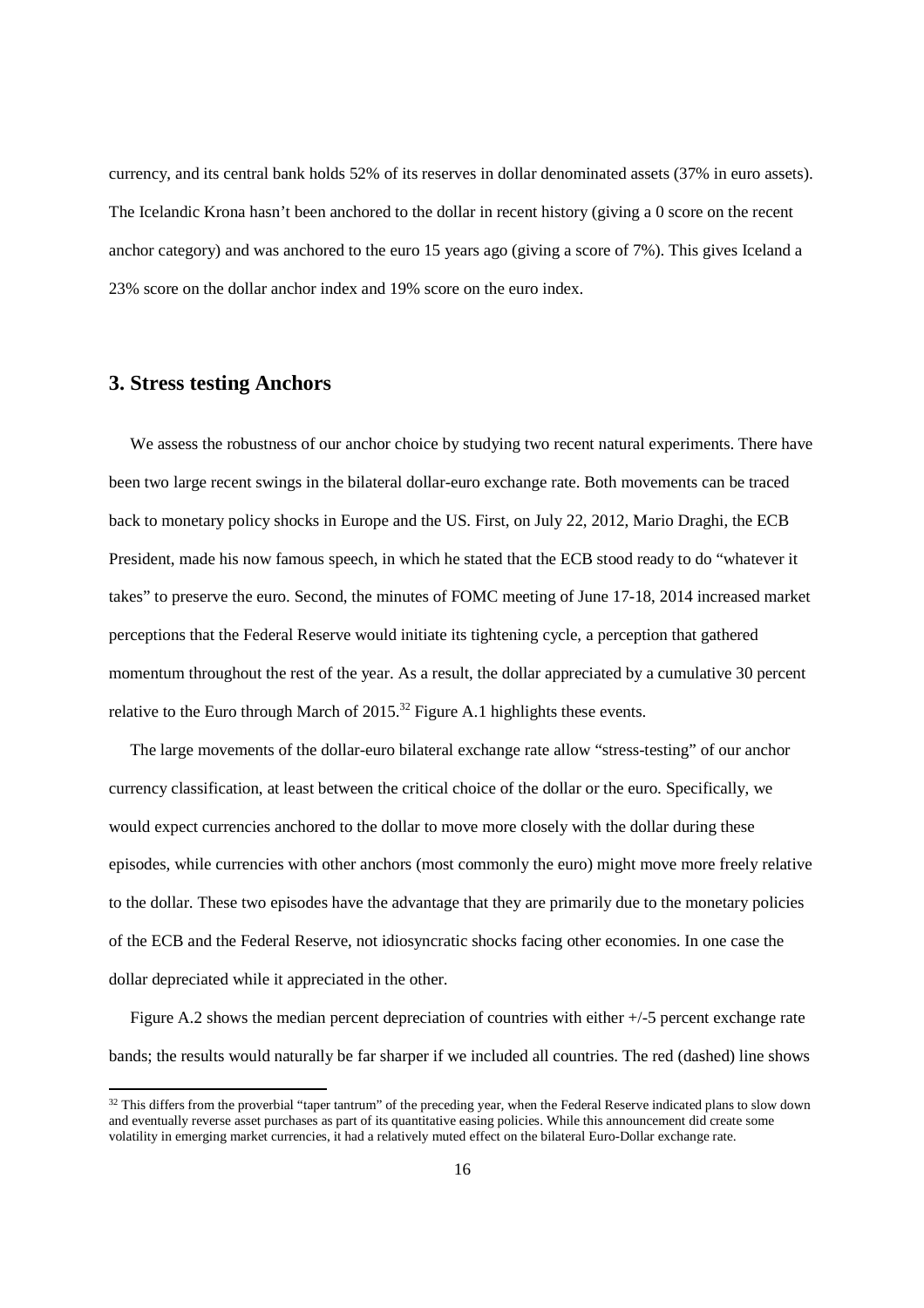countries classified as anchored to the US dollar and the blue (dotted) line shows countries classified with other anchors (three countries anchored to the Euro and one to the Australian dollar). The third group includes currencies (shown in Table 1 of the main text) that have the dollar as a reference currency. Their movement against the dollar is shown in the purple (dash-dotted) line. For completeness, the black (solid) line shows the euro-dollar bilateral exchange rate.

 In both episodes, currencies not anchored to the US dollar moved in tandem with the Euro. These currencies appreciated 5 percent on average relative to the dollar in 2012 and depreciated 20 percent in 2014-5. In contrast, currencies classified as having a dollar anchor moved far less relative to the dollar. Following Draghi's speech, their bilateral US dollar exchange rate appreciated by less than 2%. These currencies depreciated only 10 percent in 2014-15 as the Fed began signaling a tightening cycle. The difference in cumulative exchange rate movement relative to the US dollar between these two groups of countries is statistically significant at the 90 percent confidence level in the first episode and at the 99 percent confidence level in the second.

 As might be expected from more loosely anchored cases, movements of the "reference currency" group relative to the dollar were larger than currencies more clearly anchored to the dollar, but less so than the freely-floating euro or currencies that were not anchored to the dollar. (In both episodes, we cannot reject the hypothesis that exchange rate movement relative to the dollar in these intermediate cases was the same as either of the other two groups of countries, on average.)

 In summary, we looked at two "shocks" to the bilateral euro-dollar exchange rate that were prompted by ECB or Fed announcements. Even restricting attention to currencies that were loosely anchored to their reference currency, we find that those currencies classified as having a dollar reference remained relatively more anchored to the dollar than those classified as borderline or with a different reference currency. This provides a cross check for our classification algorithm.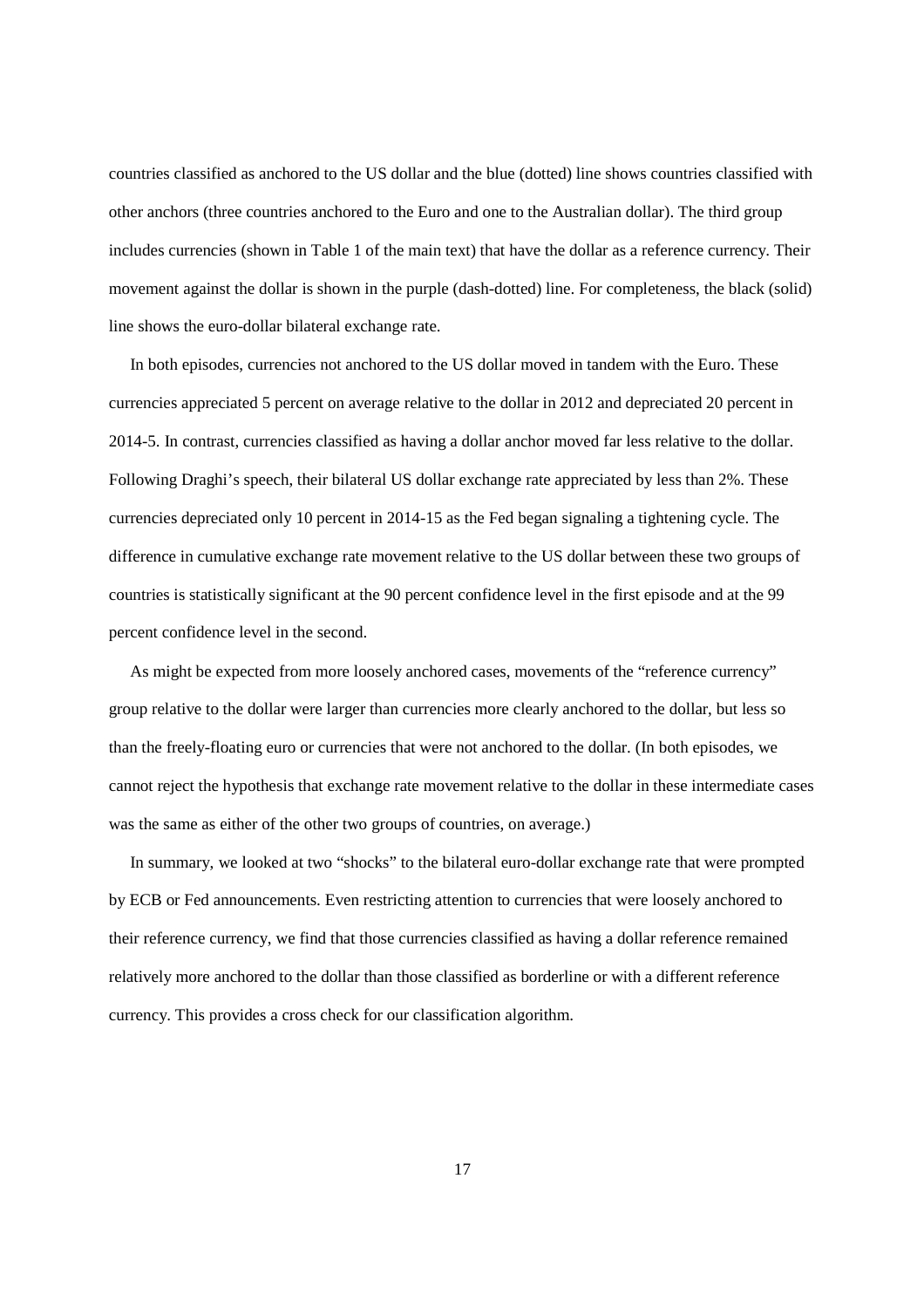# **4. Trade Invoicing Index**

 Using data from Gopinath (2015), who studies trade invoicing patterns and exchange rate passthrough, we create an index of trade invoicing by anchor currency. Based on her data for 49 countries over the period 1999-2014, we construct a composite measure of invoicing importance for the four major currencies: the US dollar, the euro, the UK pound, and the Japanese yen. This measure combines information on the incidence of use of the four currencies for invoicing (i.e., the share of countries who quote some of their trade in these currencies) and the quantitative importance, as measured by the share of total imports and exports in each currency. The two components are complementary since it is possible that many countries invoice some of their trade in, say, the UK pound. However, it may be the case, that the fraction of total trade that is invoiced in pounds is so small that its overall quantitative importance is quite limited. Table A.3 summarizes the components and the summary measure of the trade invoicing index for the four anchor currencies.

# **5. Classifying the Eurozone**

 A major development in exchange rate practices in the past two decades has been the introduction of the euro. Since the Eurozone (EZ) comprises more than 15 percent of world GDP, any conclusion about the evolution of global exchange rate arrangements and their degree of flexibility in recent decades depends importantly on how the exchange rate practices of EZ members are treated.

 As we have noted, the IMF, in its *Annual Report on Exchange Arrangements and Exchange Restrictions* (AEAER), currently treats the EZ as a single sovereign nation with a freely floating exchange rate. As a consequence, every member country of the euro area from Malta to Italy and Germany is accordingly placed in the independently floating exchange rate category. An approach that places Malta's and Italy's exchange rate arrangements in the same bucket as Australia's and the United States' is questionable on many grounds.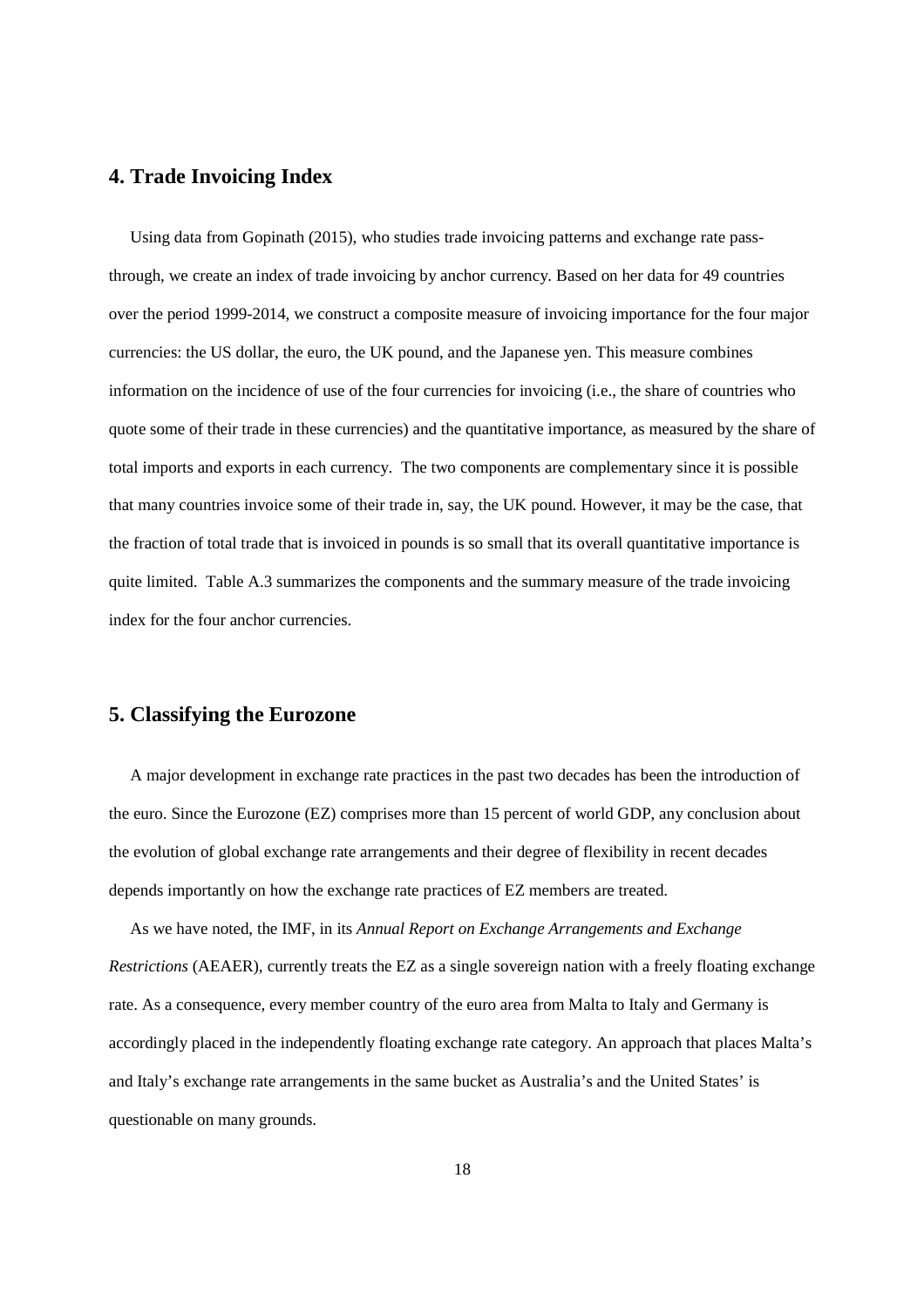To be sure, according to our classification algorithm, the euro floats freely against other major currencies. But, to state the obvious, the EZ is far from a cohesive sovereign entity. Individual EZ members do not have their own currency. Faced with a country-specific shock to inflation, output or unemployment, there is no exchange rate that can immediately adjust in response.<sup>33</sup> Thus, in our classification, individual member countries of EZ are placed at the bottom end of the flexibility spectrum. The currency union label is tantamount, in the flexibility scale, to an exchange rate arrangement with no separate legal tender or a de jure peg (coarse-grid 1). To reflect (for information purposes only) that the currency floats freely for the union as a whole, the label attached to each member of the EZ is currency union/freely floating.<sup>34</sup>

The main considerations behind our classification of the EZ countries are as follows:

 First, our approach consistently defines exchange rate arrangements at the country level and not at the currency level. Under its current approach the IMF lists Portugal as having a floating exchange rate (like all EZ members) but Panama (which adopted the US dollar as its sole legal tender in the early  $20<sup>th</sup>$ century) is placed in the category of an arrangement with no separate legal tender. If the currency criterion was applied to Panama, it should be considered a floater, since the US dollar floats. In our classification both are in the same bucket of exchange rate flexibility, because neither Portugal nor Panama has its own currency. Empirical studies that use our or other de facto exchange rate classifications often ask questions about the relative economic performance of countries under different exchange rate regimes. There too, the unit of observation tends to be sovereign countries, rather than currencies<sup>35</sup>

 Second, even the largest Eurozone members (Germany, France, Italy, Spain, and the Netherlands) have the equivalent of less than a 4 percent share of voting rights each on the board of the ECB. These countries rotate such that four of the five is represented in each ECB board meeting. In meetings when

<sup>34</sup> See the companion chronologies in Ilzetzki, Reinhart, and Rogoff (2017) for individual countries over 1946-2016.

<sup>&</sup>lt;sup>33</sup> Of course, as prices adjust over time, real exchange rates will also change in response to country-specific (idiosyncratic) shocks, much the same way as these would for other "hard pegs."

<sup>35</sup> See Levi Yeyati and Sturzenneger (2005), for example.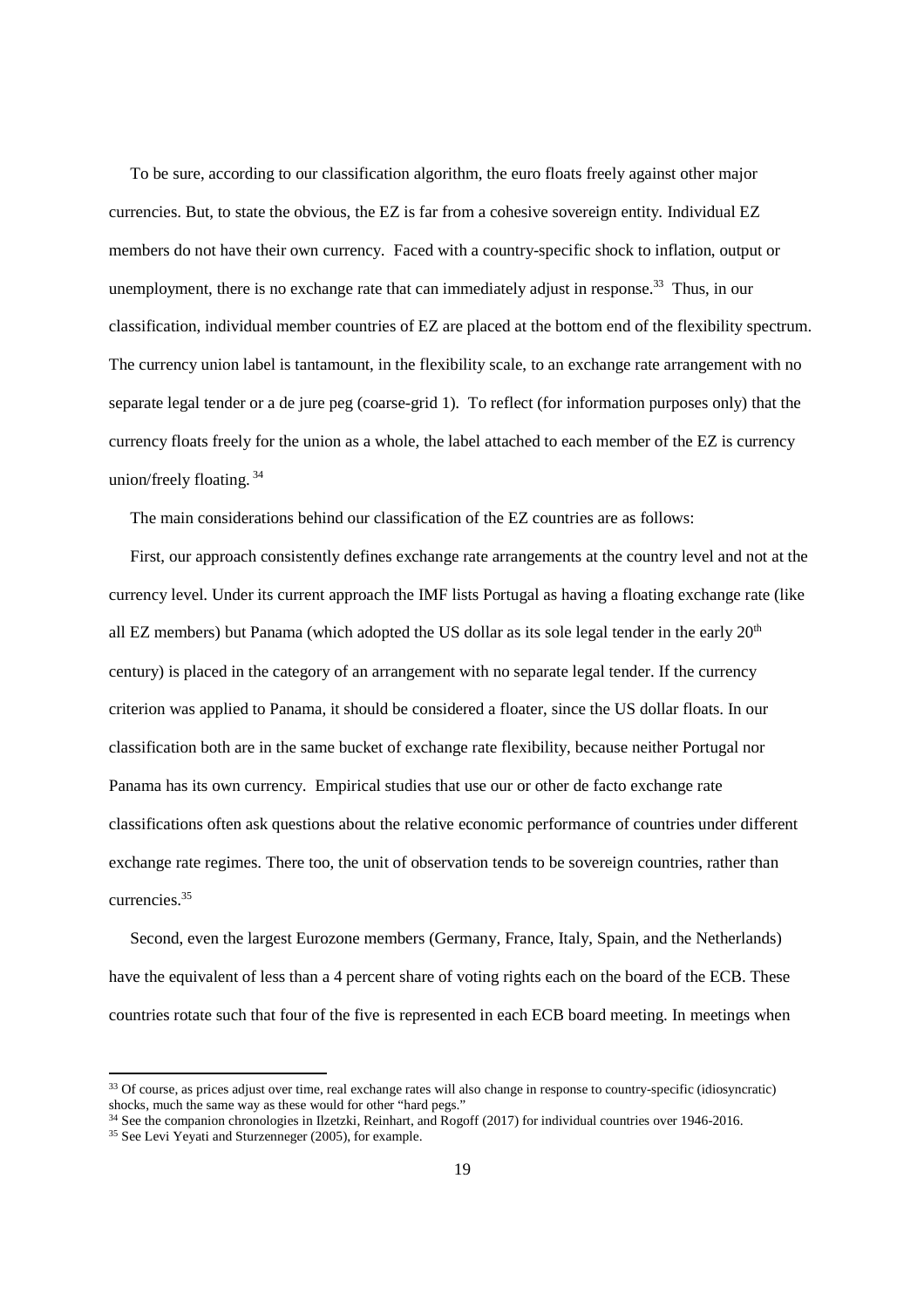they are represented, they have one of 21 votes. Other countries are represented less frequently—in only 11 out of every 19 board meetings. Hence even the largest members have only a small de-jure influence on the conduct of ECB monetary policy. This arrangement tends to limit the likelihood that ECB policy is set in response to a particular country-specific shock at any given meeting. By contrast, the monetary policies of the central banks of Australia and the United Kingdom (among other floaters) are routinely and substantially determined by the nature of their country-specific idiosyncratic shocks.

 Third, our classification is continuous in the time series sense—the IMF's is not (for the EZ group at least). As we have noted, in the *Annual Report on Exchange Arrangements and Exchange Restrictions,*  the IMF described the exchange rate policy of future EZ members in the latter part of the 1990s exclusively by their de jure arrangement, which involved at that time +/- 15 percent floatation bands. From 1999 until 2006, EZ countries were listed in the IMF's AEAER under the category of exchange rate arrangement with no separate legal tender. In the 2007 AEAER, EZ members had been transferred from the most rigid exchange rate regime category to the most flexible (independently floating). The AEAER classification therefore implies that the introduction of euro brought a marked *increase* in exchange rate flexibility in Europe over the past decade. By contrast, we characterize most members of the European Exchange Rate Mechanism (ERM) as having a de facto peg to the Deutschmark well prior to the introduction of the euro.<sup>36</sup> Germany, in the freely floating category, was the exception. It follows from these observations that in our classification the adoption of the euro didn't represent a drastic change for most EZ members, with a slight (yet important) reduction in the exchange rate exchange rate flexibility of its members.<sup>37</sup> 38

 Finally, the de facto interest rate policy of the ECB appears to support classifying individual members of the EZ as an exchange rate arrangement with no separate legal tender. In Appendix 3 we show that the ECB policy rate hasn't responded to inflation or unemployment in any EZ country, with the possible

<sup>36</sup> Some future EZ members had narrow +/-2 percent bands.

<sup>&</sup>lt;sup>37</sup> As shown in Table A.1in the appendix, a de facto peg is a 4 and no separate legal tender or currency union is a 1 in the fine grid, so the introduction of the euro reduces flexibility. In the coarse grid classification, categories 1 through 4 of the fine grid are subsumed in category 1, the least flexible category.

<sup>&</sup>lt;sup>38</sup> To reiterate, the observation on limited change refers narrowly to exchange rate flexibility. In countless other dimensions the introduction of the euro represented major changes for EZ countries, not the least of these was the creation of Target2.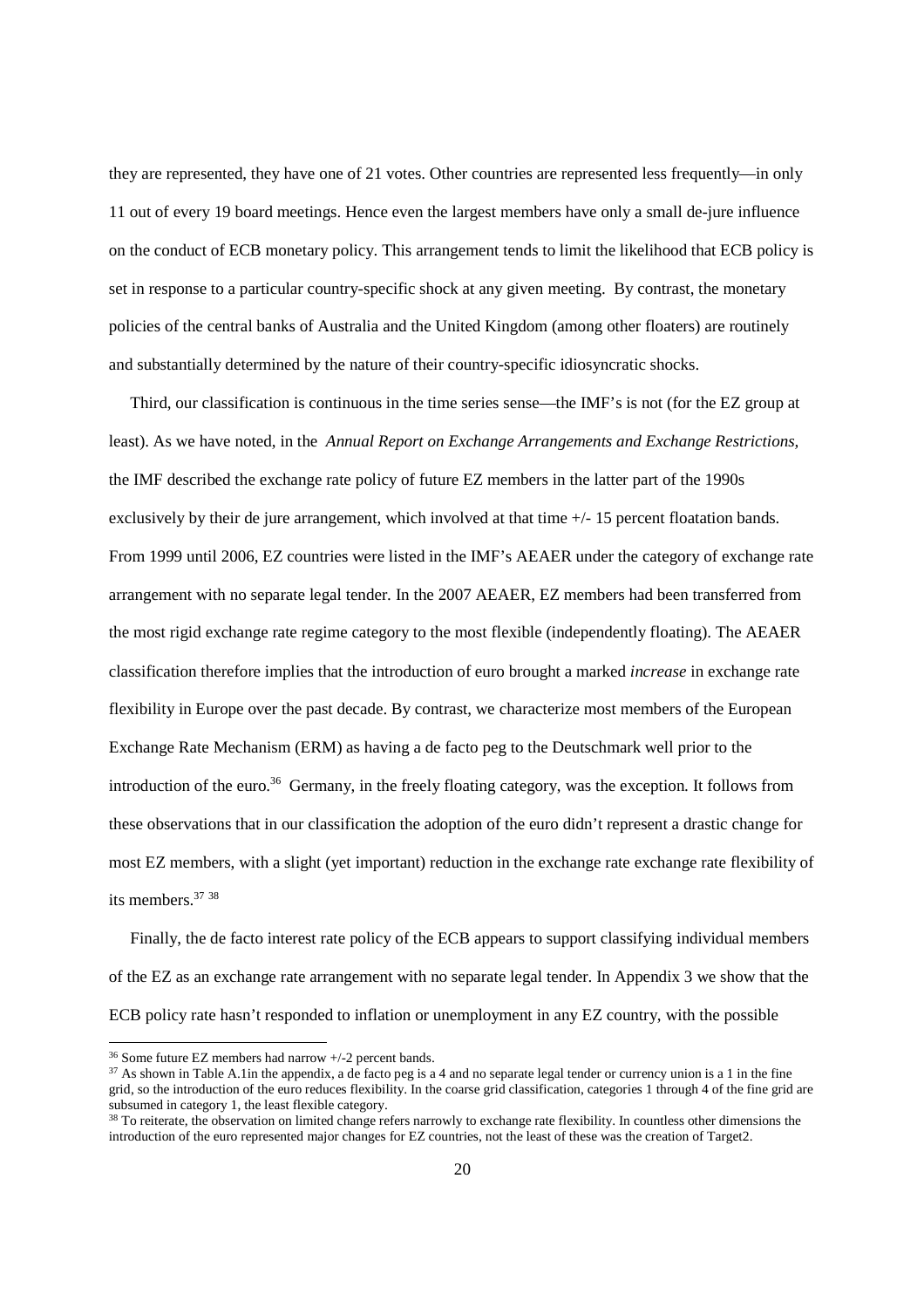exception of Germany. This suggests a lack of monetary autonomy consistent with a peg for most EZ members. At a very basic level, theory suggests that a country with a pegged exchange rate and an open capital account has little or no scope to adjust the policy interest rate in response to changes in domestic inflation or fluctuations in the output gap. By contrast, a country with a floating exchange rate can respond to inflationary pressures and an overheated economy by raising interest rates. This type of policy response is at the core of a Taylor rule, among other policy prescriptions.<sup>39</sup> Simply put, evidence in favor of a Taylor rule is consistent with a flexible exchange rate regime and at odds with a peg.<sup>40</sup>

 To be clear, the ECB has not considered itself to be guided by a Taylor rule when setting the course of its policies (at least in the public domain). In that context, the estimation of the Taylor rule for an individual member of the Eurozone should be interpreted primarily as a check to confirm that, indeed, the ECB's de facto monetary policy is *not* set on the basis of the idiosyncratic economic conditions of any of its members (consistent with a peg ).

 Classifying other currency unions (specifically, the East Caribbean Dollar bloc and the Central African Franc (CFA) zone, which is itself comprised of Communauté Économique et Monétaire de l'Afrique Centrale (CEMAC) and West African Monetary Union (WAEMU)) is comparatively straightforward. These are pegged or rigid arrangements whether the focus is on the currency unit or the country unit. Member countries do not have their own currency, like the EZ. But in contrast to the EZ, the CFA and the East Caribbean Dollar are pegged to the euro and US dollar, respectively. The classification outcome is then narrowly circumscribed.

In what follows, we describe the approach adopted and results obtained from estimating an individual Taylor rule for the countries that make up the Eurozone. We regressed the ECB's policy interest rate on inflation, unemployment, and on a constant term. Specifically, we estimate (A.1) below for each country:  $i_{t,n} = \alpha + \beta_1 \pi_{t,n} + \beta_2 y_{t,n} + \varepsilon_t$  $n$ ,  $\alpha$ 

<sup>39</sup> See Taylor (1993).

<sup>&</sup>lt;sup>40</sup> Unless, of course, the country doing the pegging has virtually no idiosyncratic shocks of its own and its cycle is perfectly correlated with the anchor country's cycle. This match made in heaven scenario rarely accords with reality.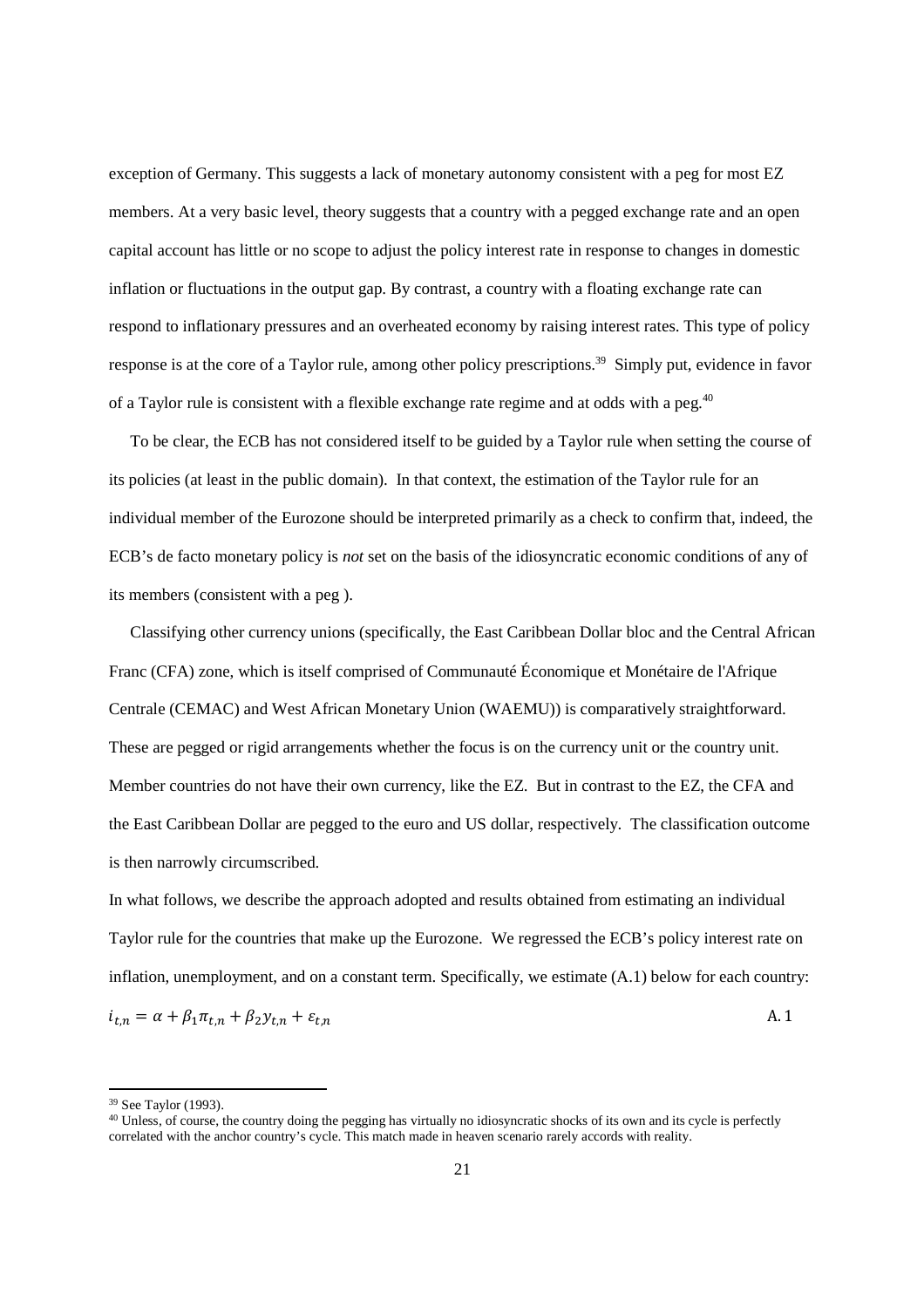Where  $\pi_{t,n}$  is year-on-year inflation for country *n*; as a proxy for the output gap  $y_{t,n}$ , we use the difference between average unemployment in country *n* over 1992-2007 and unemployment in month *t*. The Taylor principle is satisfied when  $\beta_1 > 1$ . Given the definition of the output gap, countercyclical policy implies  $\beta_2 > 0$ .

 Figure A.6 shows the coefficients on inflation (top panel) and the output/unemployment gap (bottom panel) for all original Eurozone members, plus Greece. The whiskers depict the 95 percent confidence intervals of the estimates. The data is monthly and spans from January 1999, when the Euro was adopted, to September 2014 when the ECB set interest rates at zero and the connection to a simple Taylor rule loses meaning (variants that incorporate quantitative easing are not explored here.)

 The contrast between the coefficient estimates for Germany and other Eurozone members is of note. The coefficient on the inflation rate for Germany is estimated at slightly below one, but the standard error is large enough to encompass the possibility that the coefficient is greater than one, the necessary response for monetary policy to be stabilizing. This result becomes even stronger when the post-2008 crisis years are excluded. Therefore, we cannot reject the hypothesis that the ECB follows the Taylor principle—that the real interest rate should rise in response to an increase in inflation—for Germany. This result is anticipated in Smant (2002), who concludes that, after an initial period of lower than expected interest rates, since mid-2000 the ECB has set the policy interest rate consistent with the Bundesbank's old policy rule.

 In contrast, for all other Eurozone members, we can reject at the standard levels of significance that the coefficient is greater than one.<sup>41</sup> The Taylor principle is also violated for the Eurozone as a whole. In other words, we cannot reject the hypothesis that the ECB's practice has been to stabilize inflation in Germany, but not for the currency area as a whole. On the surface, at least, these estimates indicate that in the decade and a half of its existence, the ECB may have placed a de facto greater emphasis on stabilizing inflation in Germany than elsewhere. Beyond the Taylor rule, there is broad agreement and clear theoretical foundations for the notion that a central banks' interest rate policy ought to respond actively to

1

<sup>&</sup>lt;sup>41</sup> Or that it is significantly different from zero, for that matter.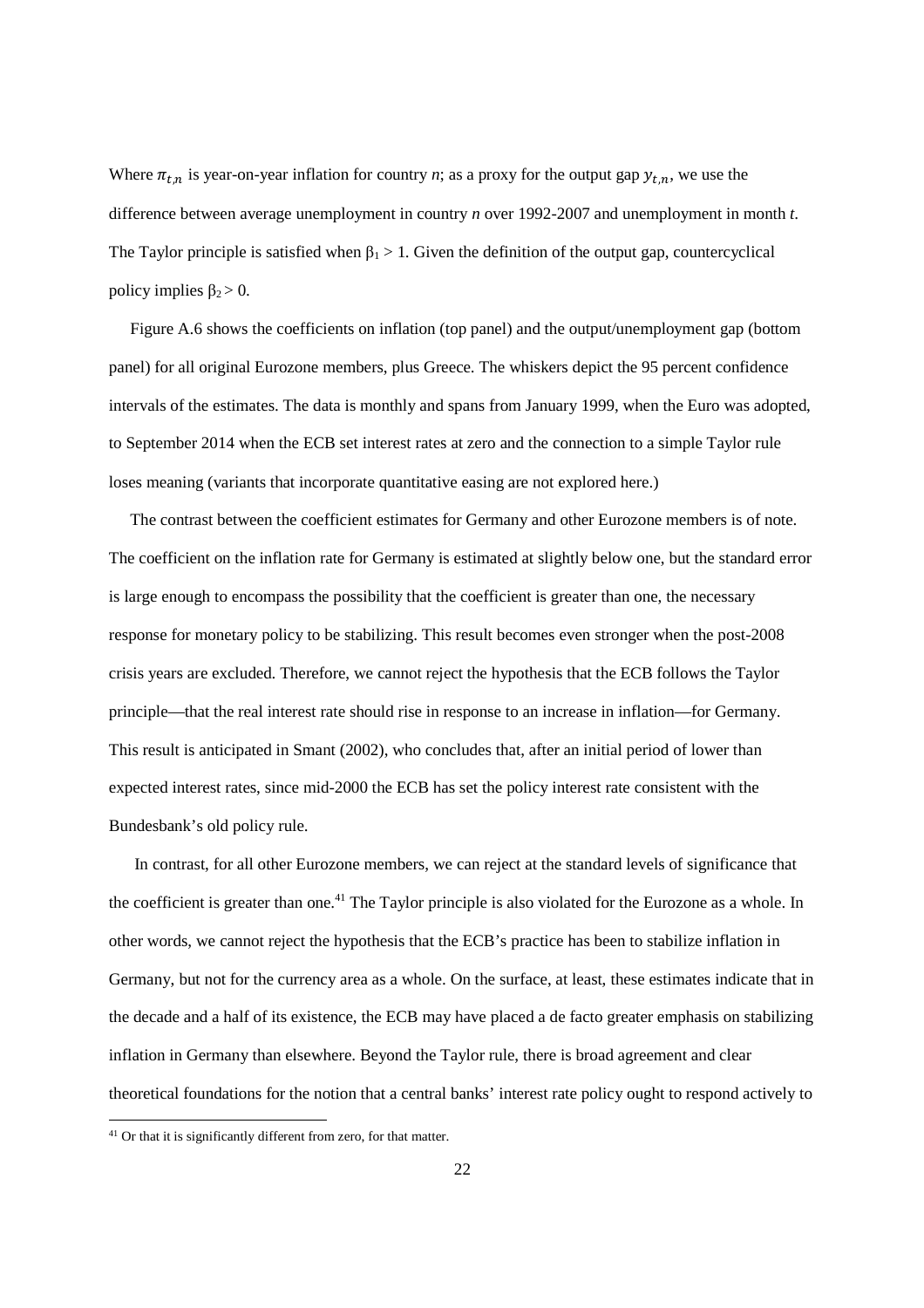inflation. Based on this notion, it is hard to argue that countries other than Germany have had the type of monetary autonomy that would justify classifying them as having a freely floating currency. The coefficient on the output gap, shown in the bottom panel of Figure A.6, paints a somewhat different picture, as it is positive for all Eurozone members other than Finland and Germany with the interpretation that the ECB does conduct countercyclical monetary policy for most EZ members. There is less agreement as to the necessity that the central bank responds to unemployment, nor on the value that the coefficient on unemployment should take. Given that the ECB's dominant mandate is achieving and maintaining price stability, one cannot rule out that the countercyclical nature of its policy is indeed secondary.

 A different way to pose the same question is to re-construct what interest rate policy would have looked like using a Taylor rule for the Eurozone and for individual Eurozone members, and ask whether actual policy followed that path. Taylor's (1993) original rule, given by:

$$
i_t = \pi_t + .5y_t + .5(\pi_t - 2) + 2
$$

where  $i_t$  is the recommended policy rate,  $y_t$  is the output gap, and  $\pi_t$  is inflation over the 12 previous months. As in (A.1), the output gap is measured as the difference between average unemployment in the country in question and unemployment in month *t*.

Figure A.7 presents the evolution of the hypothetical policy rate associated with a Taylor rule as a dashed line first for two Eurozone countries: Portugal, and France; and then for Germany and the Eurozone as a whole.<sup>42</sup> Policy rates were far lower than the Taylor rule would have advocated for countries like France and Portugal and indeed for the currency union as a whole until 2008. By contrast, from 1999 to the onset of the global financial crisis, the ECB followed Germany's "Taylor rule" with a remarkable degree of precision.

 As the crisis hit, the ECB became more willing to loosen policy due to conditions in the crisis countries, which in varying degrees included France, Greece, Germany, Ireland, Italy, the Netherlands,

<sup>&</sup>lt;sup>42</sup> We report the results for France and Portugal, as these are representative of the remaining Eurozone countries (with the exception of Germany, as discussed). The Taylor rule for all the remaining Eurozone countries are not reported to economize on space but are available from the authors.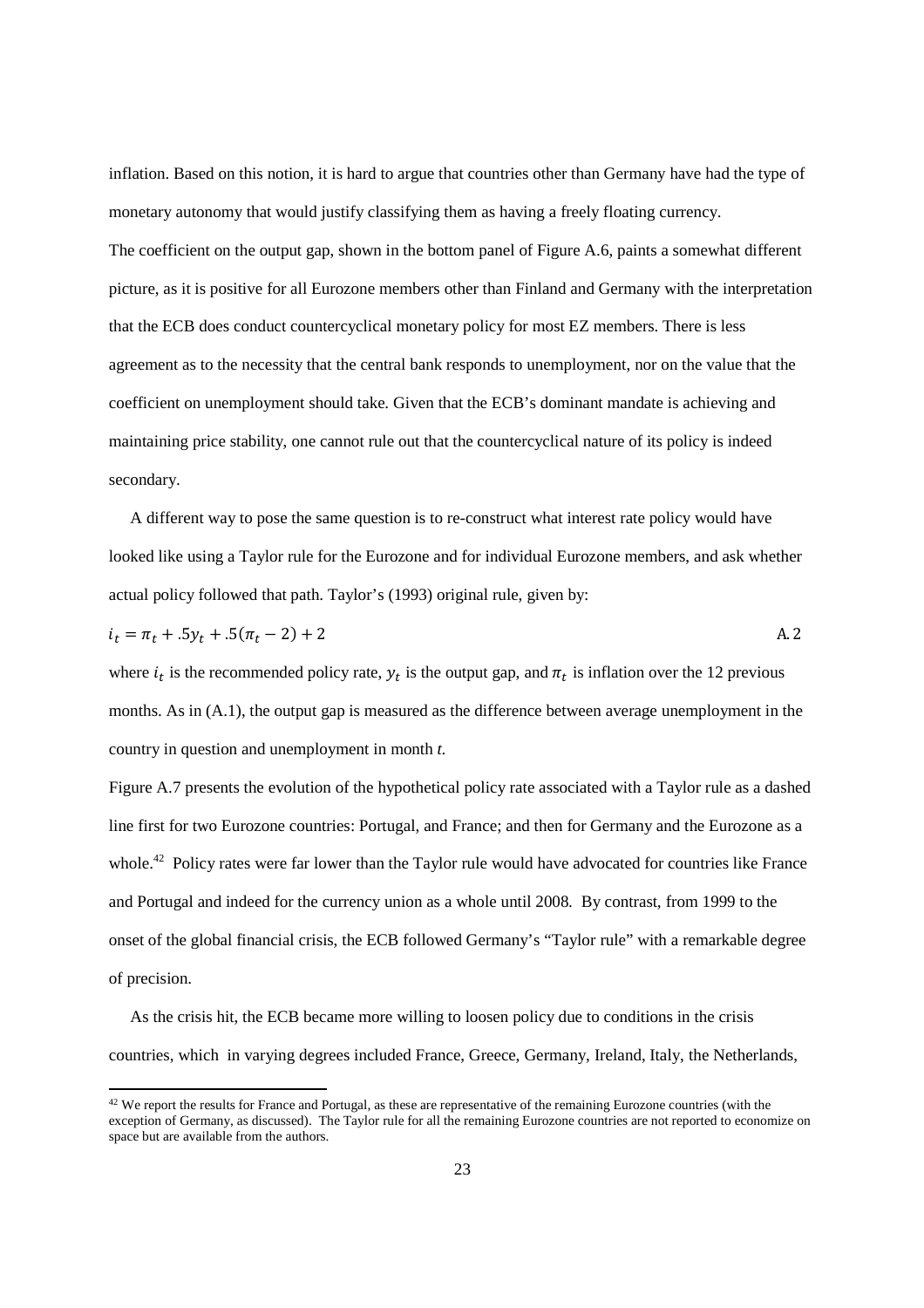Portugal, and Spain, as documented in Reinhart and Rogoff (2014). As a result, the policy rate has followed the Eurozone Taylor rule more closely (Figure A.7(b), bottom panel). In recent years it would appear that no single Eurozone member country, including Germany, has had the degree of monetary autonomy that would be implied by the independently floating label that the IMF assigns to all EZ countries.

 In sum, apart from Germany's case during 1999-2007, we conclude that the de facto practice of the ECB (alongside the other criteria discussed in Section III) justifies classifying Eurozone members as tantamount to having an exchange rate arrangement with no separate legal tender.

 However, for completeness, Figure A.8 repeats Figure 2 from the main text, while replacing Eurozone members with the Eurozone as a whole, classified as freely floating. The general patterns remain intact.

# **6. Inflation Targeting Countries: A Breed Apart?**

1

 This appendix outlines our analysis of inflation targeting (IT) countries, summarized in Section II.E of the paper. To begin, Table A.4 lists countries that have adopted a de jure inflation target, the year in which it was adopted, and the de facto exchange rate arrangement based on our classification. As Table A.4 highlights, there is considerable variation in de facto exchange rate practices among countries with a de jure IT policy framework. Among this group (as with non-IT cases), exchange rate practices range from the freely floating currencies of Australia and the UK to Romania's de facto peg to the euro since 2012. The more flexible arrangements (categories 3 and 4 in the coarse-grid classification) include: the freely floating case, managed floating, and *moving* bands that are narrower than or equal to +/-2 percent.<sup>43</sup> Slightly less than 2/3rds of the IT group (17 of 27) falls into this basket. De facto pegs, crawling pegs and narrow crawling bands (categories 1 and 2 in the coarse-grid classification) make up the remaining ten IT countries. More than half of the Fix-IT group is from of Emerging Europe.

<sup>&</sup>lt;sup>43</sup> A moving band refers to the cases where periods of sustained appreciations are also evident; with crawling bands, changes are always in the direction of depreciation.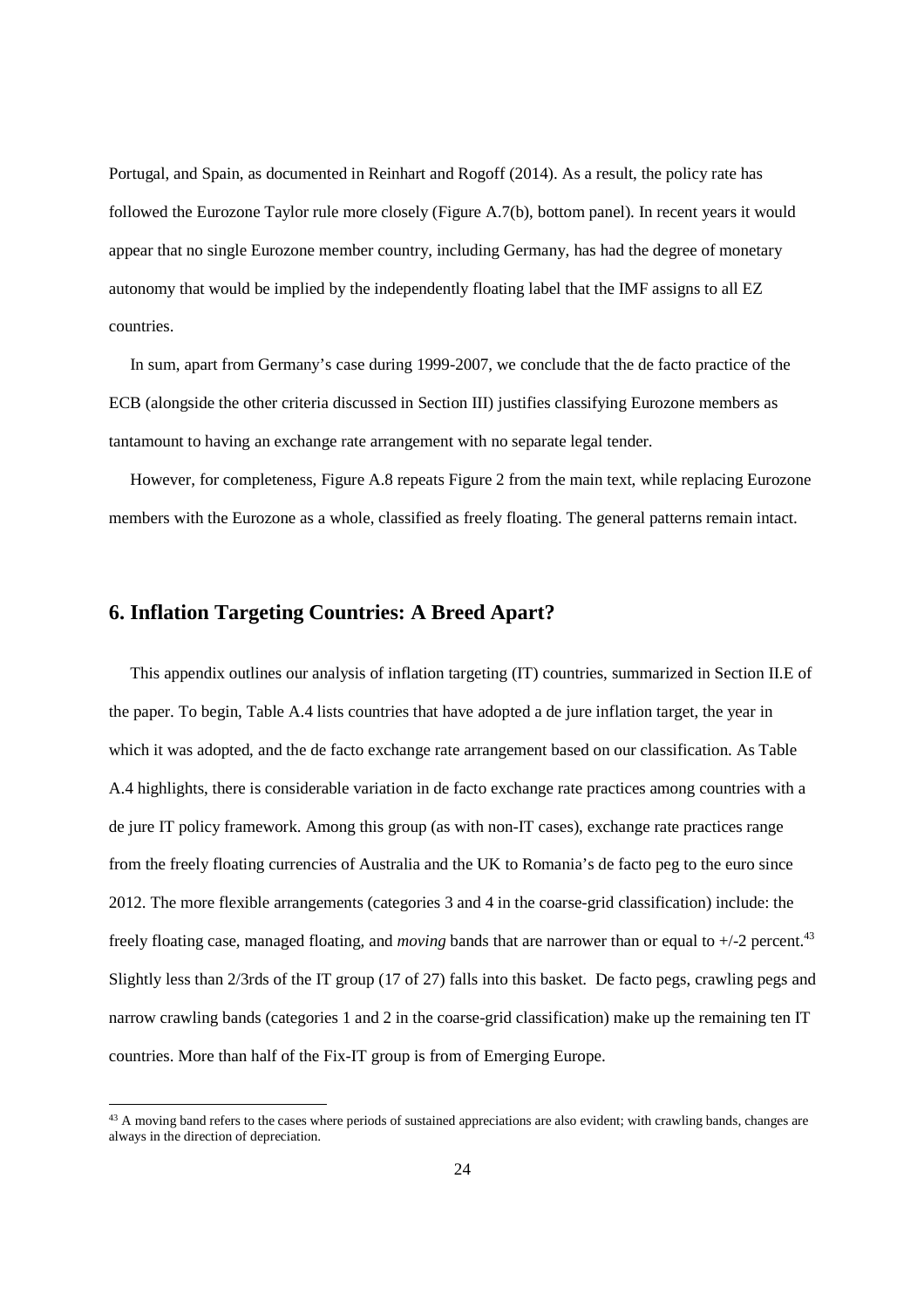This suggests that the de-jure IT category masks significant differences in monetary practices and that our classification provides information beyond the headline IT label. In effect, there is a subset of cases where the mantra of IT has hidden a continued "fear of floating" by many central banks (Calvo and Reinhart, 2002).

 Beyond the analysis of the exchange rate through our various filters, we provide two different but complementary empirical strategies to assess whether the behavior of IT countries and their non-IT counterparts are similar or distinct. The first of these focuses on a pair of event studies over 2008-2014 while the second involves estimating an augmented Taylor rule for the IT group over the period 1990-2015. The aim of these exercises is to ascertain whether IT countries behave distinctly as a single group or whether that overarching de jure label needs to be qualified with additional considerations.

## *Lehman, September 2008 and FOMC Minutes, June 2014*

 We consider two major macroeconomic shocks from recent years, one real and the other nominal. In Figure A.9 we compare the exchange rate movement of countries divided along two dimensions: first their de jure classification IT or not IT, and second their exchange rate classification in broad categories of "fixed" (coarse classification categories 1 and 2) and "flexible" (coarse classification categories 3 and 4). The average response of (nearly) all currencies during two episodes is plotted in the two panels of Figure A.9. The period surrounding the collapse of Lehman in the fall of 2008 is shown in the top panel while the bottom panel presents the comparable data around the June 2014 meeting of the Federal Open Market Committee (FOMC). The grey solid and dashed lines trace the responses of currencies within the less flexible arrangements, which include de jure and de facto pegs, crawling pegs, or narrow (less than  $+/-2%$ ) bands or crawling bands (coarse-grid 1 and 2). The black solid and dashed lines chart the responses of currencies with managed or freely floating regimes (coarse-grid 3 and 4). Solid lines give the average exchange rate index of IT countries vis a vis their anchor currency and dashed lines present the comparable index for the control group of non-IT countries.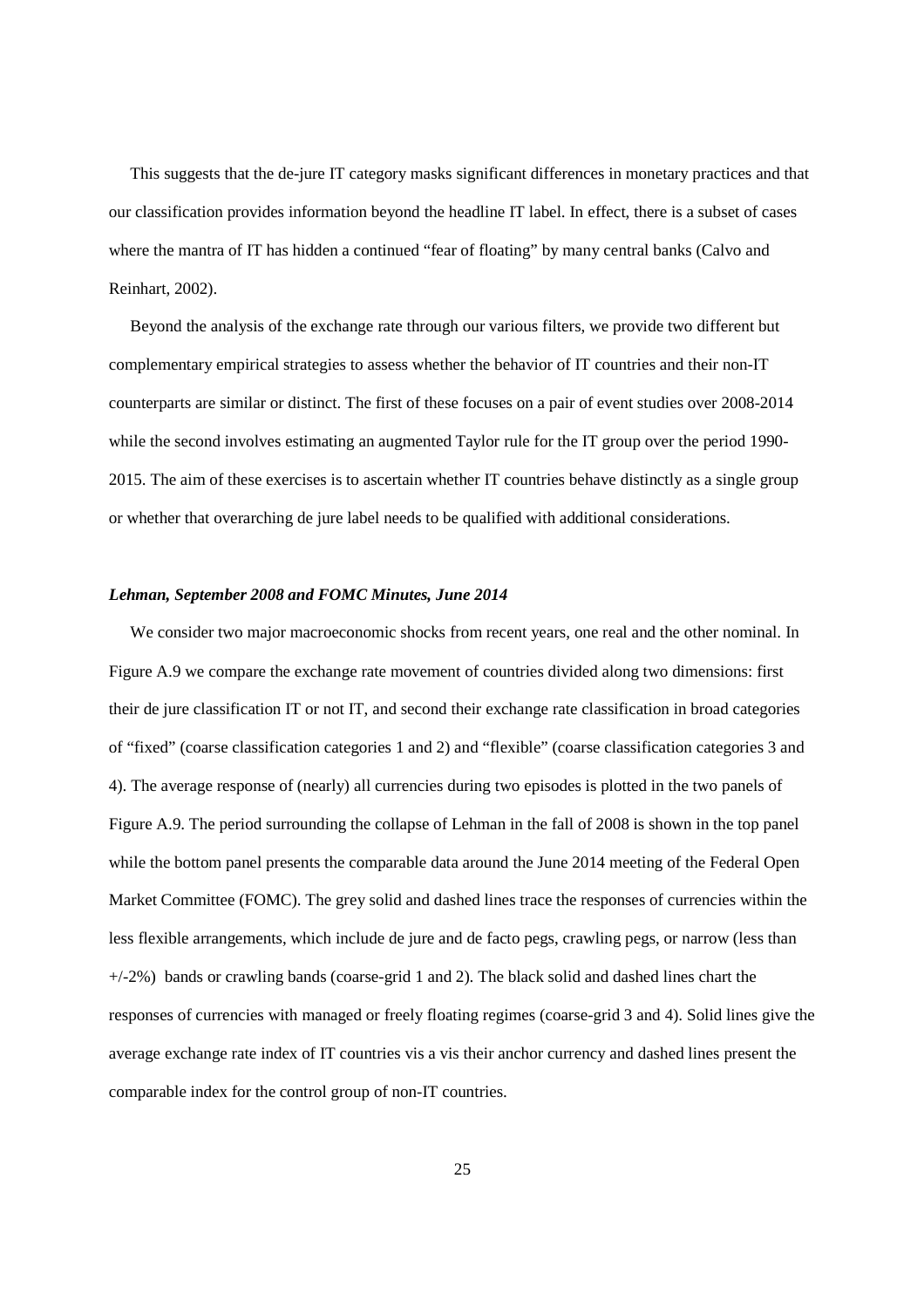As shown in Figure A.9, the depreciation cycle around the Lehman shock in fact began in July of 2008, when commodity prices peaked and the ECB increased its policy rate. Depreciations accelerated following the collapse of Lehman Brothers. For the IT cases (solid lines), it is evident that our classification picks up large differences in exchange rate practices. Currencies that we classify as floating depreciated sharply: peaking at more than 20%. In contrast, exchange rate movements were more muted among IT countries we classify as having a variant of a peg, with a median depreciation of merely 10%. The difference between the average depreciation in these two groups of countries is statistically significant at the 95% confidence interval. The response of the IT group with a de-facto crawling peg was almost identical to their counterparts with coarse classifications 1 or 2 without an inflation target. Currencies' response to the defining shock of the 2008-9 global recession shows that our classification adds important information to the de-jure label of IT, when considering exchange rate movements.

 A similar pattern is evident as the Fed tightened policy in 2014. IT countries with flexible exchange arrangements posted a depreciation of 10% from the FOMC meeting in June to the end of the year. This contrasts with a 2% cumulative depreciation among IT cases with comparatively fixed exchange arrangements. The difference between the two groups is again statistically significant at the 95% confidence interval. As before, exchange rate movements among inflation targeters that we classify as having a fixed exchange arrangement is strikingly similar to the non-IT control group. The temporary bout of exchange rate flexibility in mid-December among IT countries with fixed or semi fixed exchange arrangements reinforces rather than contradicts our argument. This spike is driven by a single currency the Armenian dram, with a de-facto inflation target, but which we classify as having a narrow crawling band.

 Following a 30% depreciation in a single week, the dram recovered by 28% in two trading days (December 17-18).<sup>44</sup> Tracing the dram's monthly movements over a number of years (Figure A.10) it is evident that the currency's trajectory is strikingly similar to currencies under a traditional crawling peg

 $44$  The Central Bank of Armenia auctioned \$4 million in reserves on the  $17<sup>th</sup>$ , although it claimed that it attracted no purchase bids. The ruble recovered 9% on the 17<sup>th</sup> and it is impossible to reject the possibility that the dram's movements were merely a reaction to the recovering ruble.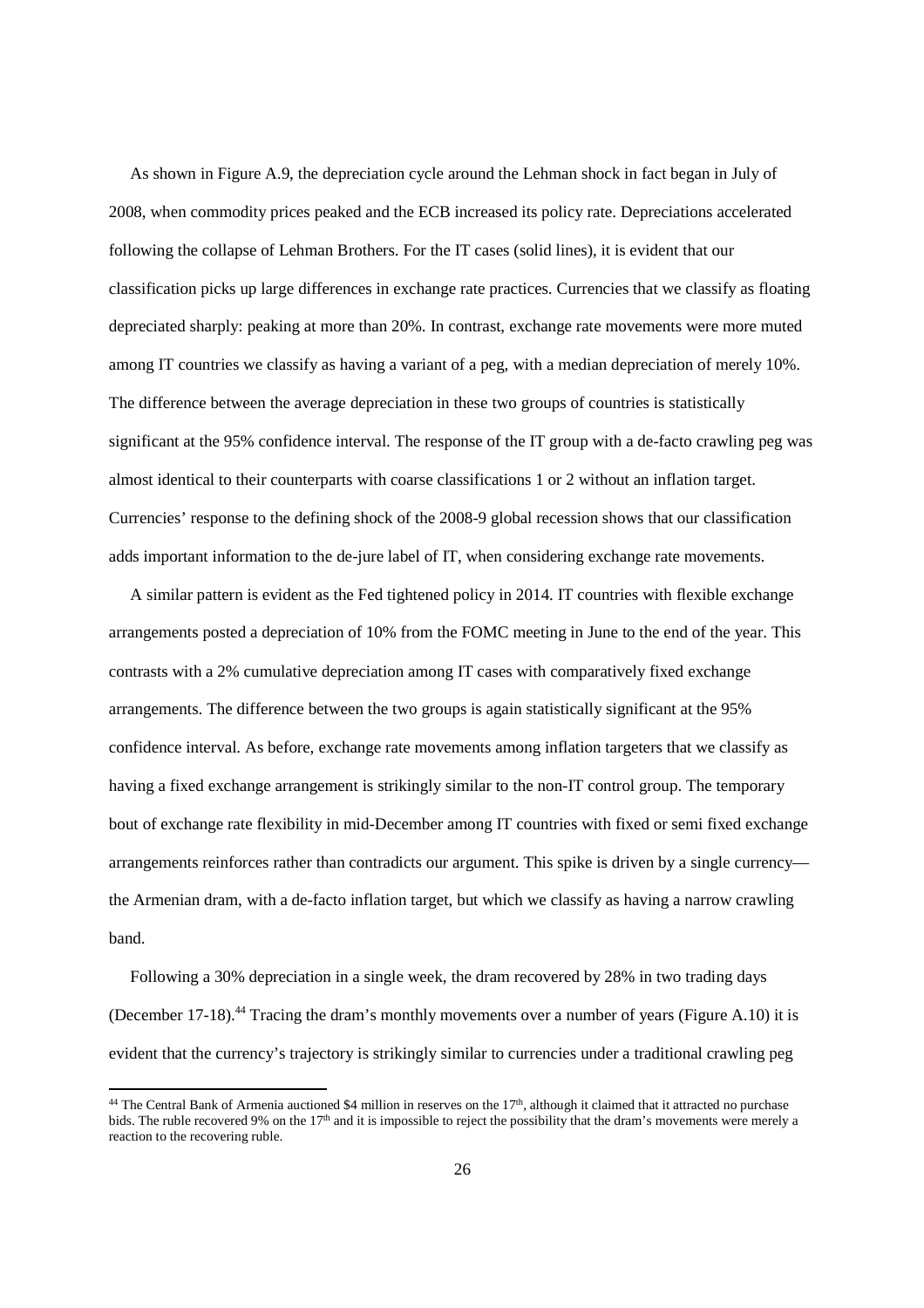(or crawling narrow band), and illustrates the value of lower frequency measures of exchange flexibility. The dram shows remarkable stability vis a vis the US dollar for long stretches, punctuated with the occasional devaluation.

## *Augmented Taylor Rule*

We further demonstrate our contention that IT cases are far less distinctive as a group than advertised by estimating an augmented Taylor rule for the sample of countries with an inflation targeting framework in place. Specifically,

$$
i_{t,n} = \bar{r} + \pi_{t,n} + a(\pi_{t,n} - \bar{\pi}) + by_{t,n} + cs_{t,n}
$$

where  $\pi_{t,n}$  is year on year inflation in country *n* in month *t*,  $y_{t,n}$  is the output gap, measured by the difference between a country's average unemployment rate and that in month *t.* The usual specification is augmented by the inclusion of the exchange rate,  $s_{t,n}$  viz country  $n$ 's anchor or reference currency. Of course, Taylor rules aren't the only way to characterize monetary policy, but they do contain the key variables of interest to most central banks. As we shall see, the exercise is quite revealing. The version of equation A.3 we estimate for a panel of IT countries is given by equation A.4. The regressions include country fixed effects, so that they exploit the time variation within countries, giving the average Taylor rule coefficient for countries in the panel. We then augment our Taylor rule with a reaction to exchange rates. Formally, we estimate the following regression:

$$
i_{t,n} = \beta_1 \pi_{t,n} + \beta_2 y_{t,n} + \beta_3 F I X_{t,n} \pi_{t,n} + \beta_4 F I X_{t,n} y_{t,n} + \alpha_n + \varepsilon_{t,n}
$$

where  *is a dummy variable that obtains a value of 1 if we classify country n as following a variant* of a peg or crawling peg in month  $t$ , and  $\alpha_n$  is a vector of country fixed effects.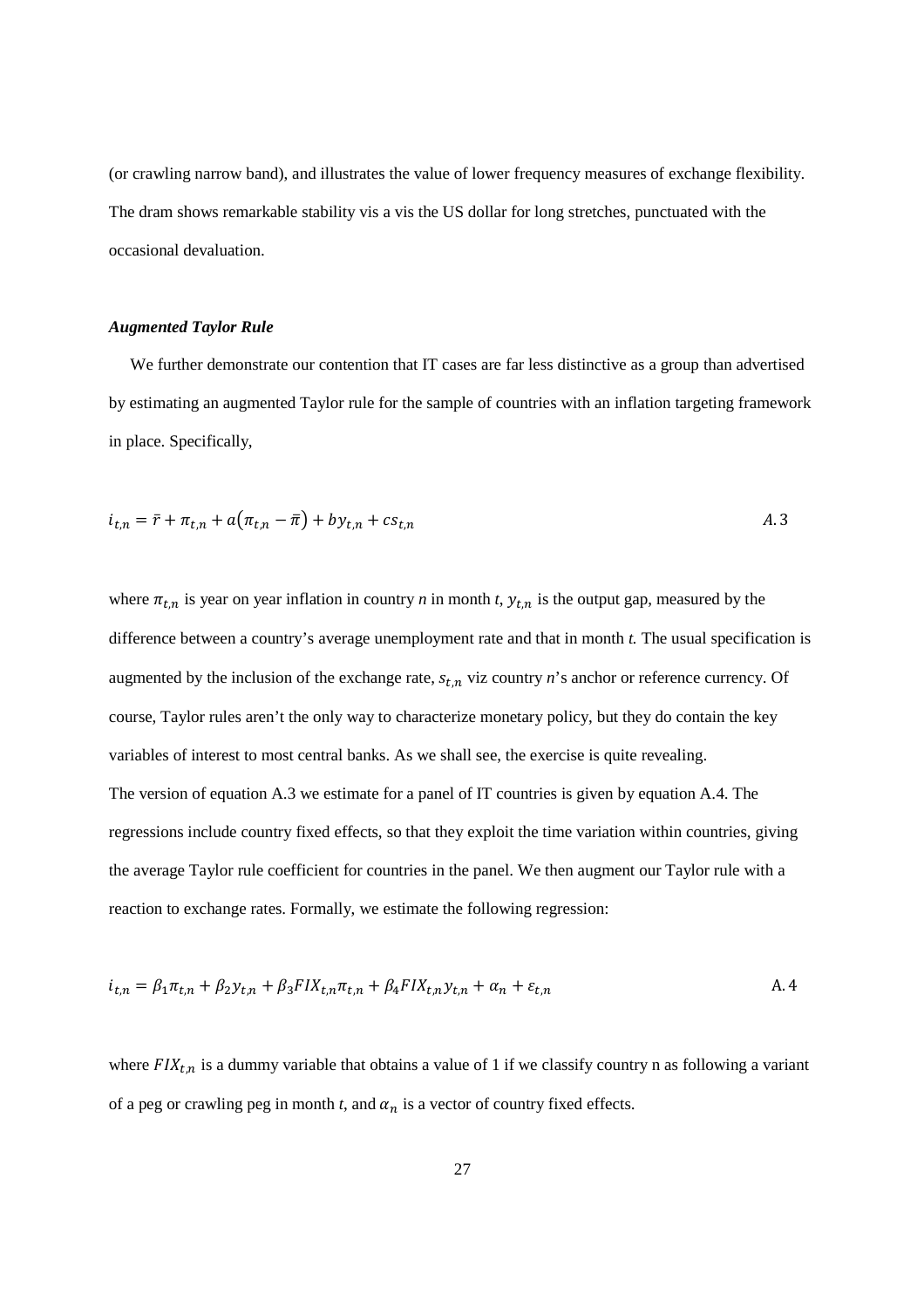Results are summarized in Table A.5. In the first three columns, we treat central banks as having a strict inflation target. Regressing the policy rate on inflation alone gives a coefficient of 0.68. This is consistent with a response to inflation, albeit not sufficient to increase the (ex-post) real interest rate in response to inflation. In the second column, we include the natural logarithm of the bilateral exchange rate with respect to each country's anchor currency. We find that the policy rate responds to the exchange rate, with a sign that is consistent with exchange rate stabilization. IT central banks increase the policy rate by an average of 20 basis points in response to a10 percent exchange rate depreciation.

 Column 3 provides interaction terms that allow a separate Taylor rule estimates for countries with "fixed" exchange rates and those with more flexible arrangements. We classify countries with a coarse classification of 2 as "fixed" and those with coarse classifications of 3 or 4 as "flexible". We see that inflation targeting central banks with more flexible exchange arrangements stabilize inflation more aggressively, with a coefficient of 0.74 on inflation. They nevertheless do appear to respond to the exchange rate. However, countries with more rigid de-facto exchange rate arrangements target inflation less aggressively, with a coefficient of 0.55. Instead, they respond more aggressively to exchange rate movements, with a coefficient that is 17% larger than in countries with more flexible arrangements. This may in fact understate the full difference between countries with different exchange arrangements as much currency intervention is conducted with non-interest-rate tools.

 Column 4 includes unemployment in the Taylor rule. The coefficient is of the "wrong" sign, with central banks increasing interest rates when unemployment is high. This is plausible if a country follows a strict inflation target.

It is possible that the exchange rate may embed information about future inflation and the central bank is responding to this information in its interest rate policy. While we cannot fully reject this possibility, we include a forward looking variable in the regression reported in column 5. Commodity prices have been suggested as an important forward looking variable, whose exclusion may bias estimates of central banks' policy rules (see Sims 1992). We use an index of the prices of global commodities (from the IMF's International Finance Statistics) to measure commodity price inflation. Central banks do respond to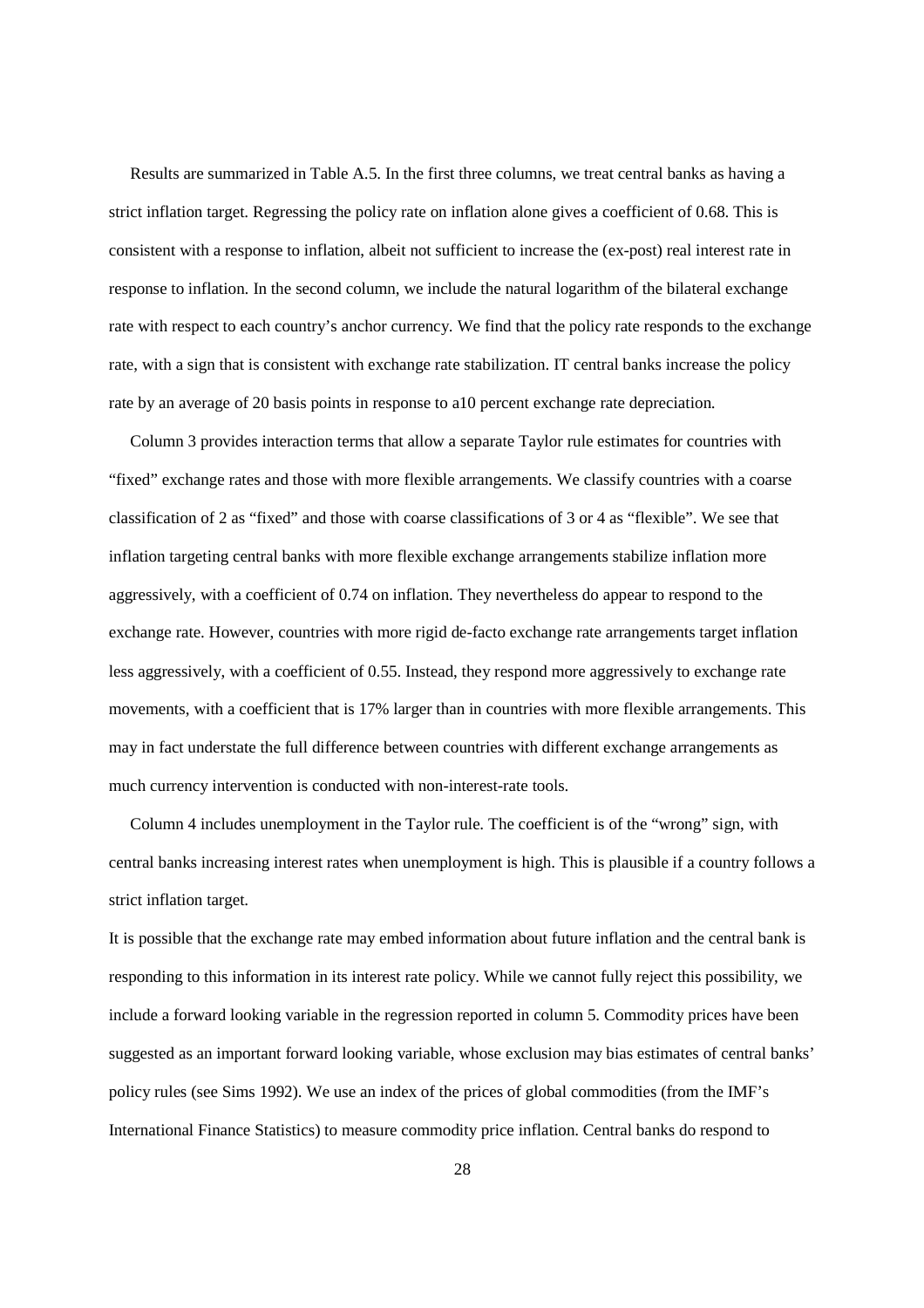commodity price inflation, with a coefficient of 1, although the coefficient is not precisely estimated. Once accounting for the response to commodity prices, the average response to the exchange rate is smaller. The difference across exchange arrangements, however, remains almost identical, with countries classified as having fixed exchange arrangement responding less aggressively to inflation and more to the exchange rate. Similar results follow when controlling for oil prices or food prices.

 The event studies show that the exchange rates of inflation targetters with a de facto crawling peg react almost identically on average to shocks as do countries with a de facto peg and no inflation target. Similarly, IT countries that we classify as floating react similarly to other floaters. That is, our classification gives information about exchange rate behavior that goes beyond the de jure IT moniker.

 The take-away from the Taylor rule estimates is similar. In countries we classify as having a crawling peg, the policy interest rate responds less aggressively to inflation and more aggressively to exchange rate movements than in countries with flexible exchange arrangements, supporting the conclusions of the event studies. These insights suggest that IT by itself is too vague and encompassing to constitute a separate category as its own exchange rate arrangement. The de facto exchange rate classification appears to do a far better job in predicting exchange rate variability in IT countries than the de jure classification of inflation targeting.

# **References in this appendix**

Sims, Christopher A. (1992). "Interpreting the Macroeconomic Time Series Facts: The Effects of Monetary Policy," *European Economic Review* 36: 975 –1000.

# **7. Capital Controls**

 This appendix provides additional background on indices of capital controls, discussing some of the measures in the literature and how these compare to the exchange rate controls index developed in this paper specifically to complement our exchange rate classification index. A summary of some of the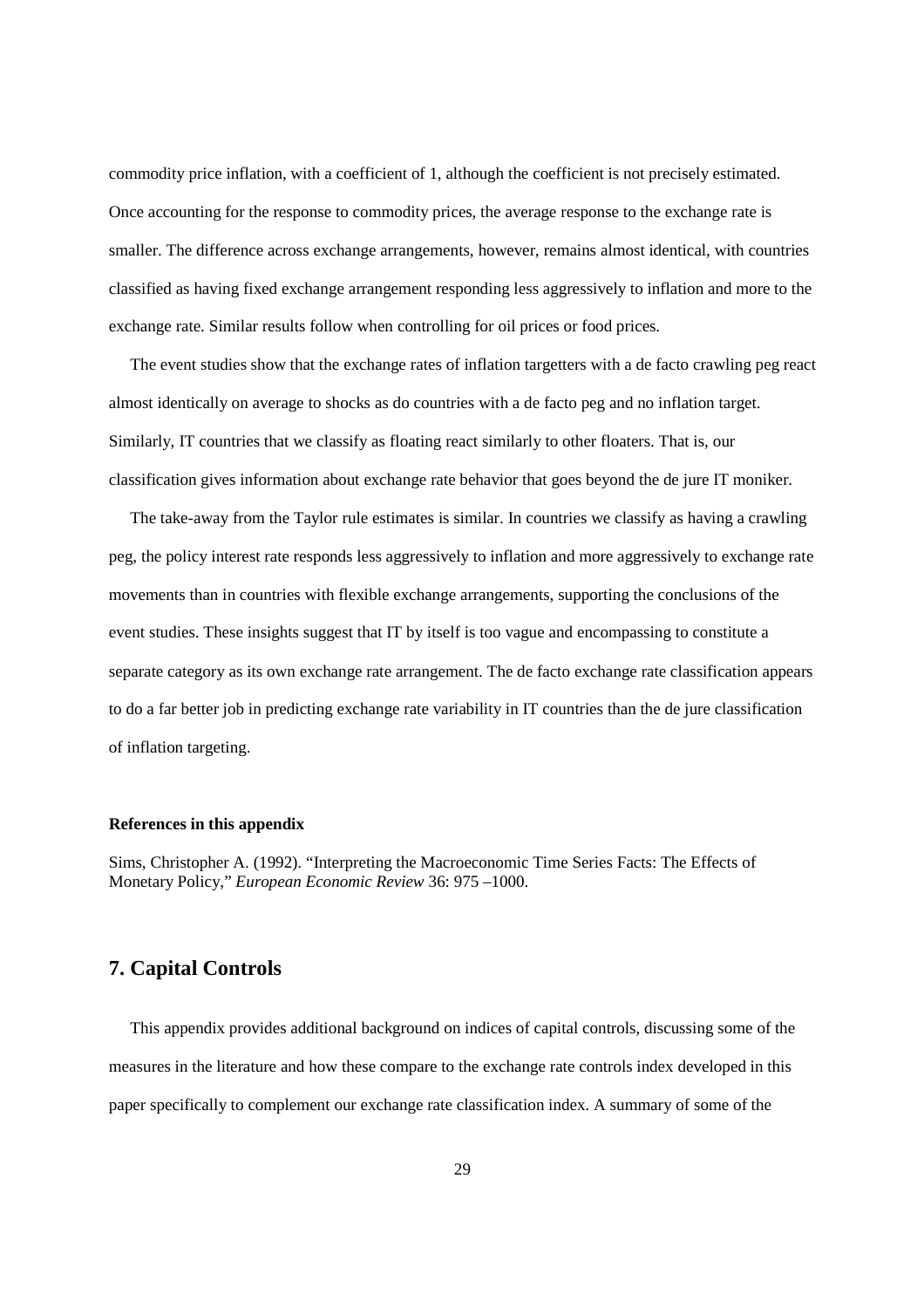available indices and their samples and country coverage are presented in Table A.6. The general conceptual and methodological approach taken in these papers is also briefly discussed. There is a somewhat related literature providing indices of equity market liberalization (to foreign ownership), but we do not include the paper in that strand.

 We focus our comparison on the Chinn and Ito (2006 and 2008) indices—CI, henceforth--primarily because, apart from its widespread usage, their index spans a longer sample (1970-2015) than other studies while their geographical coverage encompassed nearly all the countries and territories we include in this study. Therefore, CI is far more inclusive than any of the other studies summarized in Table A.6 and closer to our sample, at least for the post-Bretton Woods era. As will be clear, we view or index as a complement to CI, with one or both being very useful depending on the application.

 As noted in the general discussion of methodology, the CI approach falls into the class of studies that relies on the IMF de jure narrative (as recorded in the EAAER). Specifically, the CI index consists of four key components: dummy for current account restrictions; comparable variable for capital account restrictions; a dummy (equal to one) if there is a legal requirement that export proceeds be surrendered; and de jure zero-one variable to capture whether the exchange rate is unitary or not.<sup>45</sup> This last variable corresponds to our de jure component. Because their exercise does not address possible discrepancies between de jure policy and de facto practices, as regards their effects on actual capital market integration, there are some cases which stand out as candidates of overstating capital controls/understating capital mobility.

 Figure A.11 plots the IIR and CI indices side by side for the advanced economy group. In this category CI includes 22 of the 23 countries that make up this study (CI do not include Luxembourg). As the figure highlights the correlation over 1970-2015 for the two indices is 0.89. The CI index runs consistently higher throughout the sample. As both are  $\{0,1\}$  indices, discrepancies between the two measures are easy to pinpoint and interpret. The median difference, defined as CI-IIR, for the full sample is 0.181, but since 2000 it drops to 0.045 (discrepancies were even smaller, 0.027, in the pre-crisis years).

1

<sup>45</sup> See Chinn and Ito (2008) for details.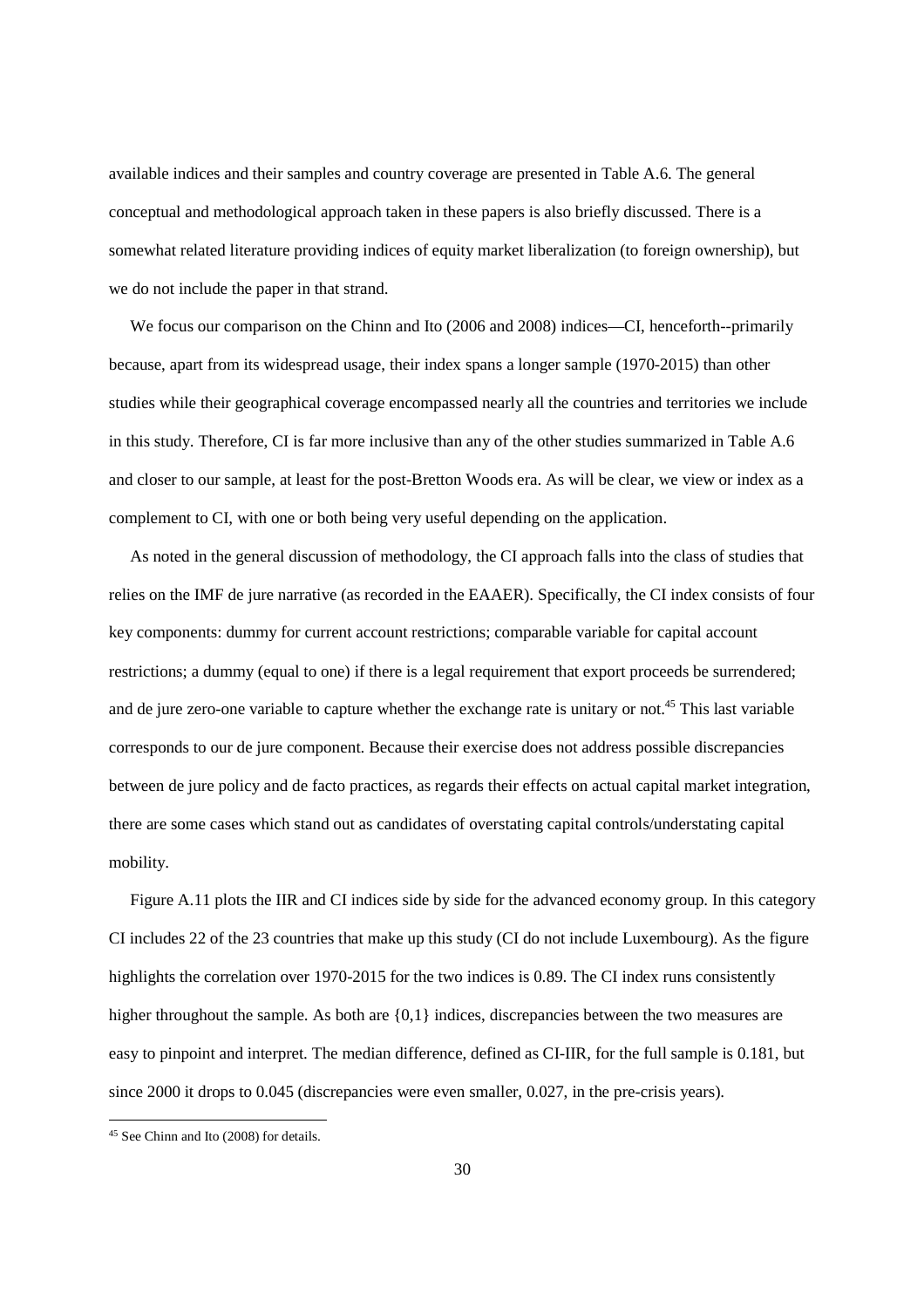The single largest and most persistent wedge is the readings for Greece trough 1991. Since the 1950s Greece had a unified exchange rate with no evidence of a high chronic parallel market premia—not even ahead of the numerous significant depreciation/devaluations of the drachma. The IIR index is accordingly 0 while the CI index is 0.834, consistent with high capital controls (and a low level of capital mobility, 1- 0.834=0.166, which is how CI report the indices). In a CI international comparison, Greece's controls readings through 1991 are the same as those readings for Pakistan, Turkmenistan, and Nepal among others. This example highlights a recurring pattern for a subset of countries that suggests that in a few cases, the two indices bracket the upper and lower bounds for estimates of capital flow restrictions.<sup>46</sup>

Figure A.12 plots the comparison of the IRR and CI indices for the full sample of 179 countries common to both studies spanning all regions and levels of development. While the correlation over 1970- 2015 is an impressive 0.96, indicating both indices present very similar time profiles over almost five decades. There are, however, significant discrepancies on the extent of capital controls (degree of capital mobility) along the lines already discussed. The median difference (CI-IRR) is 0.327 over the entire sample and it remains fairly constant through the recent period (notwithstanding the fact that this wedge narrowed significantly across the 20-plus advanced economies that are included in the sample). While a country-by country assessment of the discrepancies is beyond the scope of this appendix, we would like to highlight some of the sources of the gap.

 As discussed, IRR will overstate the degree of capital market integration (which appears to have diminished slightly in recent years) when countries with unified exchange rates have other capital or current account restrictions. These other measures should be mostly captured in the CI index; to be sure, Fernandez et al, (2016) (covering 1995-2013) stands out as the study that has provided the most granular analysis of any measures that specifically target capital outflows or inflows. For instance, in recent years, middle-income countries, like Mexico and Malaysia, have a reading of zero in IIR but their comparable CI index is 0.30 and 0.59, respectively.

1

<sup>&</sup>lt;sup>46</sup> For capital mobility, the converse is true, IRR constitutes the upper bound and CI the lower estimate.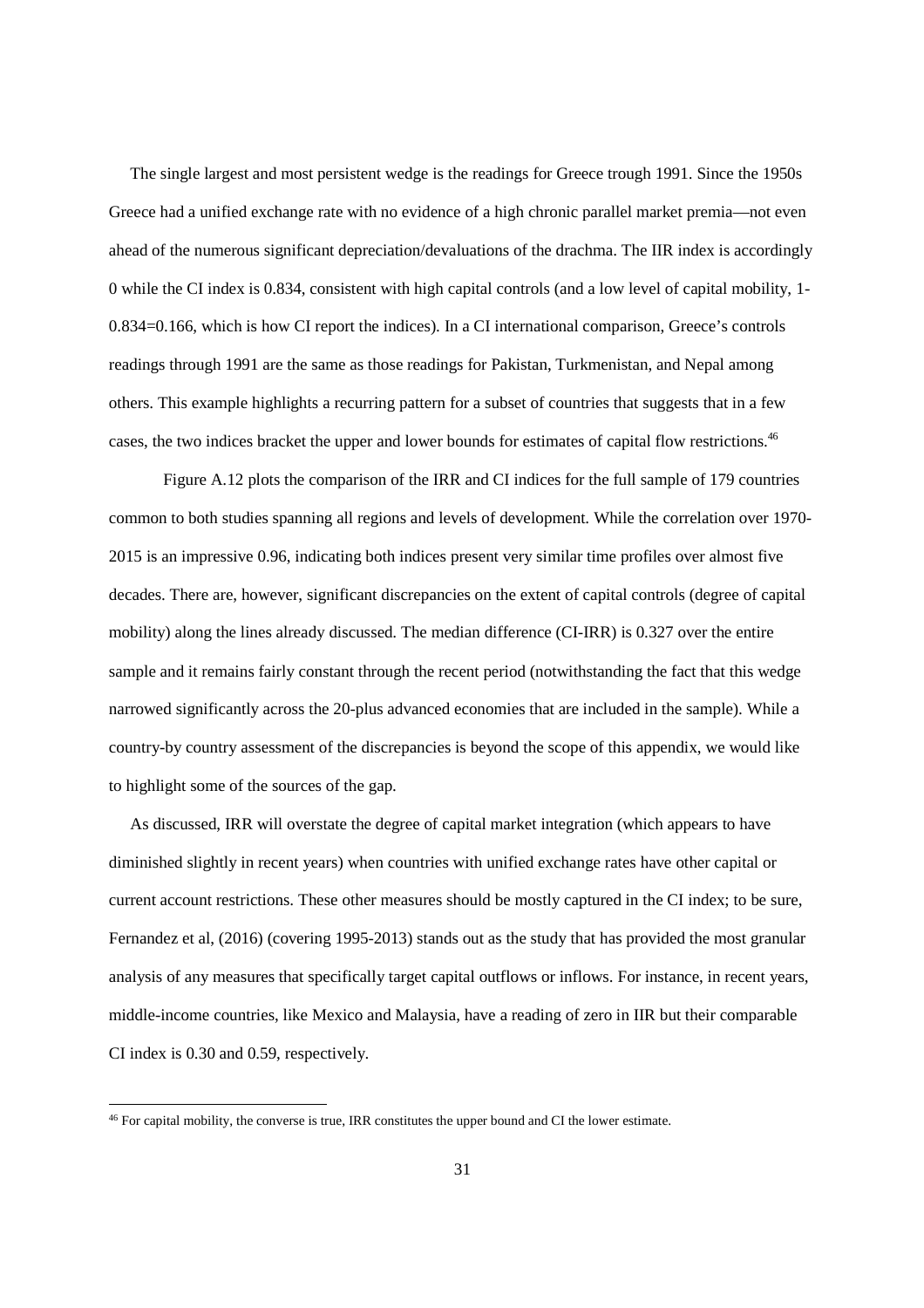Pointing in the direction that the CI capital control index (Figure A.13) may bias upward their actual importance (for the reasons already noted—that these are based strictly on de jure histories) comes from examining more closely two groups of countries with shared characteristics. The first of these groups are small island states, many of which depend primarily on tourism as a source of income (there are around 20 such countries in the sample). Secondly, there are countries that are a part of some variant of a common currency zone (such as the CFA zone, which includes 14 Sub-Saharan African countries). Some of the small island states (the 8 that comprise the East Caribbean dollar block) for a part of both of these subgroups.

 In the case of island states, Figure A.13 highlights that for most of the 46-year sample, these small islands have tighter capital controls than the all-country aggregate; the median difference is 0.15 and the average is 0.17. Barbados, Grenada, and St. Kitts have indices of 0.834. This high control/ low capital mobility readings are at odds with the fact that these islands, among others, do not have a history of active parallel markets, where the parallel rate deviates substantially form the official exchange rate. Furthermore, the US dollar circulates freely, consistent with the flow of tourism. Our interpretation is not that the CI index overstates the *de jure* measures, it is that *de facto* the legal measures are much less binding.

 Similar biases in the CI index arise in the context of the CFA franc zone countries where the 2015 readings for Cameroon, Central African Republic, Chad, Republic of Congo (among other currency union members) is the same 0.834 as non-members in the region, like Mozambique, with a long history of active parallel markets (legal and otherwise) and long bouts of very high (three-digit) parallel market premia.

 In general, capital controls involve an array of instruments and policies that may be implemented with varying intensity across time and place. For purposes of our exchange rate classification algorithm, which specifically incorporates the possibilty of parallel market premiums, we view the new index developed in this paper as particularly useful in the extensive literature that involves comparisons of the effects of different exchange rate regimes. In general, our index, which captures different features of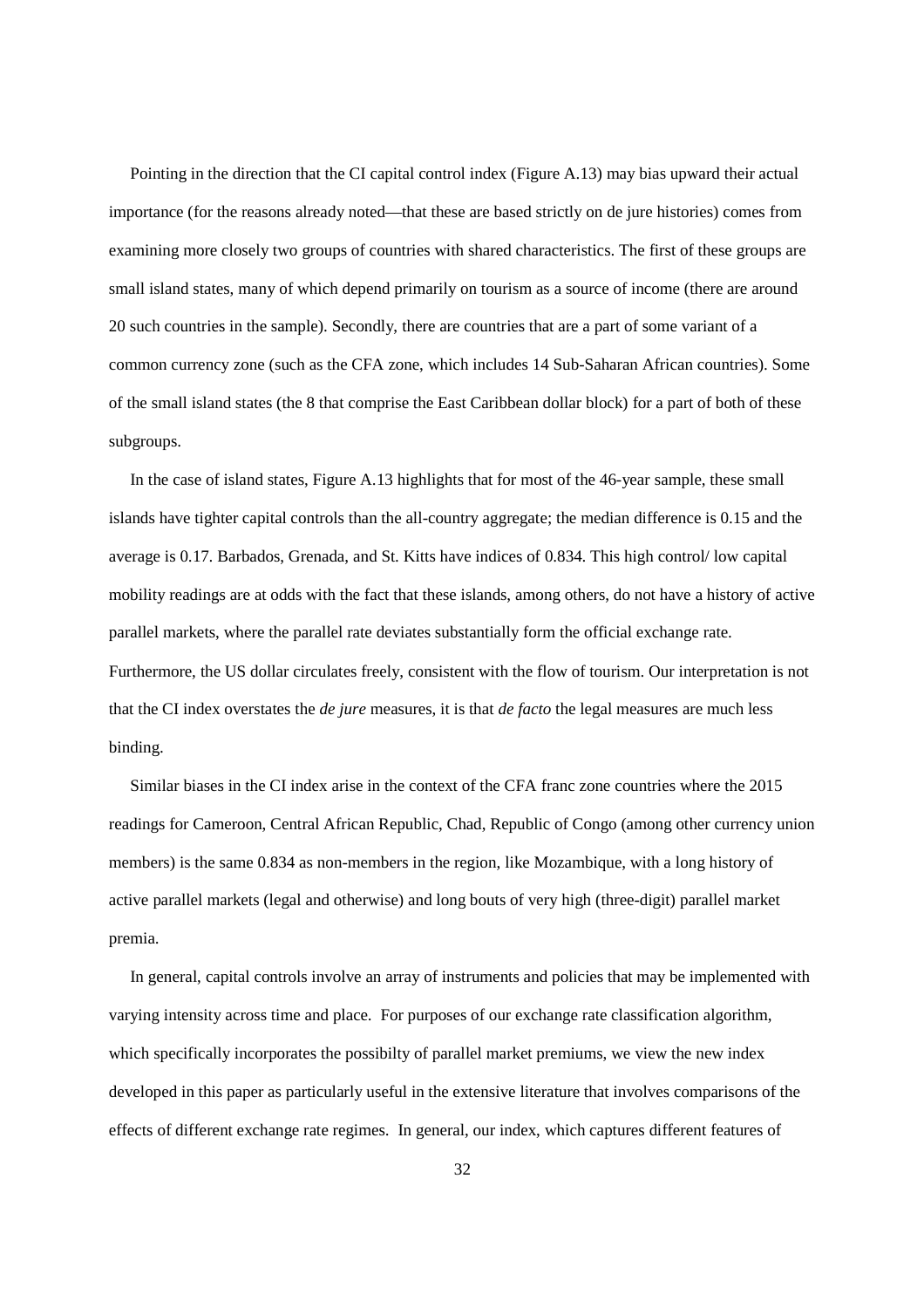capital controls than previous indices (particularly in its emphasis on the de facto effects of exchange rate

controls), should be viewed as a complement not a substitute to others such as CI.

#### **References in this appendix**

Chinn, M. D. and H. Ito (2006). "What Matters for Financial Development? Capital Controls, Institutions, and Interactions," *Journal of Development Economics*, Volume 81, Issue 1, Pages 163-192 (October).

Fernández, Andrés , Michael W. Fernández, Andrés , Michael W. Klein, Alessandro Rebucci, Martin Schindler, and Martín Uribe (2015). "Capital Control Measures:A New Dataset," *MF Economic Review 64,* 2016, 548-574.

Grilli, Vittorio, and Gian Maria Milesi-Ferretti (1995). "Economic Effects and Structural Determinants of Capital Controls," IMF Staff Papers, Vol. 42, No. 3, pp. 517–51.

Mathieson, Donald J. and Liliana Rojas-Suarez. (1993). "Liberalization of the Capital Account: Experiences and Issues." *IMF Occasional Paper* 1-60.

Miniane, J. (2004). "A new set of measures on capital account restrictions," IMF Staff Papers 51(2).

Potchamanawong, Pariyate (2007). A New Measure of Capital Controls and Its Relation to Currency Crises. Ph.D. dissertation, Claremont Graduate University.

Quinn, Dennis (1997). "The Correlates of Change in International Financial Regulation," American Political Science Review 91(3): 531-551.

Quinn, Dennis (2003). "Capital Account Liberalization and Financial Globalization, 1890 – 1999: A Synoptic View," International Journal of Finance and Economics, Vol. 8, No. 3, p. 189-204.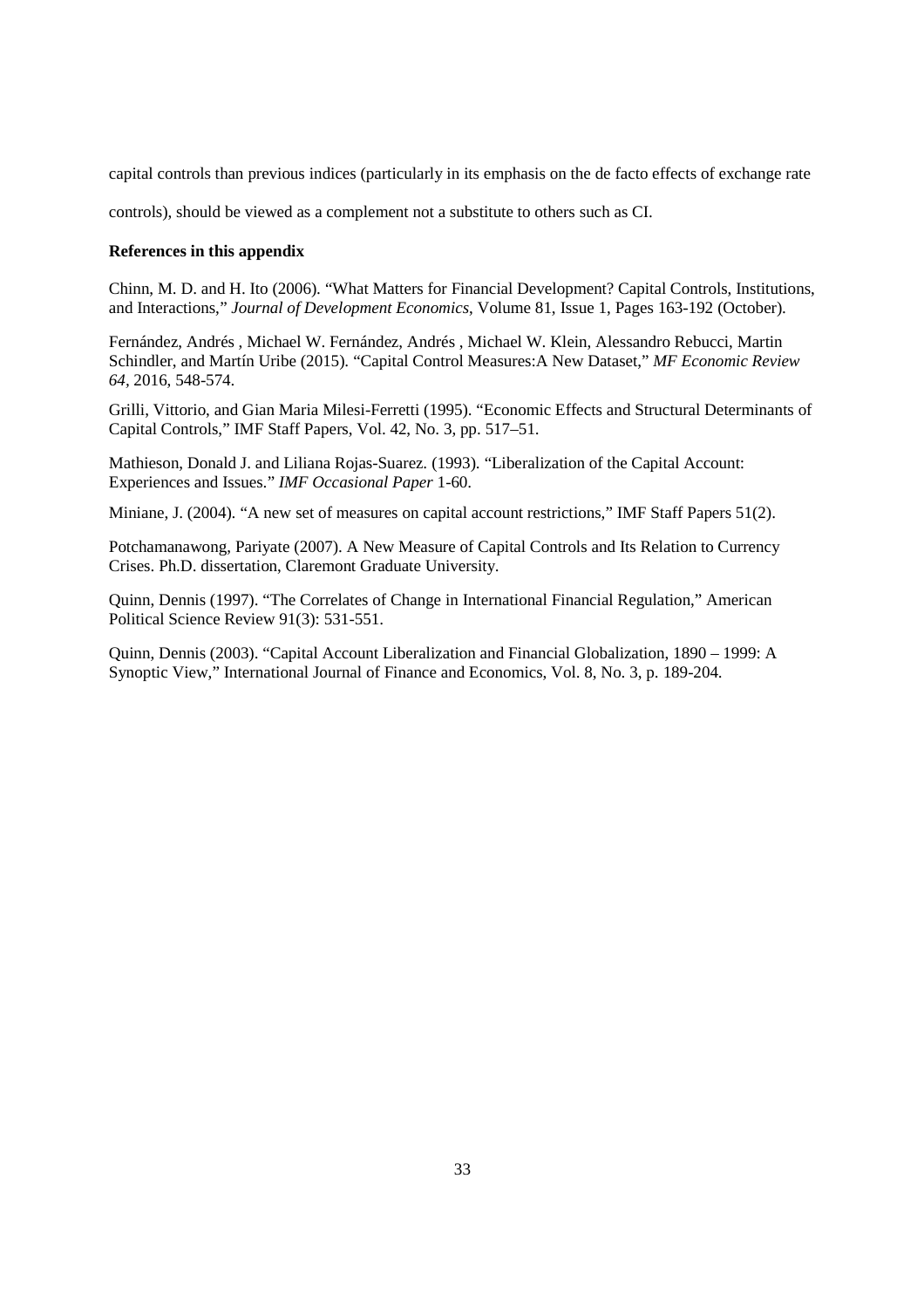Figure A.1: US dollar-Euro Exchange Rate, 2010-2016



*Source:* Bloomberg.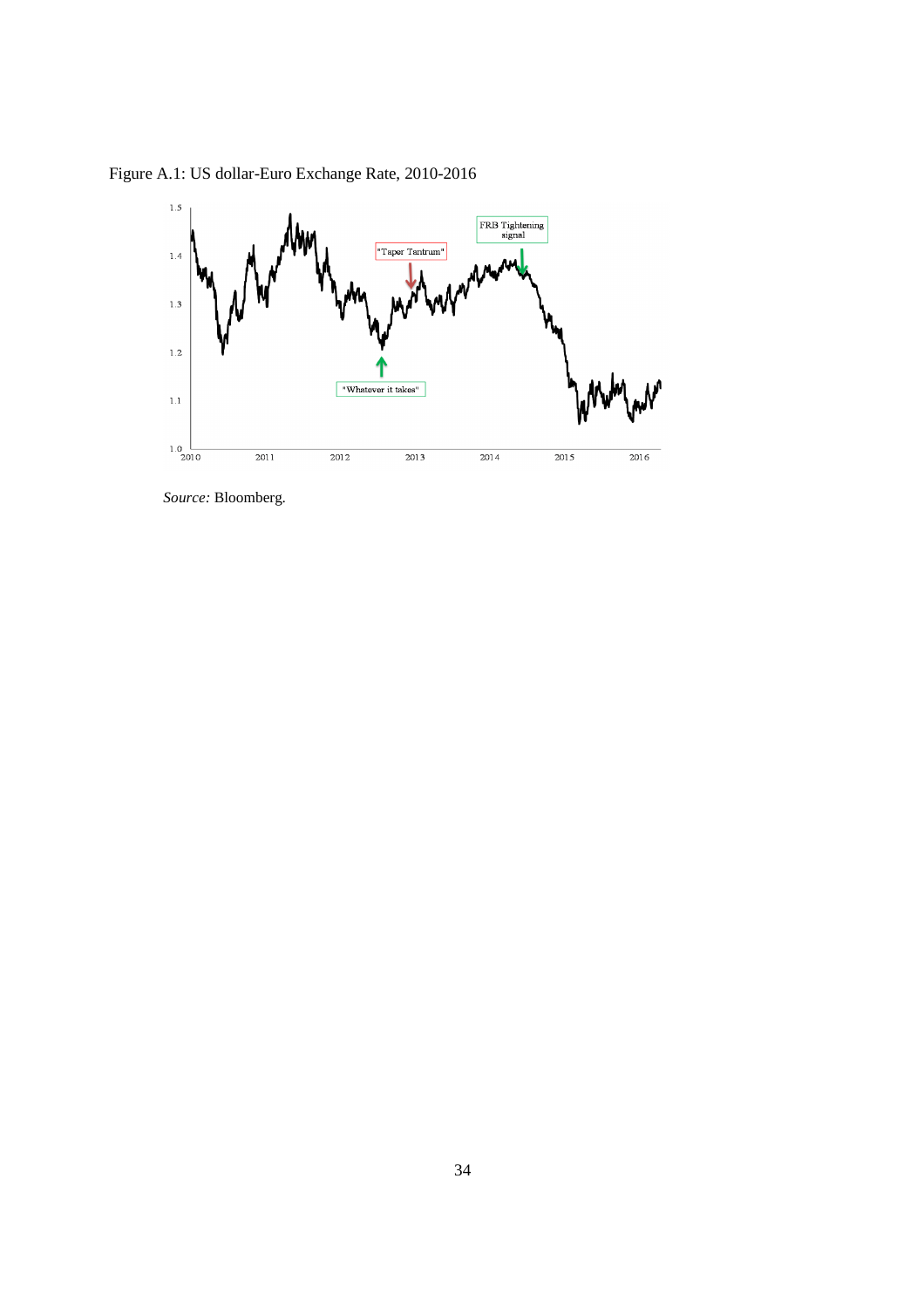Figure A.2: Stress Testing Anchor/Reference Currency Classification: Two Monetary Policy Events, 2012 and 2014 *Draghi's Whatever it Takes, 2012* 



€/\$ Non-\$ Anchor \$ Anchor **Reference** -3% 2% 7% 12% 17% 22% 27% Jun-2014 Jul-2014 Aug-2014 Sep-2014 Oct-2014 Nov-2014 Dec-2014 Jan-2015 Feb-2015

*Fed Tightening, 2014* 

*Source:* Bloomberg and authors' calculations.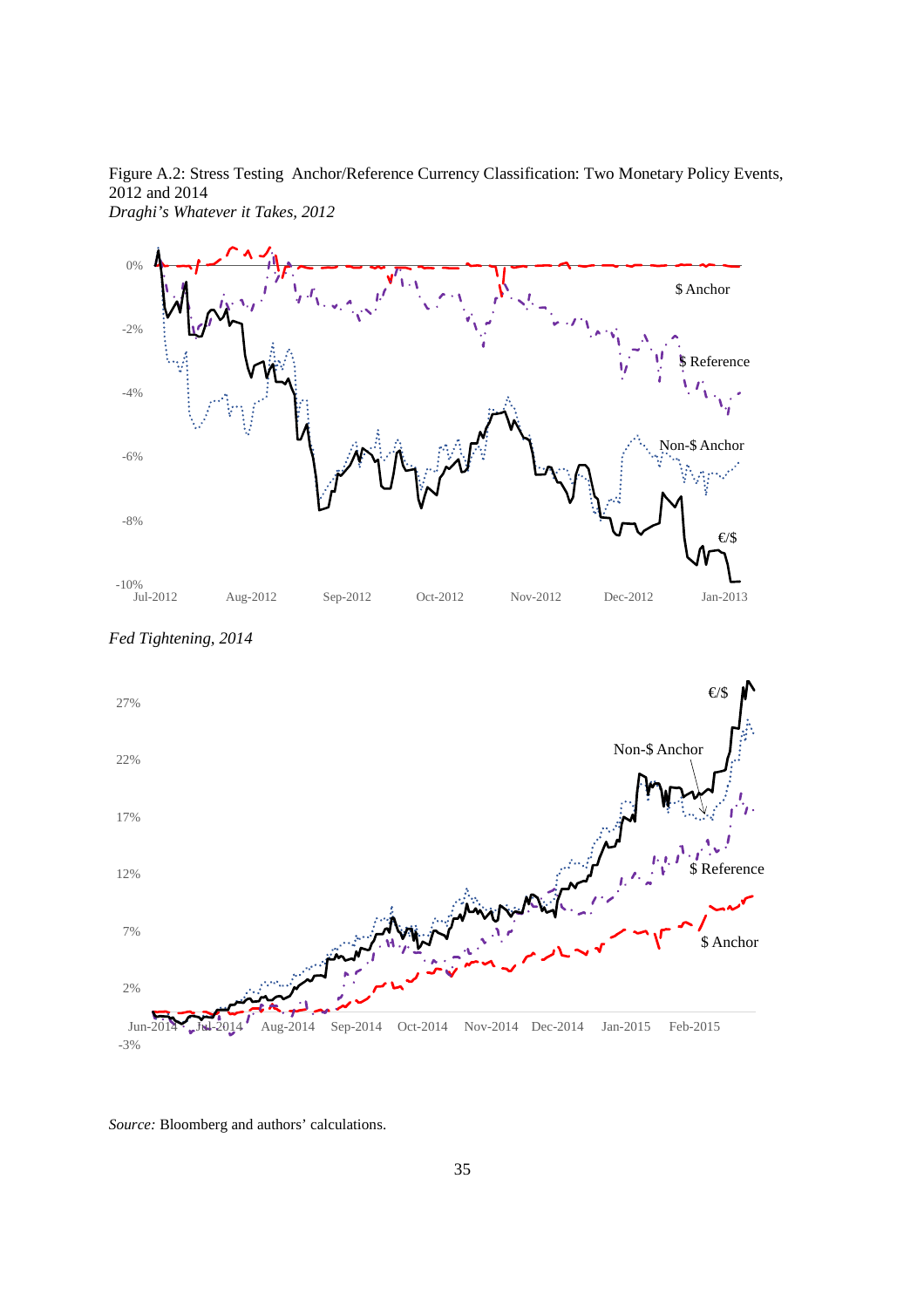Figure A.3. Evolution of Anchor Currencies: 1950-2015. Excluding Managed Floating Currencies. *Number of countries weighted by their share in world GDP, 1950-2015* 



Figure A.4. Evolution of Anchor Currencies: 1950-2015. Reweighted by Exchange Arrangement.

*Number of countries weighted by their share in world GDP, 1950-2015* 



Note: Each currency in this figure is reweighted by the reciprocal of its fine exchange rate classification, giving an index of anchor currencies that puts a higher weight on more closely anchored currencies.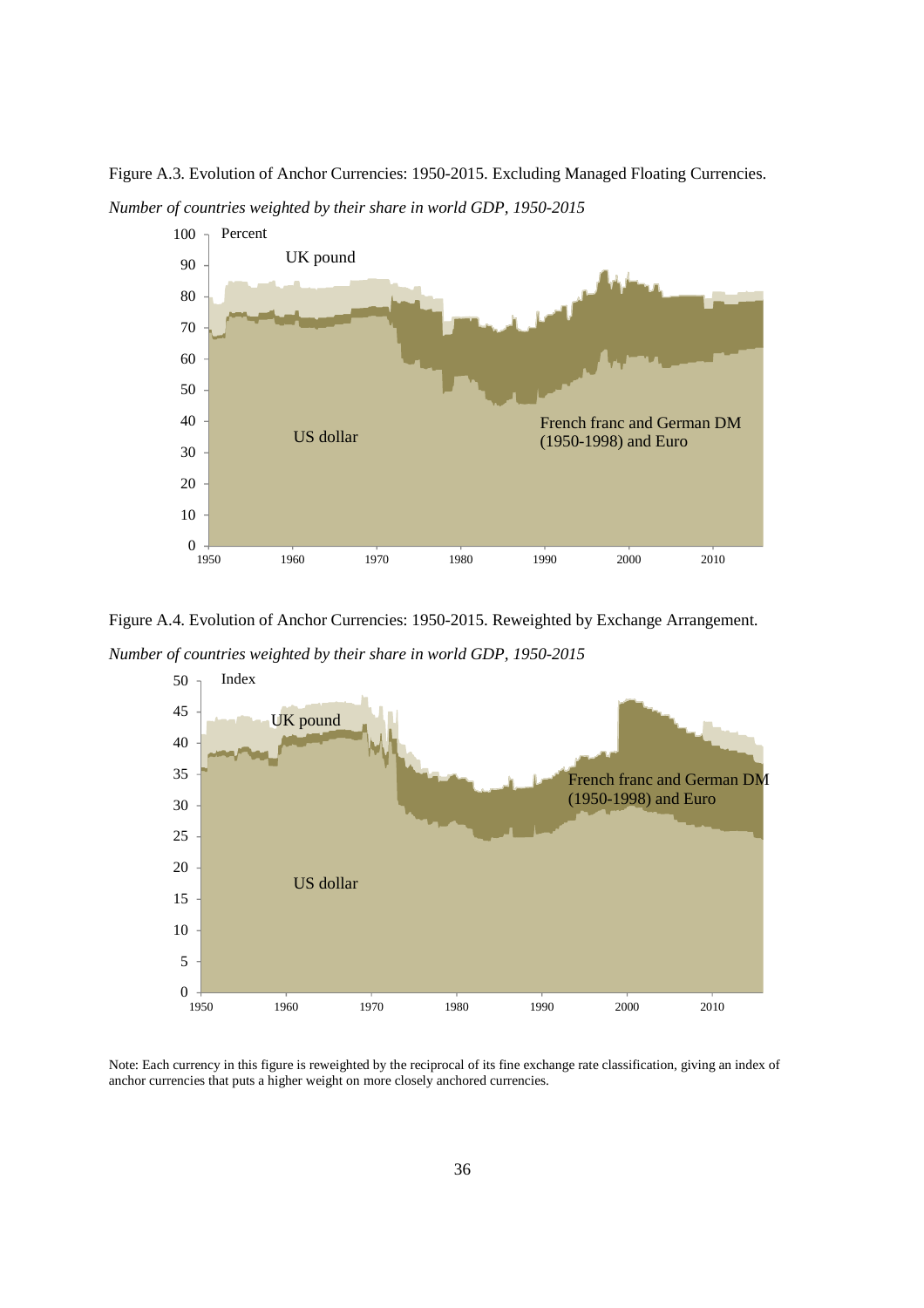Figure A.5 (a). The German Revaluation of 1969 as a Case Study for Latent Anchoring *The French Franc (blue, right hand scale) and the Deutschmark (black, left hand scale), 1969* 



*The French Franc (blue, right hand scale) and the Deutschmark (black, left hand scale), post Bretton Woods* 

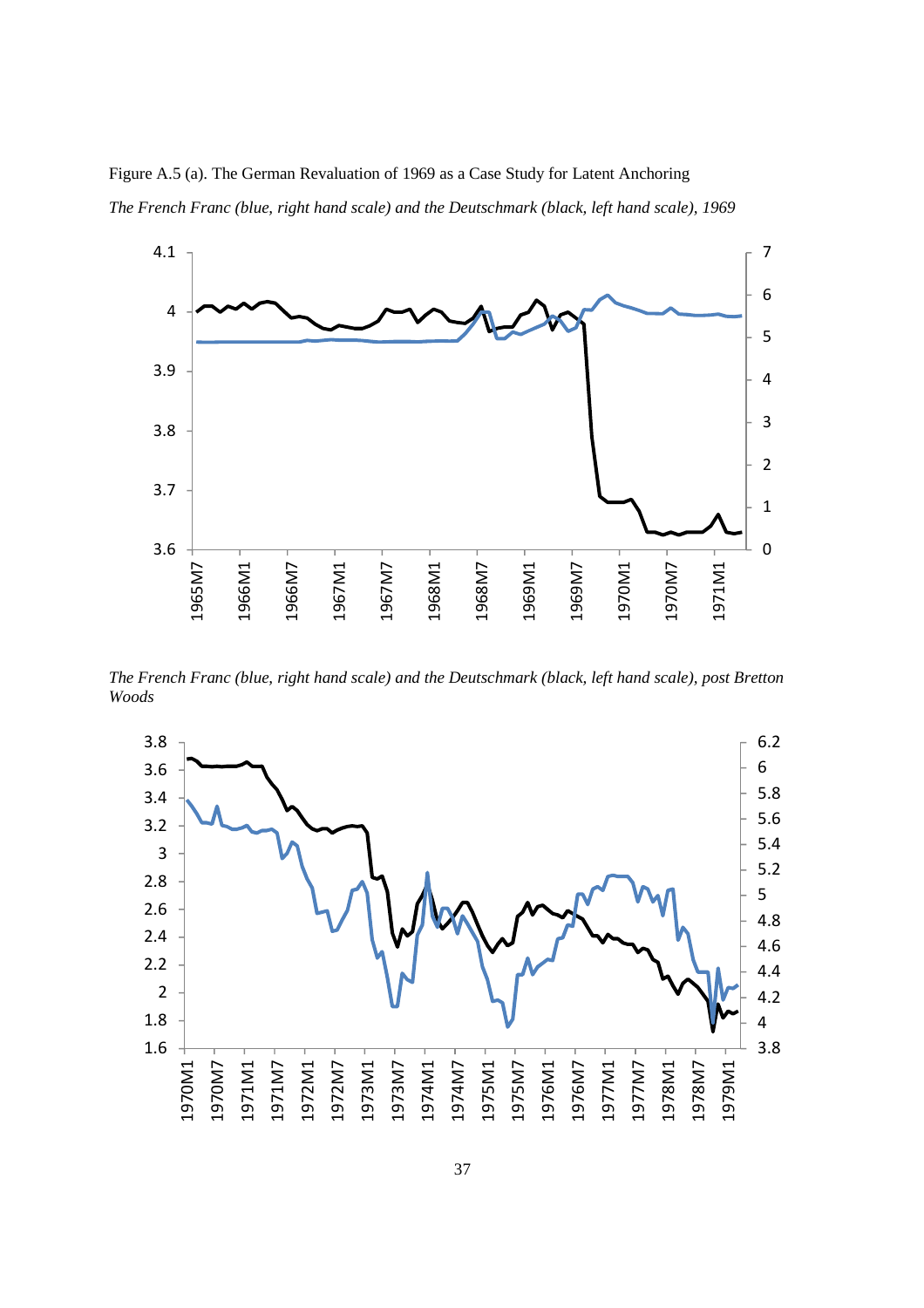Figure A.5 (b). The German Revaluation of 1969 as a Case Study for Latent Anchoring *The Dutch Guilder (orange, right hand scale) and the Deutschmark (black, left hand scale), 1969* 



*The Dutch Guilder (orange, right hand scale) and the Deutschmark (black, left hand scale), post Bretton Woods* 

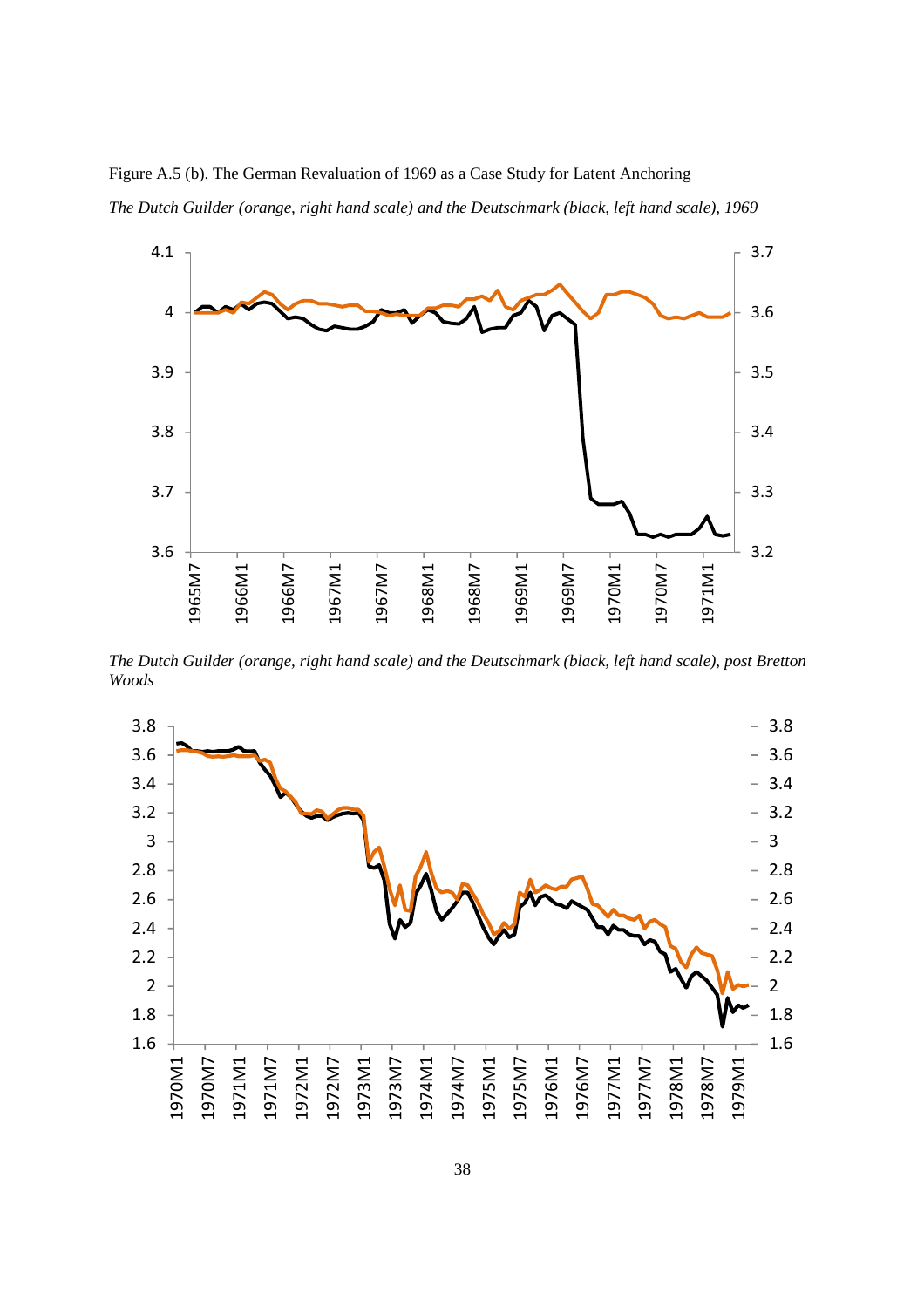

Figure A.6. Taylor Rule Coefficients and Confidence Bands: January 1999 – September 2014

Sources: Eurostat, OECD, International Monetary Fund, and the authors.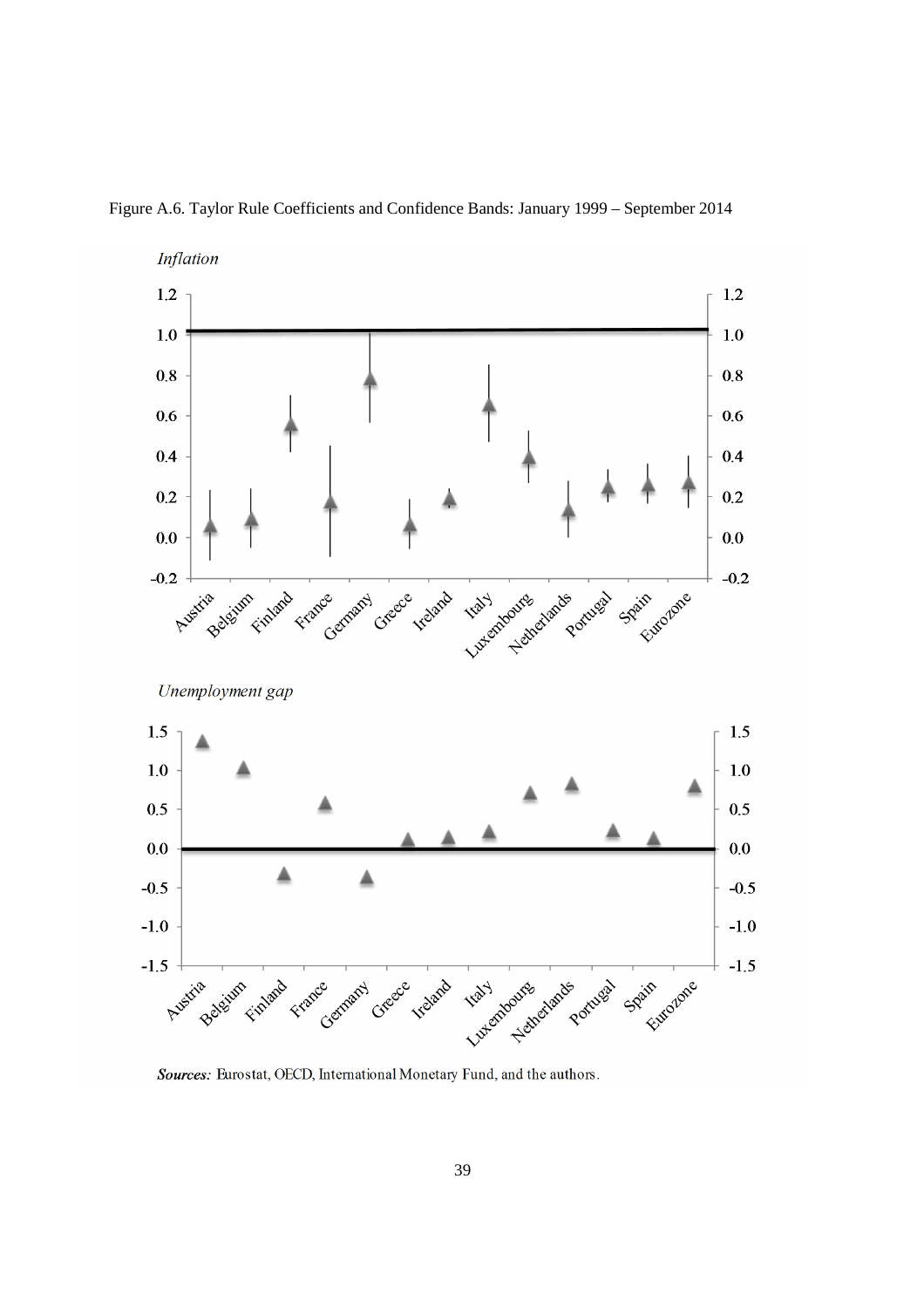

Figure A.7(a). Taylor Rule versus Actual Policy Rate: France and Portugal, 1992 to 2015 *France* 





*Sources:* Eurostat, International Monetary Fund, OECD, and the authors.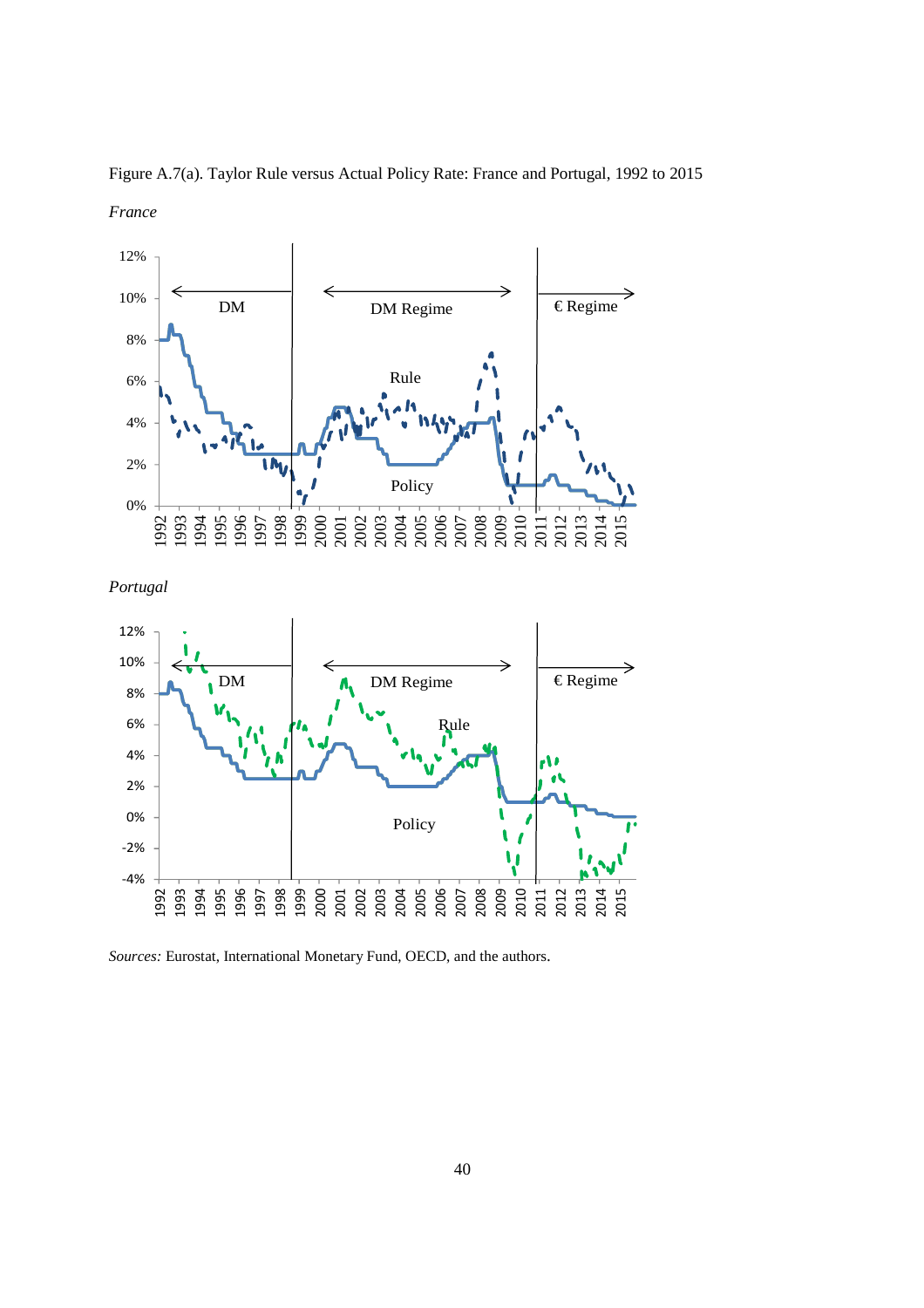

Figure A.7(b). Taylor Rule versus Actual Policy Rate: Germany and Eurozone, 1992 to 2015 *Germany* 

*Eurozone* 



*Sources:* Eurostat, International Monetary Fund, OECD, and the authors.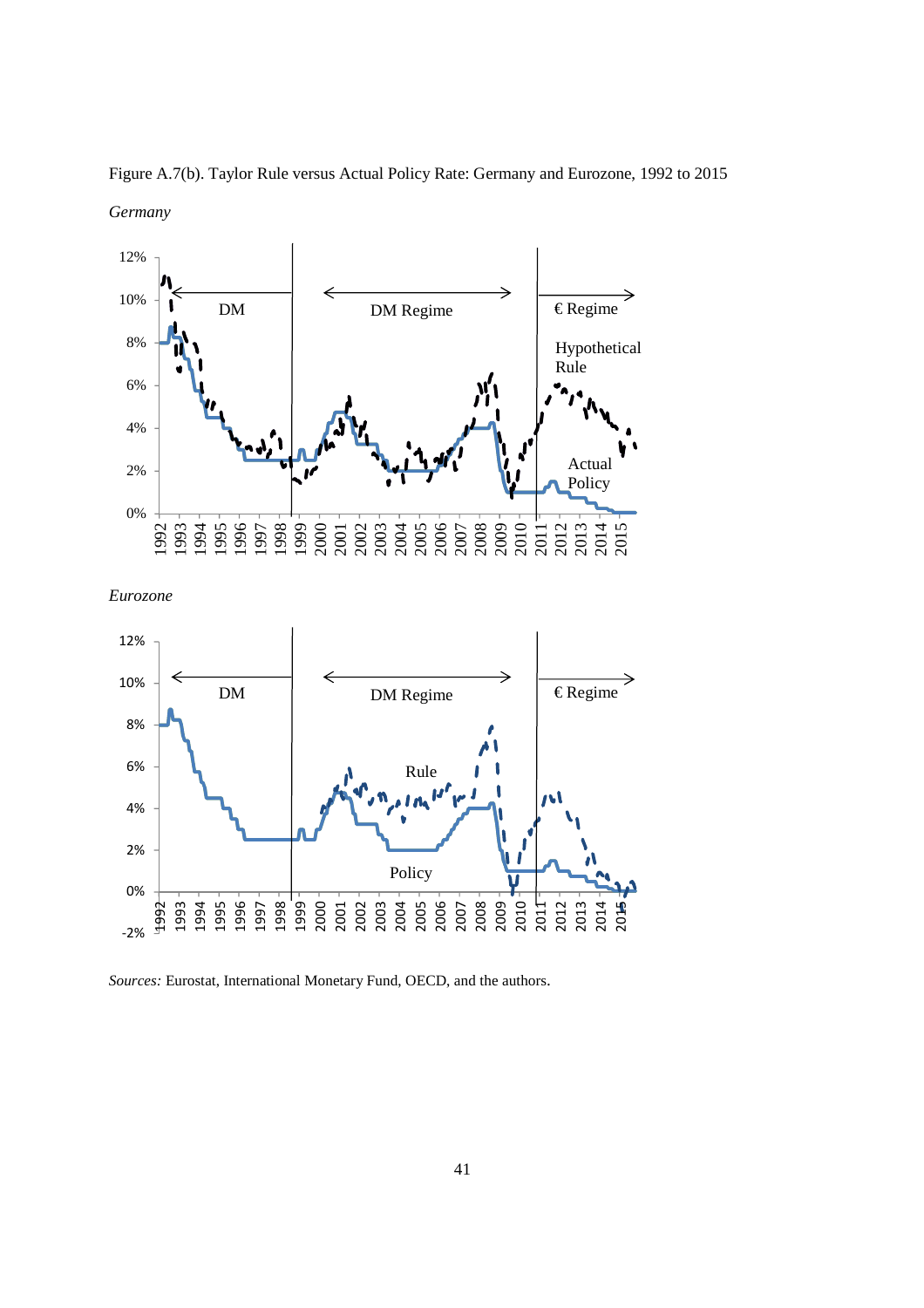Figure A.8. De Facto Exchange Rate Arrangements, Coarse Classification: 1950-2015, with Eurozone classified as freely floating. Share of (independent) countries in each group.

*Groups 1 and 2: Less flexibility, primarily nominal exchange rate anchors* 



*Groups 3 and 4: More flexible arrangements* 

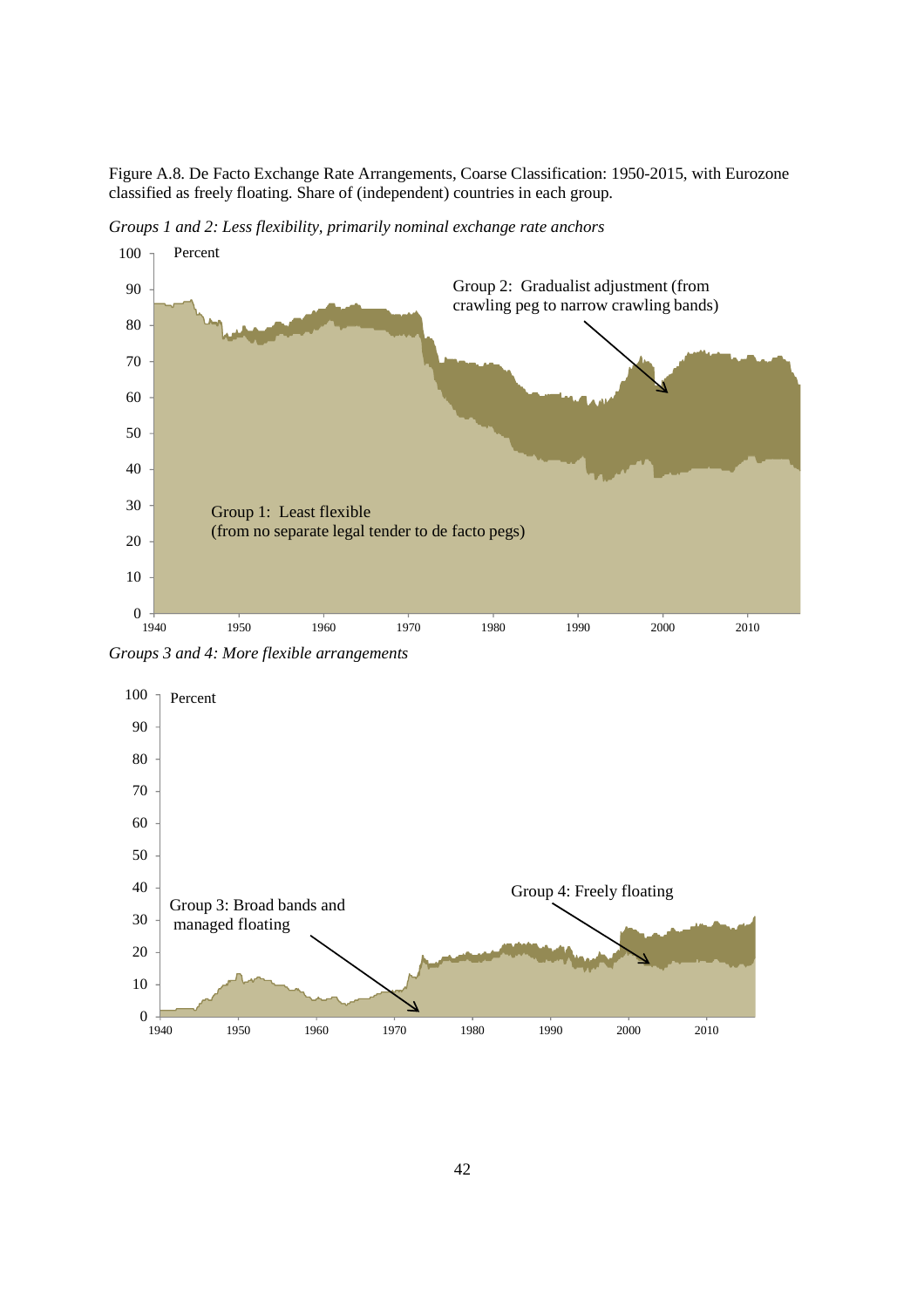Figure A.9. Stress Testing Inflation Targeters' Anchor/Reference Currency Classification: Two Macroeconomic Events, 2008 and 2014 *Lehman, September 2008* 



*FOMC Minutes June 17-18, 2014* 



*Sources:* Bloomberg and the authors' calculations.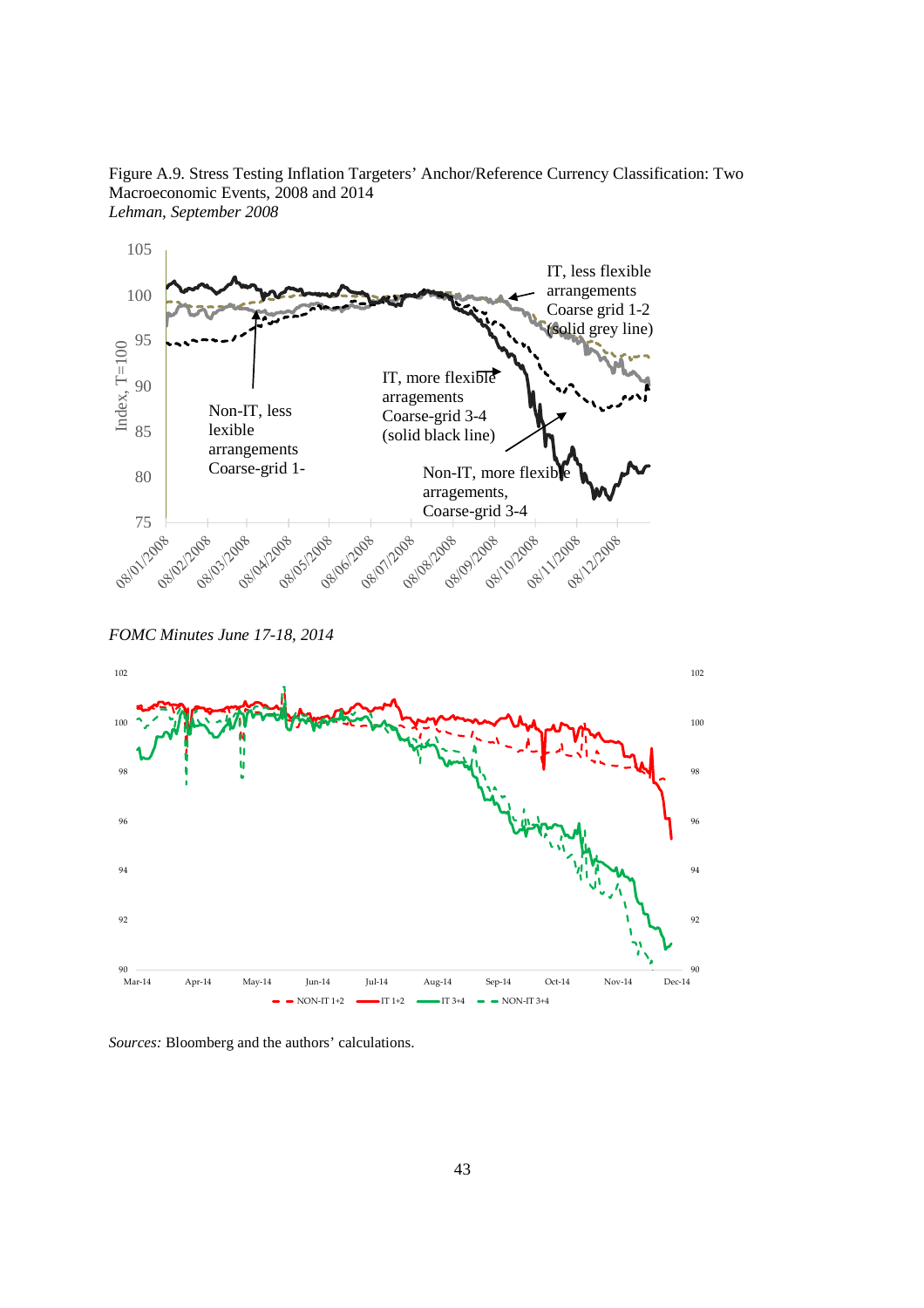Figure A.10. The Armenian Dram-US Dollar Exchange Rate, 2007:1 to 2016:8



*Source:* International Monetary Fund*, International Financial Statistics.*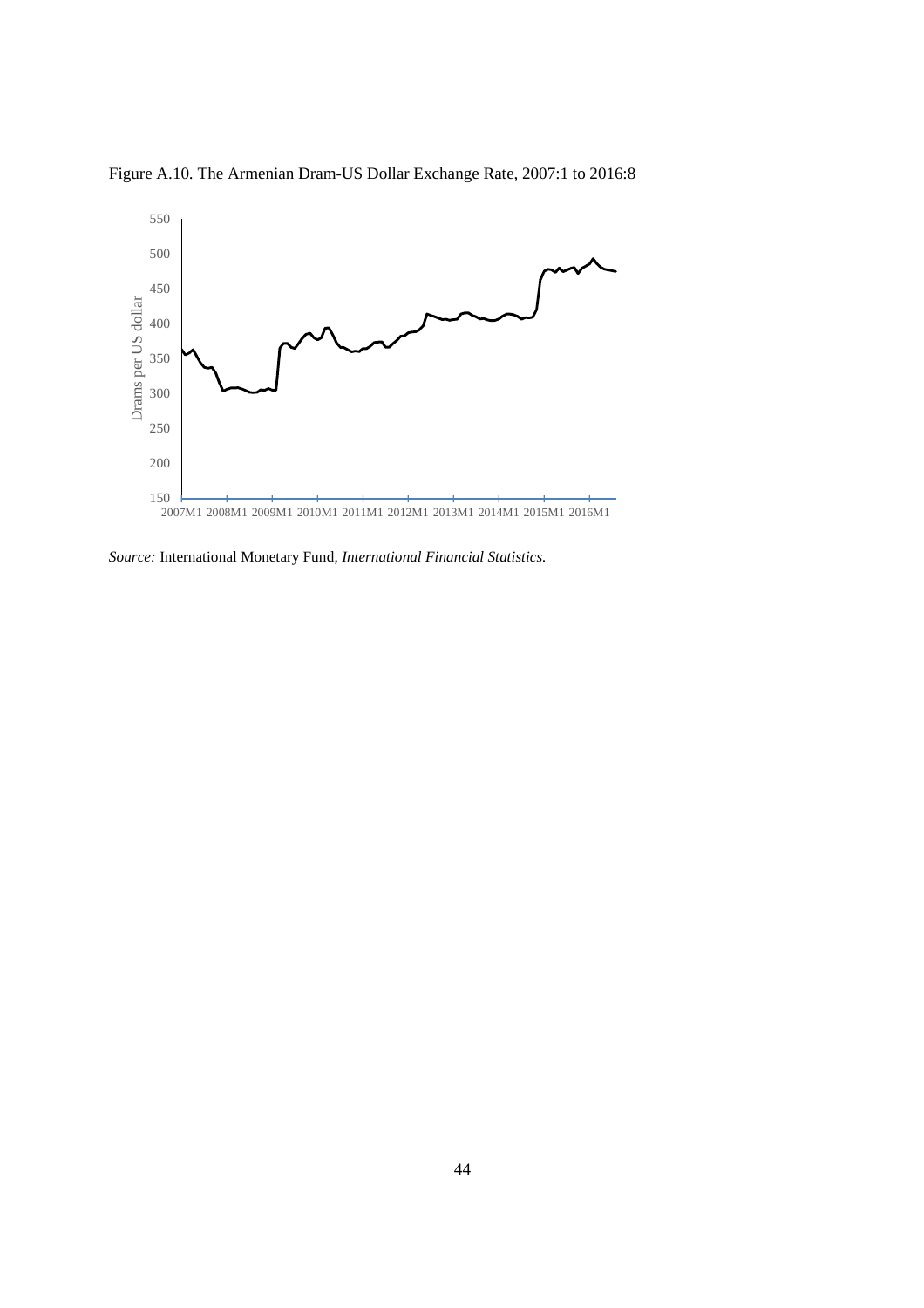Figure A.11. Share of Countries with Dual, Multiple, of Parallel Exchange Rates (IRR, 1950-2016) and Chinn and Ito Capital Control Index (1970-2015): A comparison (unweighted)



Sources: Chinn and Ito (2006 and 2008), and http://web.pdx.edu/~ito/Chinn-Ito\_website.htm. International Monetary Fund International Financial Statistics and Exchange Arrangements and Exchange Restrictions, Reinhart and Rogoff (2004) sources cited therein, and the authors' calculations.

Note: The Country Chronologies that supplement this paper show the evolution of the anchor currency on a countryby-country basis and whether a system of dual, multiple, or parallel exchange rates was in place. The number of countries increases from 72 in 1946 to 184 in 2016; including colonies and territories it totals 192.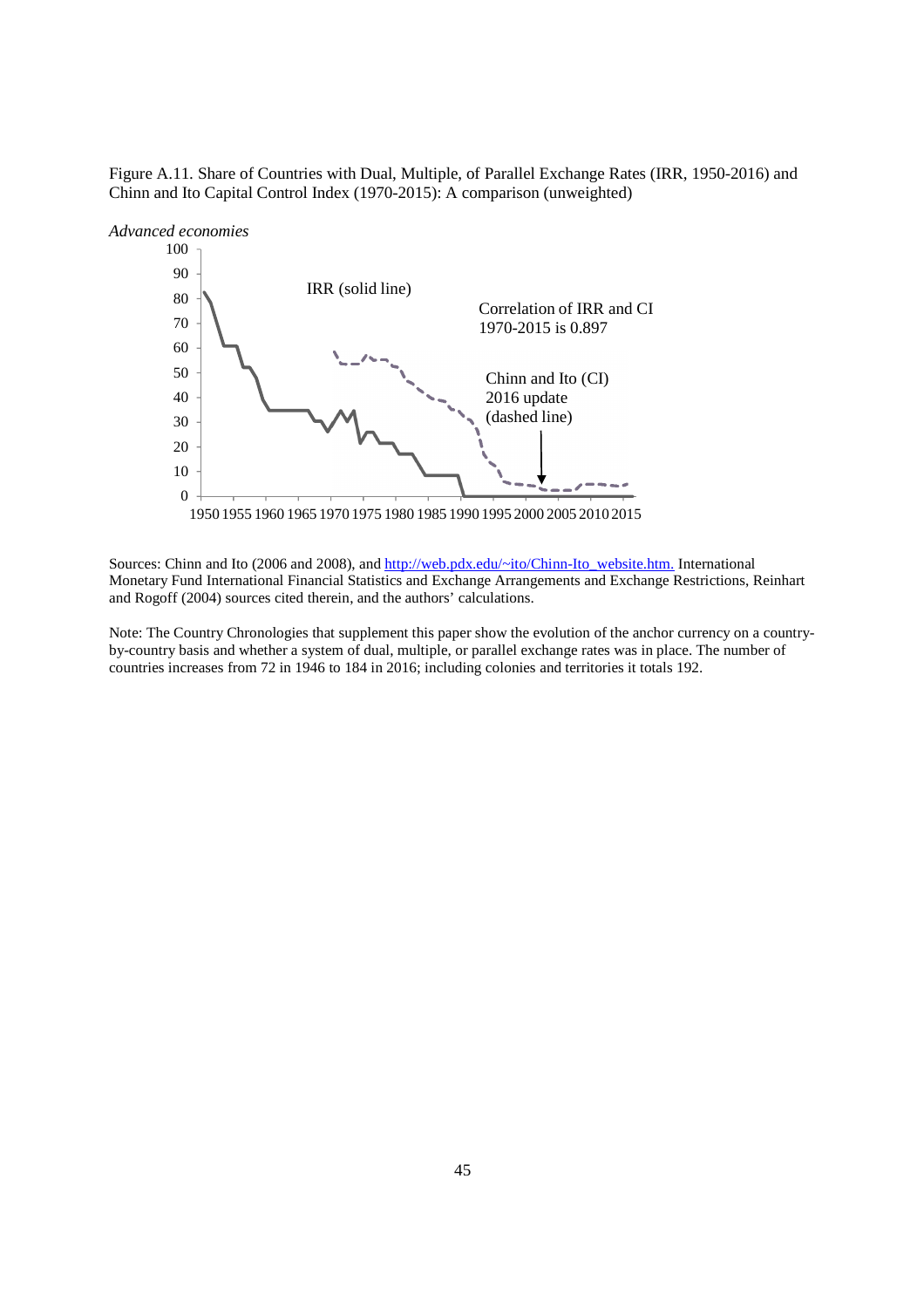Figure A.12. Share of Countries with Dual, Multiple, of Parallel Exchange Rates (IRR, 1950-2016) and Chinn and Ito Capital Control Index (1970-2015): A comparison (unweighted)



Sources: Chinn and Ito (2006 and 2008), and http://web.pdx.edu/~ito/Chinn-Ito\_website.htm International Monetary Fund International Financial Statistics and Exchange Arrangements and Exchange Restrictions, Reinhart and Rogoff (2004) sources cited therein, and authors' calculations.

Note: The Country Chronologies that supplement this paper show the evolution of the anchor currency on a countryby-country basis and whether a system of dual, multiple, or parallel exchange rates was in place. The number of countries increases from 72 in 1946 to 184 in 2016; including colonies and territories it totals 192.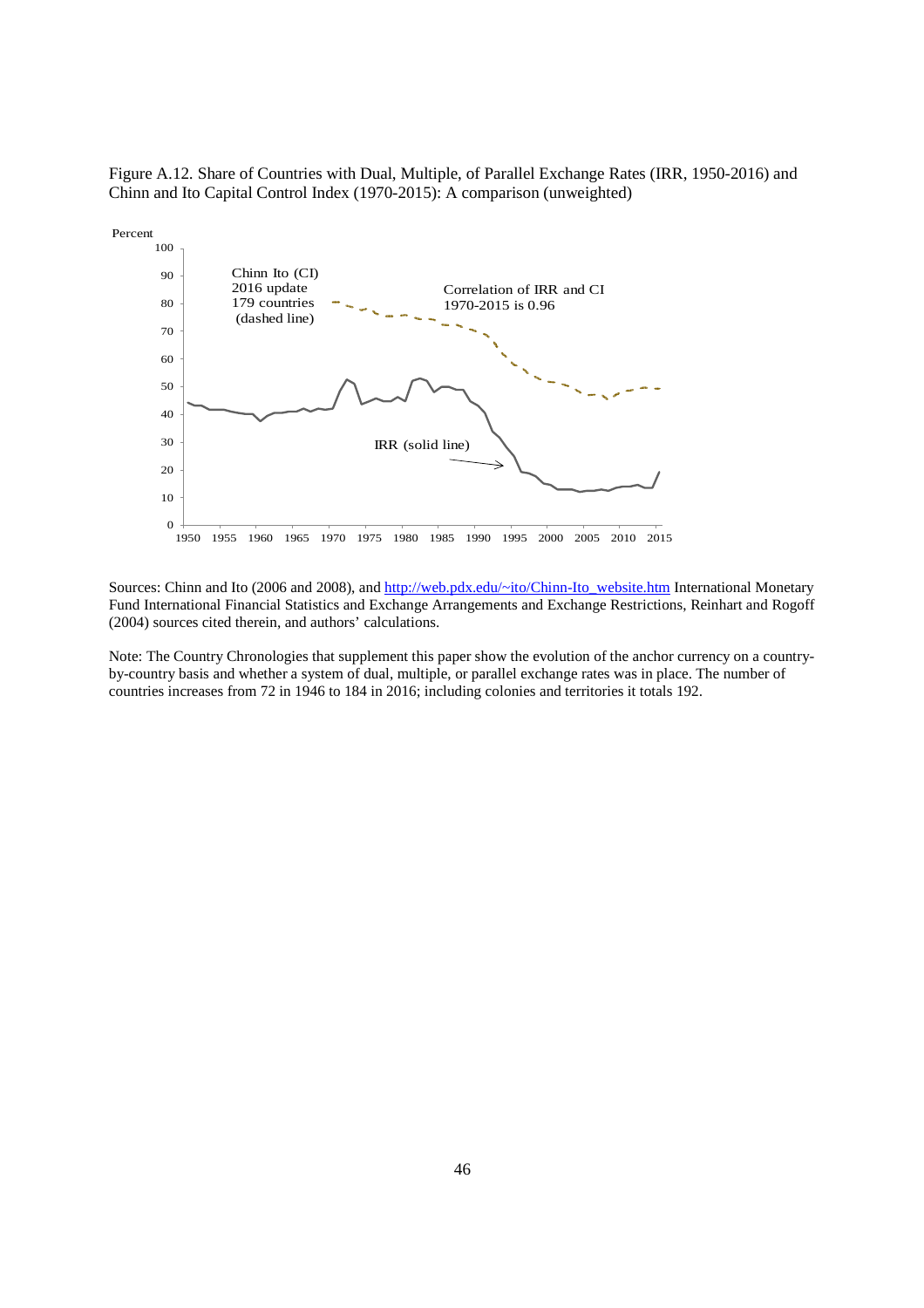Figure A.13 Chinn and Ito Capital Control Index (1970-2015) All Countries and Small Island States: A comparison (unweighted)



Sources: Chinn and Ito (2006 and 2008), and http://web.pdx.edu/~ito/Chinn-Ito\_website.htm, and authors' calculations.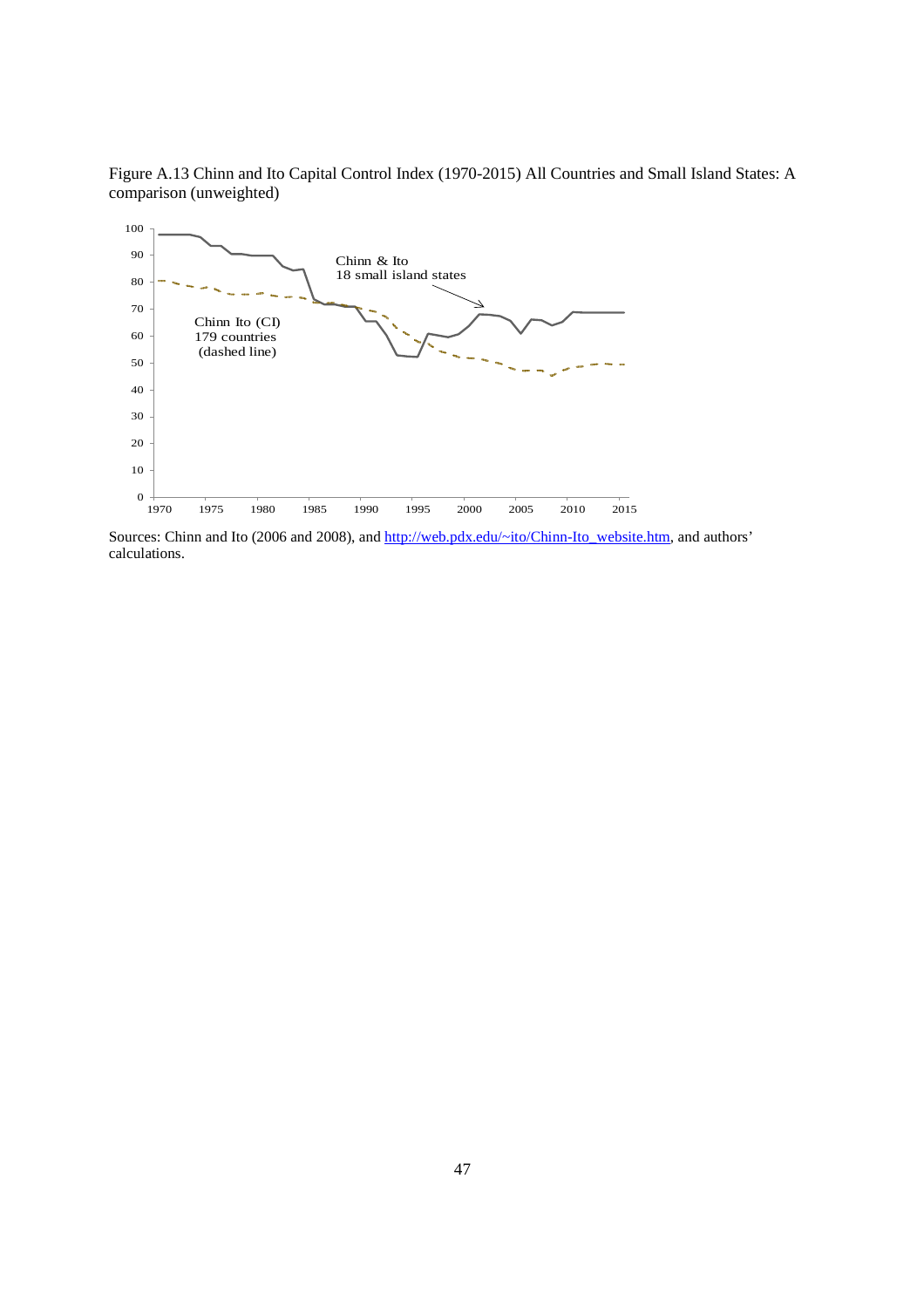Table A.1. Fine and Coarse De Facto Exchange Rate Arrangement Classification

|                |           | The fine classification codes are:                                                             |
|----------------|-----------|------------------------------------------------------------------------------------------------|
| $\mathbf{1}$   | $\bullet$ | No separate legal tender or currency union                                                     |
| $\overline{2}$ | $\bullet$ | Pre announced peg or currency board arrangement                                                |
| 3              | $\bullet$ | Pre announced horizontal band that is narrower than or equal to $+/-2\%$                       |
| 4              |           | • De facto peg                                                                                 |
| 5              | $\bullet$ | Pre announced crawling peg; de facto moving band narrower than or equal to                     |
|                |           | $+/-1%$                                                                                        |
| 6              | $\bullet$ | Pre announced crawling band that is narrower than or equal to $+/-2\%$                         |
|                |           | or de facto horizontal band that is narrower than or equal to $+/2\%$                          |
| 7              | $\bullet$ | De facto crawling peg                                                                          |
| 8              | $\bullet$ | De facto crawling band that is narrower than or equal to $+/2\%$                               |
| 9              | $\bullet$ | Pre announced crawling band that is wider than or equal to $+/-2\%$                            |
| 10             | $\bullet$ | De facto crawling band that is narrower than or equal to $+/-5\%$                              |
| 11             | $\bullet$ | Moving band that is narrower than or equal to $+/-2\%$ (i.e., allows for both appreciation and |
|                |           | depreciation over time)                                                                        |
| 12             | $\bullet$ | De facto moving band +/-5%/ Managed floating                                                   |
| 13             | $\bullet$ | Freely floating                                                                                |
| 14             | $\bullet$ | Freely falling                                                                                 |
| 15             |           | Dual market in which parallel market data is                                                   |
|                |           | missing.                                                                                       |
|                |           | The coarse classification codes are:                                                           |
| $\mathbf{1}$   | $\bullet$ | No separate legal tender                                                                       |
| 1              | ٠         | Pre announced peg or currency board arrangement                                                |
| 1              | $\bullet$ | Pre announced horizontal band that is narrower than or equal to $+/-2\%$                       |
| 1              | $\bullet$ | De facto peg                                                                                   |
| $\overline{2}$ | $\bullet$ | Pre announced crawling peg                                                                     |
| $\overline{2}$ | $\bullet$ | Pre announced crawling band that is narrower than or equal to $+/-2\%$                         |
| 2              | ٠         | De factor crawling peg                                                                         |
| $\overline{2}$ | $\bullet$ | De facto crawling band that is narrower than or equal to $+/-2\%$                              |
| 3              | $\bullet$ | Pre announced crawling band that is wider than or equal to $+/-2\%$                            |
| 3              | $\bullet$ | De facto crawling band that is narrower than or equal to $+/-5\%$                              |
| 3              | $\bullet$ | Moving band that is narrower than or equal to $+/-2\%$ (i.e., allows for both appreciation and |
|                |           | depreciation over time)                                                                        |
| 3              | $\bullet$ | Managed floating                                                                               |
|                |           | Freely floating                                                                                |
| 5              |           | Freely falling                                                                                 |
|                |           | Dual market in which parallel market data is                                                   |

 • missing.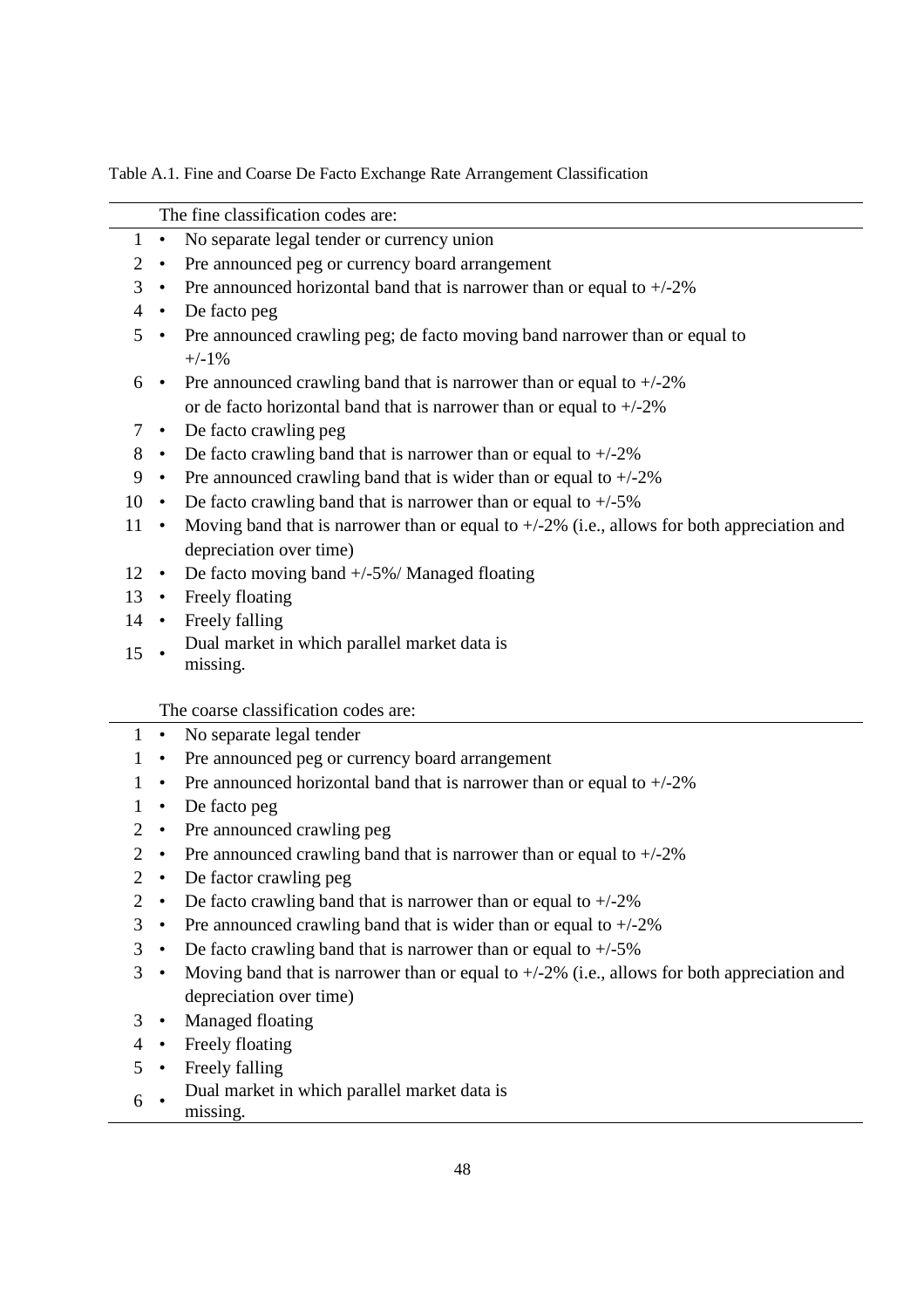| Country        | Dollar Reference Index | Euro Reference Index |
|----------------|------------------------|----------------------|
| <b>Brazil</b>  | 62%                    | 4%                   |
| Chile          | 48%                    | 9%                   |
| Colombia       | 71%                    | $0\%$                |
| <b>Iceland</b> | 23%                    | 19%                  |
| Mexico         | 48%                    | 4%                   |
| Paraguay       | 70%                    | 1%                   |

Table A.2. Dollar and Euro Reference Currency Indexes for Six Marginal Anchor Classifications 2016

*Sources*: Authors' calculations based on Gopinath (2015), World Bank intl. debt statistics and national central banks.

Table A.3. Trade Invoicing Patterns in 49 Countries, 1999:Q1-2014:Q4

| Share of countries (excluding home country)  |         |         |       | Average share (excluding home country):        |         |       | Summary of |
|----------------------------------------------|---------|---------|-------|------------------------------------------------|---------|-------|------------|
| where invoicing in the anchor currency $> 0$ |         |         |       | imports, exports, trade in the anchor currency |         |       | incidence  |
|                                              | Imports | Exports | Trade | Imports                                        | Exports | Trade | and volume |
| US dollar                                    | 93.8    | 95.8    | 94.8  | 43.0                                           | 44.1    | 43.6  | 69.2       |
| Euro                                         | 93.3    | 83.9    | 88.6  | 25.0                                           | 19.7    | 22.3  | 55.5       |
| UK pound                                     | 18.8    | 14.6    | 16.7  | 0.3                                            | 0.4     | 0.4   | 8.5        |
| lapanese yen                                 | 22.9    | 14.6    | 18.8  | 0.7                                            | 0.3     | 0.5   | 9.6        |

Source: Gopinath (2015) and authors' calculations.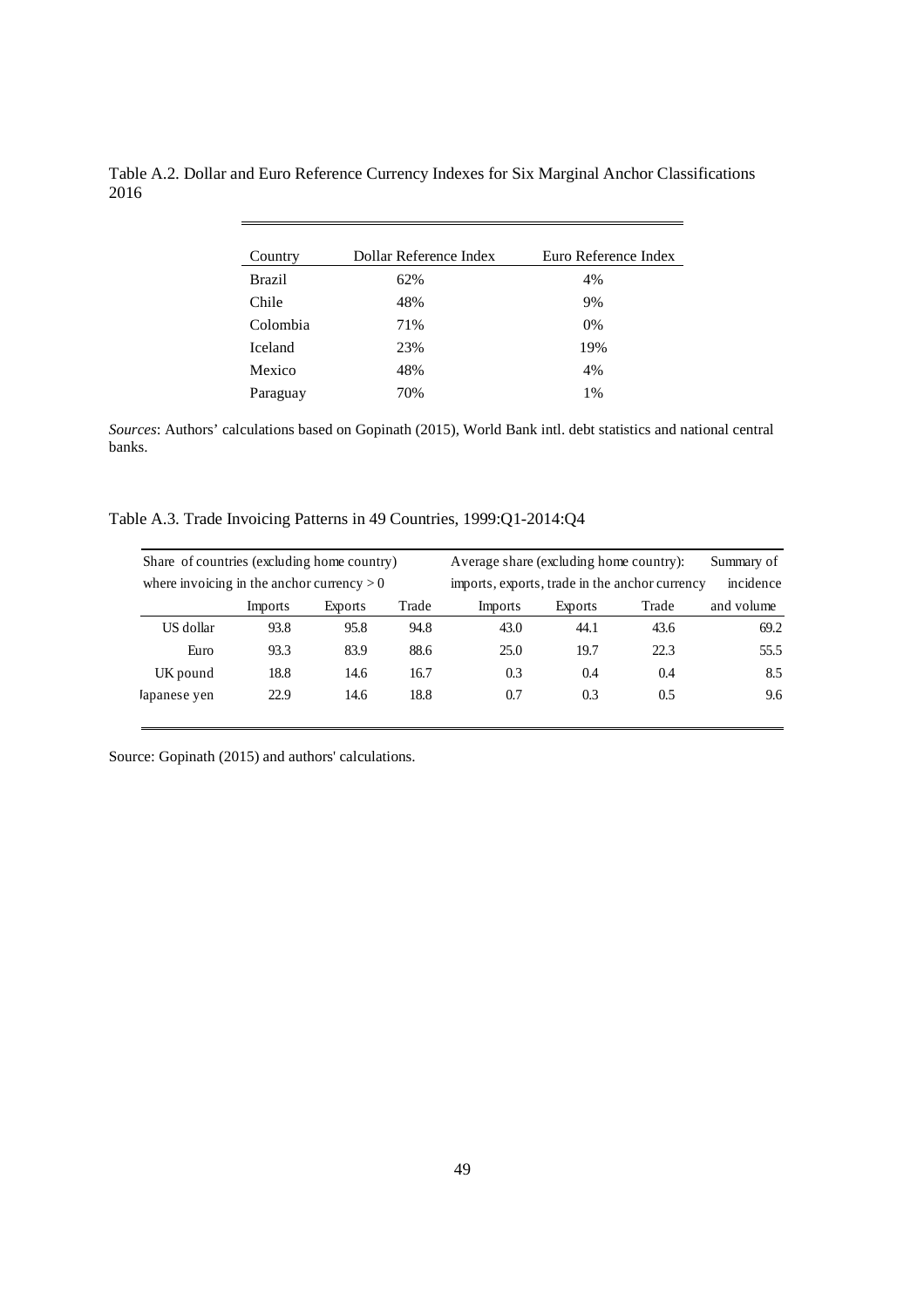# Table A.4. Countries with Inflation Targets and Their De Facto Exchange Rate Arrangements

|                                      | Start date       |                                                      |
|--------------------------------------|------------------|------------------------------------------------------|
| Country                              |                  | Exchange rate arrangement                            |
| Armenia, Republic of                 | January 2006     | +/-2% crawling band. US dollar.                      |
| Australia                            | June 1993        | Freely floating                                      |
| <b>Brazil</b>                        | June 1999        | Managed floating. Freely floating 2003-2008.         |
| Canada                               | February 1991    | Freely floating                                      |
| Chile                                | September 1999   | Managed floating                                     |
| Colombia                             | October 1999     | Managed floating                                     |
| Czech Republic                       | December 1997    | $+/-2\%$ band. Euro                                  |
| Ghana                                | May 2007         | De facto crawling peg and later $+/-2\%$ band. Large |
|                                      |                  | devaluations and nearly freely falling.              |
|                                      |                  | Managed floating since December 2010.                |
| Guatemala                            | December 2005    | Crawling peg                                         |
|                                      |                  |                                                      |
| Hungary                              | June 2001        | De facto crawling band $+/- 2\%$ since 2009. Euro.   |
|                                      |                  | Broader band prior.                                  |
| Iceland                              | March 2003       | Managed floating. De facto band +/- 2% since         |
|                                      |                  | 2010. Dollar-euro basket.                            |
| Indonesia                            | <b>July 2005</b> | De facto crawling band $+/-2$ to 5% range,           |
|                                      |                  | depending on the sub-period considered. US dollar.   |
| Israel                               | June 1997        | Managed floating / Moving band +/-2%.                |
| Korea, Republic of                   | April 1998       | De facto moving band $+/-2$ to 5% range, depending   |
|                                      |                  | on the sub-period considered.                        |
| Mexico                               | December 2001    | Managed floating                                     |
| New Zealand                          | December 1989    | Managed floating                                     |
| Norway                               | March 2001       | De facto moving band +/-2%. Euro.                    |
| Peru                                 | January 2002     | De facto crawling band $+/-2\%$ . US dollar.         |
| Philippines                          | January 2002     | De facto crawling band $+/-2\%$ . US dollar.         |
| Poland                               | December 1998    | De facto crawling band $+/-2$ to 5% range,           |
|                                      |                  | depending on the sub-period considered. Euro.        |
| Romania                              | August 2005      | De facto peg since 2012. Euro. De facto crawling     |
|                                      |                  | band, 2-5%, depending on sub-period.                 |
| Serbia                               | January 2009     | De facto crawling peg. Euro.                         |
| South Africa                         | February 2000    | Freely floating                                      |
| Sweden                               | December 1995    | De facto moving band +/-2% since 2008. Euro.         |
| Thailand                             | <b>May 2000</b>  | De facto Moving band +/-2%. US dollar.               |
| Turkey                               | January 2006     | Managed floating. Freely Floating 2003-2009.         |
| <b>United Kingdom</b>                | October 1992     | Freely floating since January 2009. Moving band,     |
|                                      |                  | +/-2%. Euro earlier subsample.                       |
| Memorandum items:                    |                  |                                                      |
| Number (share) of IT cases with      | 17 (63%)         | Australia, Brazil, Canada, Chile, Colombia,          |
| more flexible arrangements (Coarse   |                  | Iceland, Israel, Korea, Mexico, New Zealand,         |
| $grid 3-4)$                          |                  | Norway, South Africa, Sweden, Thailand, Turkey,      |
|                                      |                  | United Kingdom, and Ghana more recently.             |
| Number (share of IT cases with least | 10(37%)          | Armenia, Czech Republic, Guatemala, Hungary,         |
| flexible arrangements (Coarse grid   |                  | Indonesia, Peru, Philippines, Poland, Romania, and   |
| $1-2)$                               |                  | Serbia                                               |
|                                      |                  |                                                      |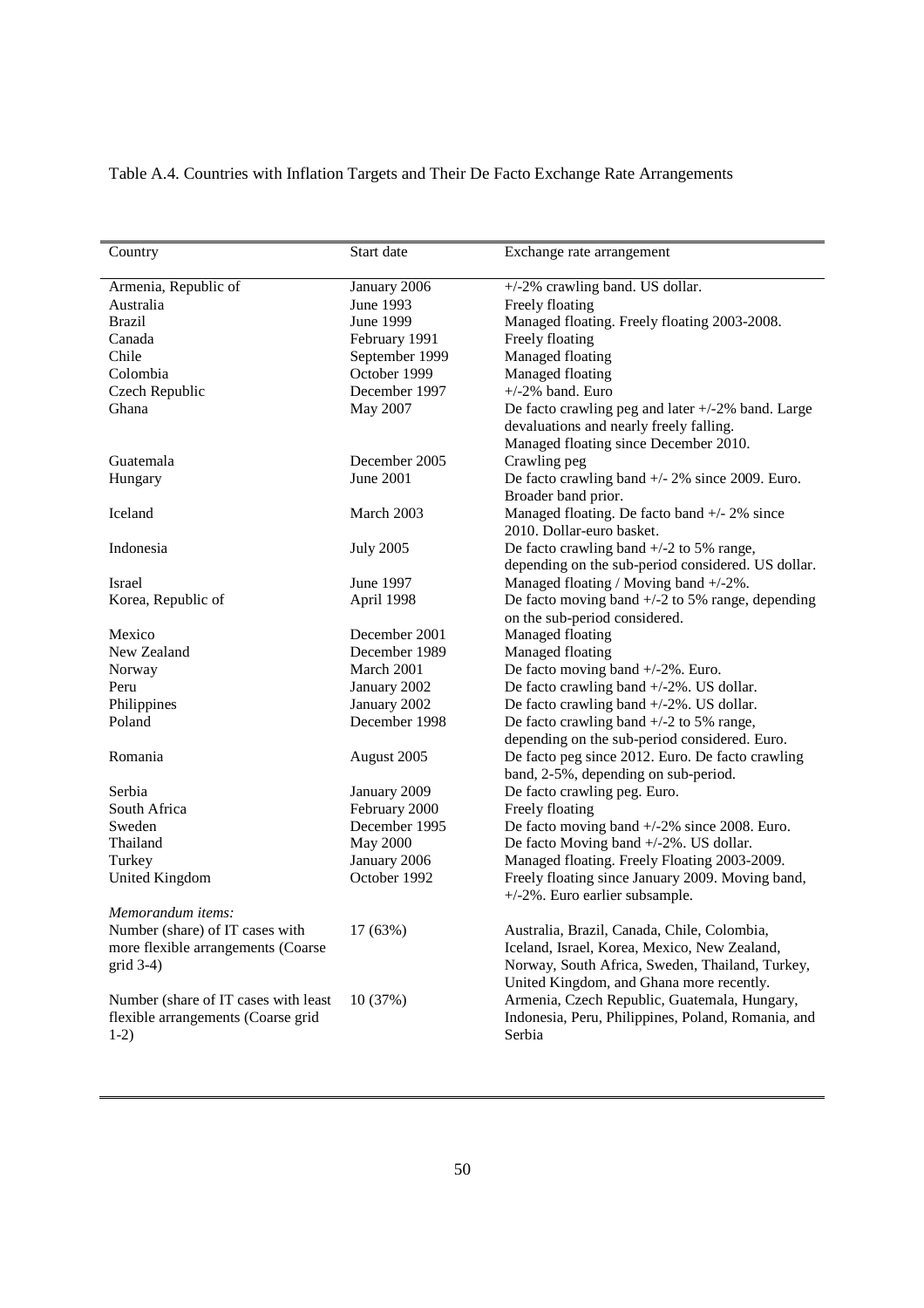| Regression Results w. Country Fixed Effects |                                            |           |           |           |           |
|---------------------------------------------|--------------------------------------------|-----------|-----------|-----------|-----------|
|                                             | Dependent Variable = Nominal Interest Rate |           |           |           |           |
|                                             |                                            | 2         | 3         | 4         | 5         |
| Inflation                                   | $.68***$                                   | $.67***$  | $.74***$  | $.74***$  | $.73***$  |
|                                             | (.014)                                     | (.015)    | (.017)    | (.017)    | (.017)    |
| Log(Exchange Rate)                          |                                            | $2.24***$ | $2.03***$ | $1.99***$ | $1.60***$ |
|                                             |                                            | (.144)    | (.147)    | (.150)    | (.150)    |
| Unemployment                                |                                            |           |           | $.10***$  | $.07***$  |
|                                             |                                            |           |           | (.017)    | (.017)    |
| Commodity Price Inflation                   |                                            |           |           |           | 1.00      |
|                                             |                                            |           |           |           | (.628)    |
| Inflation*"Fixed"                           |                                            |           | $-19***$  | $-19***$  | $-.18***$ |
|                                             |                                            |           | (.026)    | (.026)    | (.026)    |
| Log(Exchange Rate)*"Fixed"                  |                                            |           | $.34***$  | $.36***$  | $.34***$  |
|                                             |                                            |           | (.053)    | (.053)    | (.054)    |
| Commodity Price Inflation*"Fixed"           |                                            |           |           |           | .22       |
|                                             |                                            |           |           |           | (.168)    |
| $R^2$                                       | 0.32                                       | 0.35      | 0.36      | 0.36      | 0.36      |
| N                                           | 4717                                       | 4666      | 4665      | 4574      | 4529      |

# Table A.5. Estimated Taylor Rules for Inflation Targeting Countries Unbalanced Panel 1990-2015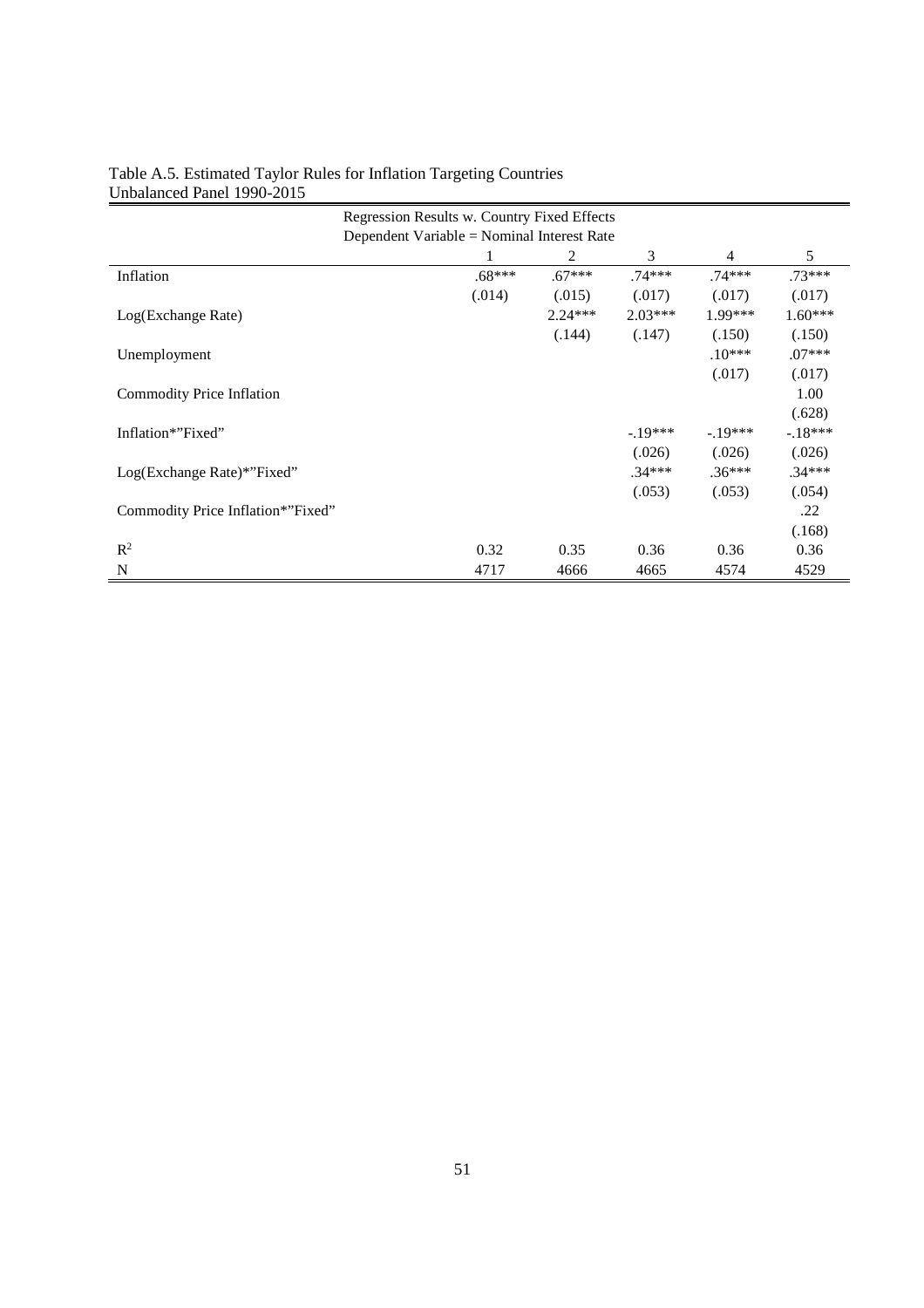| Table A.6. Survey of Capital Control Indexes |  |  |
|----------------------------------------------|--|--|
|                                              |  |  |

| Study                      | Coverage               | Sample            | Control index basis                  |
|----------------------------|------------------------|-------------------|--------------------------------------|
| Grilli and Milesi Ferretti | 61 countries           | 1966-1989         | Based on AREAER, three               |
| (1995)                     |                        |                   | components: current and capital      |
|                            |                        |                   | account restrictions; unitary/not    |
|                            |                        |                   | unitary exchange rate,               |
| Quinn (1997)               | 63 countries (20       | 1958-1997         | Based on descriptions in AREAER      |
|                            | advanced and 43        | Developing: 1958, | regarding capital account            |
|                            | developing)            | 1973, 1982, 1988  | restrictions. Attempts to interpret  |
|                            |                        |                   | adherence/intensity of control from  |
|                            |                        |                   | the summary.                         |
| Montiel and Reinhart       | 16 emerging markets    | 1990-1996         | Intensity of capital account         |
| (1999)                     |                        |                   | restrictions $(0, 1, 2)$ Country     |
|                            |                        |                   | chronologies and AREAER              |
| Kaminsky and Schmukler     | 28 countries           | 1996-2005         | Two capital account transactions     |
| (2003)                     |                        |                   |                                      |
| Minianne (2004)            | 34 countries           | 1983-2004         | Post-1996 AREAER disaggregated       |
|                            |                        |                   | breakdown of 13 capital account      |
|                            |                        |                   | transactions, and extrapolated back  |
|                            |                        |                   | to 1983                              |
| Chinn and Ito (2006 and    | 181 countries          | Latest update:    | Based on AREAER, four                |
| 2008)                      |                        | 1970-2015         | components: current and capital      |
|                            |                        |                   | account restrictions; export         |
|                            |                        |                   | surrender requirements; unitary/not  |
|                            |                        |                   | unitary exchange rate,               |
| Potchamanawong (2007)      | 26 emerging markets    | 1994-2004         | AREAER revision on the post-1996     |
|                            |                        |                   | disaggregated categories and         |
|                            |                        |                   | divided depending on whether the     |
|                            |                        |                   | restrictions are place on inflows or |
|                            |                        |                   | outflows of capital                  |
| Ilzetzki, Reinhart and     | 184 independent        | 1946-2016,        | De jure component: unitary/not       |
| Rogoff (2016)              | counties; 192          | monthly and       | unitary exchange rate based on       |
|                            | including colonies and | annual            | AREAER 1950-2016 and                 |
|                            | territories            |                   | chronologies for 1946-1949. De       |
|                            |                        |                   | facto component: chronic (12-        |
|                            |                        |                   | month) parallel market premia        |
|                            |                        |                   | $>10\%$                              |
| Fnrnandez et al (2016)     | 100 countries          | 1995-2013         | Based on AREAER on the post-         |
|                            |                        |                   | 1996 disaggregated categories and    |
|                            |                        |                   | divided depending on whether the     |
|                            |                        |                   | restrictions are place on inflows or |
|                            |                        |                   | outflows of capital                  |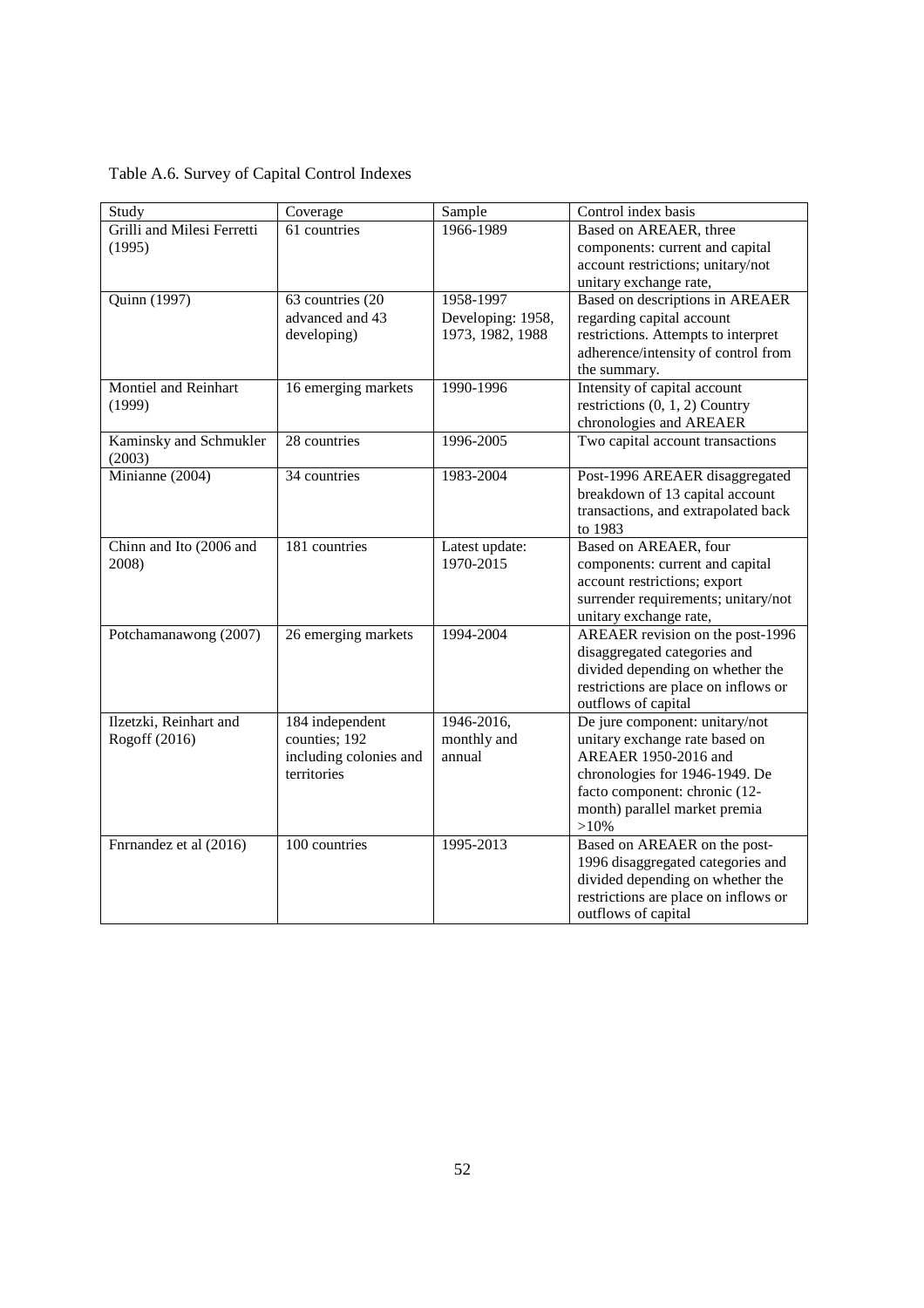| Table A.7. Country Coverage |  |  |
|-----------------------------|--|--|
|-----------------------------|--|--|

| Country                  | Official exchange rate | Parallel market exchange rate |
|--------------------------|------------------------|-------------------------------|
| Albania                  | 1954:12-2001:12        | 1954:12-1998:12               |
| Algeria                  | 1946:1-2001:12         | 1955:1-1998:12                |
| Argentina                | 1946:1-2001:12         | 1946:1-1998:12                |
| Armenia                  | 1992:4-2001:12         | n.a.                          |
| Australia                | 1946:1-2001:12         | 1946:1-1998:12                |
| Austria                  | 1946:1-2001:12         | 1946:1-1998:12                |
| Azerbaijan               | 1992:12-2001:12        | n.a.                          |
| <b>Belarus</b>           | 1992:1-2001:12         | 1991:8-1998:12                |
| Belgium                  | 1946:1-2001:12         | 1946:1-1998:12                |
| Benin                    | 1946:1-2001:12         | 1970:7-1998:12                |
| Bolivia                  | 1946:1-2001:12         | 1948:1-1998:12                |
| Bosnia-Herzegovina       | 1997:1-2001:12         | n.a.                          |
| <b>Botswana</b>          | 1946:1-2001:12         | 1989:1-1998:12                |
| <b>Brazil</b>            | 1946:1-2001:12         | 1946:1-1998:12                |
| Bulgaria                 | 1946:7-2001:12         | 1946:7-1998:12                |
| Burkina Faso             | 1946:1-2001:12         | 1970:7-1998:12                |
| Burundi                  | 1946:1-2001:12         | 1983:1-1998:12                |
| Cameroon                 | 1946:1-2001:12         | 1970:7-1998:12                |
| Canada                   | 1946:1-2001:12         | 1947:1-1998:12                |
| Central African          | 1946:1-2001:12         | 1970:7-1998:12                |
| Republic                 |                        |                               |
| Chad                     | 1946:1-2001:12         | 1970:7-1998:12                |
| Chile                    | 1946:1-2001:12         | 1948:1-1998:12                |
| China                    | 1951:1-2001:12         | 1949:9-1998:12                |
| Colombia                 | 1946:1-2001:12         | 1952:1-1998:12                |
| Congo, Democratic        | 1946:1-2001:12         | 1962:1-1996:12                |
| Republic of              |                        |                               |
| Congo, Republic of       | 1946:1-2001:12         | 1970:7-1998:12                |
| Costa Rica               | 1946:1-2001:12         | 1948:1-1998:12                |
| Cote D'Ivoire            | 1946:1-2001:12         | 1970:7-1998:12                |
| Croatia                  | 1992:12-2001:12        | 1991:12-1998:12               |
| Cyprus                   | 1955:1-2001:12         | 1970:7-1998:12                |
| Czech Republic           | 1946:1-2001:12         | 1946:1-1998:12                |
| Denmark                  | 1946:1-2001:12         | 1946:1-1998:12                |
| Dominican Republic       | 1946:1-2001:12         | 1960:3-1998:12                |
| Ecuador                  | 1946:1-2001:12         | 1947:1-1998:12                |
| Egypt                    | 1946:1-2001:12         | 1946:1-1998:12                |
| El Salvador              | 1946:1-2001:12         | 1961:1-1998:12                |
| <b>Equatorial Guinea</b> | 1946:1-2001:12         | 1970:7-1998:12                |
| Estonia                  | 1992:62001:12          | 1991:8-1998:12                |
| Finland                  | 1946:1-2001:12         | 1946:1-1998:12                |
| France                   | 1946:1-2001:12         | 1946:1-1998:12                |
| Gabon                    | 1946:1-2001:12         | 1970:7-1998:12                |
| Gambia                   | 1946:1-2001:12         | 1985:1-1998:12                |
| Georgia                  | 1995:10-2001:12        | n.a.                          |
| Germany                  | 1946:1-2001:12         | 1946:1-1998:12                |
| Ghana                    | 1946:1-2001:12         | 1962:3-1998:12                |
| Greece                   | 1946:1-2001:12         | 1946:1-1998:12                |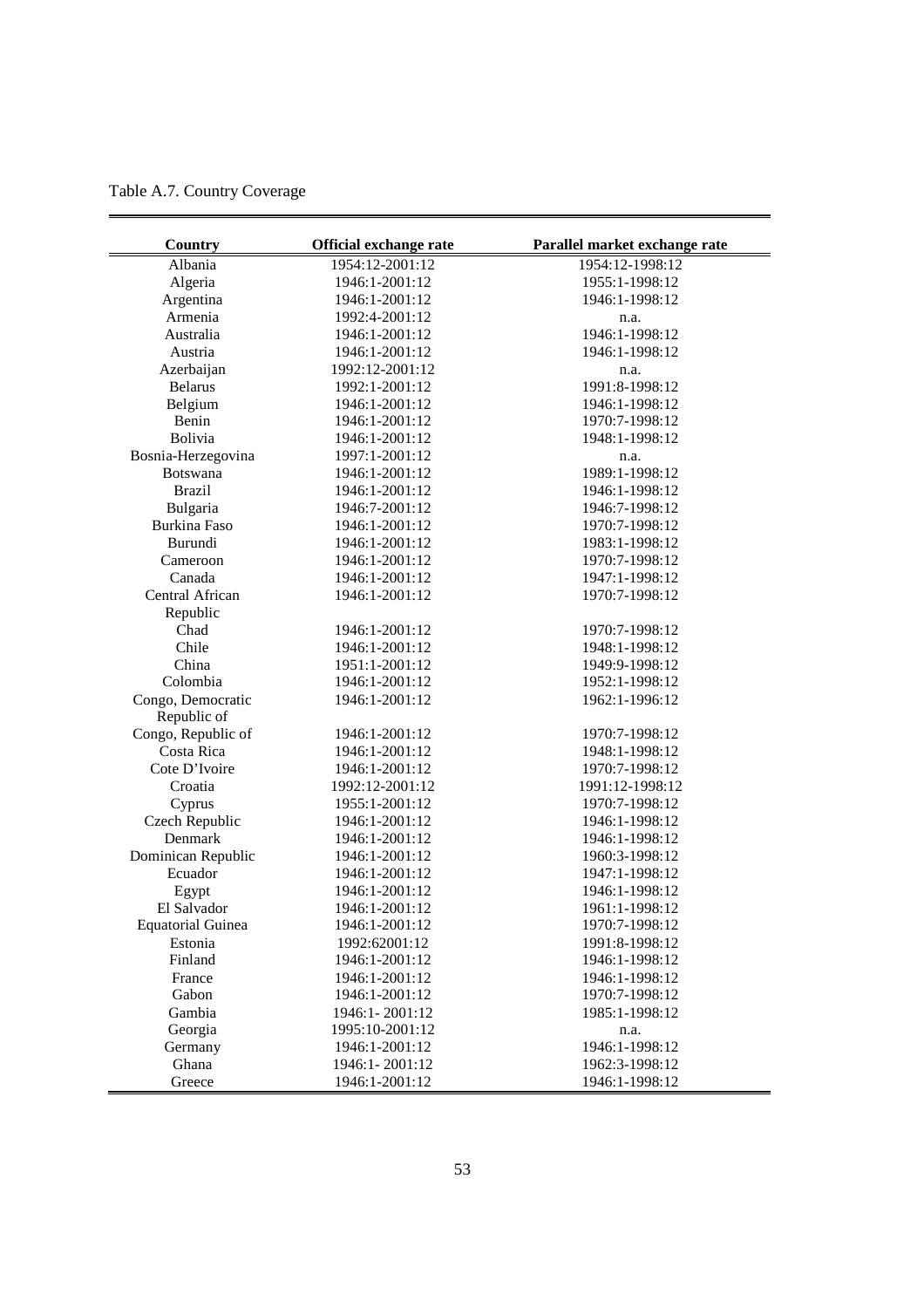| Country              | Official exchange rate | Parallel market exchange rate |
|----------------------|------------------------|-------------------------------|
| Guatemala            | 1946:1-2001:12         | 1985:1-1998:12                |
| Guinea               | 1949:1-2001:12         | 1970:7-1998:12                |
| Guinea-Bissau        | 1946:1-2001:12         | 1970:7-1998:12                |
| Guyana               | 1946:1-2001:12         | 1985:1-1998:12                |
| Haiti                | 1946:1-2001:12         | 1985:1-1998:12                |
| Honduras             | 1946:1-2001:12         | 1985:1-1998:12                |
| Hong Kong            | 1946:1-2001:12         | 1946:1-1998:12                |
| Hungary              | 1946:8-2001:12         | 1946:8-1998:12                |
| Iceland              | 1946:1-2001:12         | 1949:1-1998:12                |
| India                | 1946:1-2001:12         | 1946:1-1998:12                |
| Indonesia            | 1946:1-2001:12         | 1947:1-1998:12                |
| Iran                 | 1946:1-2001:12         | 1947:1-1998:12                |
| Iraq                 | 1946:1-2001:12         | 1947:2-1998:12                |
| Ireland              | 1946:1-2001:12         | 1946:1-1998:12                |
| Israel               | 1948:5-2001:12         | 1946:1-1998:12                |
| Italy                | 1946:3-2001:12         | 1946:1-1998:12                |
| Jamaica              | 1946:1-2001:12         | 1974:1-1998:12                |
| Japan                | 1946:3-2001:12         | 1946:3-1998:12                |
| Jordan               | 1950:7-2001:12         | 1955:1-1998:12                |
| Kazakhstan           | 1993:11-2001:12        | n.a.                          |
| Kenya                | 1946:12-2001:12        | 1966:12-1998:12               |
| Kuwait               | 1949:9-2001:12         | 1970:7-1998:12                |
| Kyrgyz Republic      | 1993:5-2001:12         | n.a.                          |
| Laos                 | 1946:1-2001:12         | 1959:1-1998:12                |
| Latvia               | 1992:2-2001:12         | 1991:8-1998:12                |
| Lebanon              | 1946:1-2001:12         | 1946:1-1998:12                |
| Lesotho              | 1946:1-2001:12         | 1985:1-1998:12                |
| Liberia              | 1946:1-2001:12         | 1989:1-1998:12                |
| Libyan Arab Republic | 1952:1-2001:12         | 1955:1-1998:12                |
| Lithuania            | 1992:1-2001:12         | 1991:9-1998:12                |
| Luxembourg           | 1946:1-2001:12         | 1946:1-1998:12                |
| Macedonia            | 1993:12-2001:12        | 1997:6-1998:12                |
| Madagascar           | 1946:1-2001:12         | 1985:1-1998:12                |
| Malawi               | 1946:1 2001:12         | 1970:7-1998:12                |
| Malaysia             | 1946:1-2001:12         | 1946:1-1998:12                |
| Mali                 | 1946:1-2001:12         | 1970:7-1998:12                |
| Malta                | 1946:1-2001:12         | 1985:1-1998:12                |
| Mauritania           | 1946:1-2001:12         | 1974:1-1998:12                |
| Mauritius            | 1946:1-2001:12         | 1985:1-1998:12                |
| Mexico               | 1946:1-2001:12         | 1947:1-1998:12                |
| Moldova              | 1991:12-2001:12        | n.a.                          |
| Mongolia             | 1970:3-2001:12         | 1970:3-1998:12                |
| Morocco              | 1956:10-2001:12        | 1959:1-1998:12                |
| Myanmar              | 1946:1-2001:12         | 1955:1-1998:12                |
| Nepal                | 1955:12-2001:12        | 1970:7-1998:12                |
| Netherlands          | 1946:1-2001:12         | 1946:1-1998:12                |
| New Zealand          | 1946:1-2001:12         | 1948:1-1998:12                |
| Nicaragua            | 1946:1-2001:12         | 1947:1-1998:12                |
| Niger                | 1946:1-2001:12         | 1970:7-1998:12                |
| Nigeria              | 1946:1-2001:12         | 1970:7-1998:12                |

Table A.7. Country Coverage (continued)